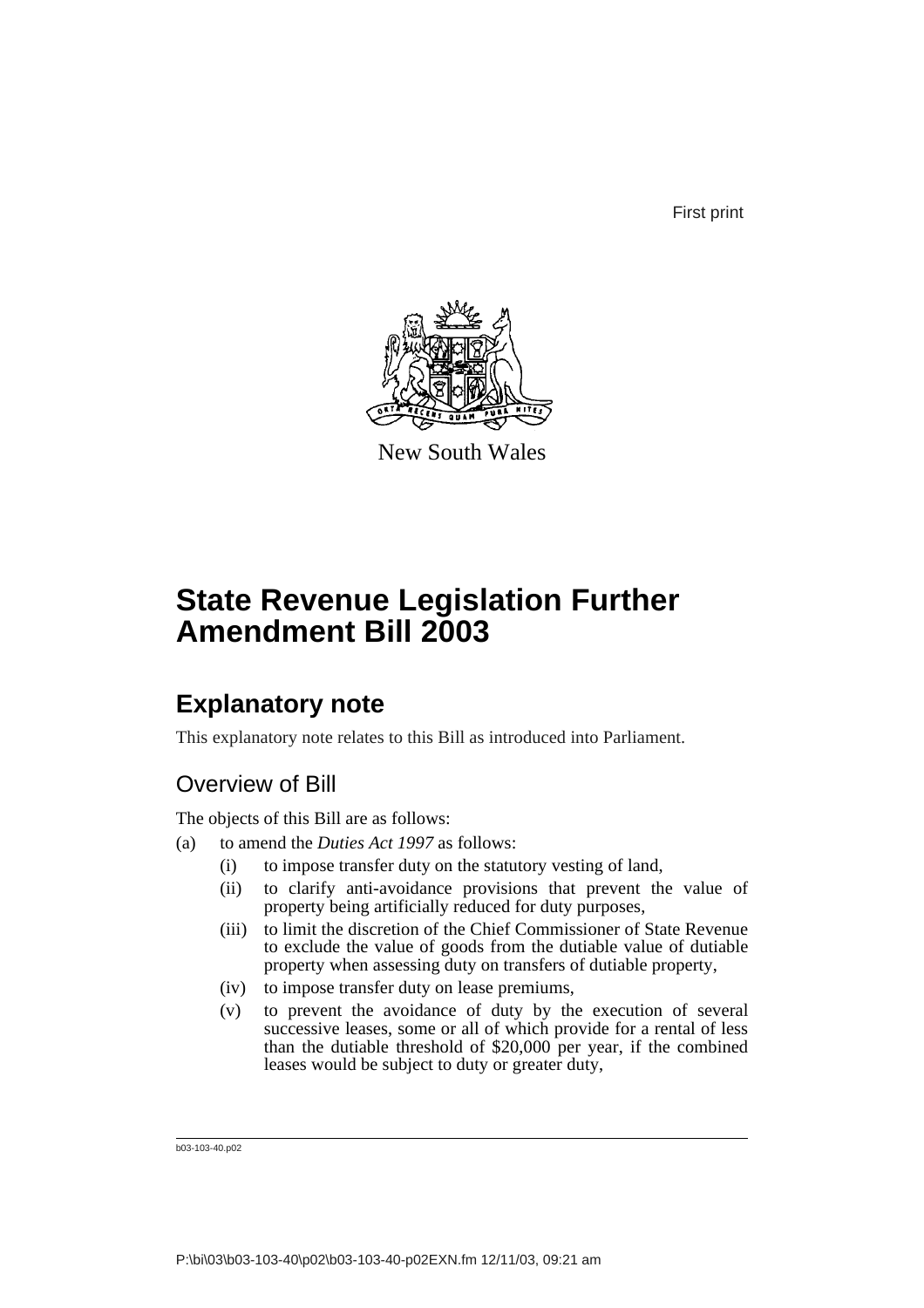Explanatory note

- (vi) to clarify that security interests in land are not liable to mortgage duty,
- (vii) to specify circumstances in which a mortgage ceases to be a collateral mortgage and thereby ceases to qualify for payment of concessional duty under the Act,
- (viii) to make amendments by way of statute law revision,
- (b) to amend the *Fines Act 1996* in connection with the transfer of the functions of the Infringement Processing Bureau to the Office of State Revenue,
- (c) to amend the *First Home Owner Grant Act 2000* as follows:
	- (i) to allow more than one grant to be paid in cases where multiple homes are purchased by or built for separate purchasers under a single contract or where multiple homes on a single parcel of land will be separately occupied,
	- (ii) to ensure that the first home owner grant is not payable when a part owner of a home increases his or her interest in the property,
	- (iii) to change the residency requirements relating to the grant,
	- (iv) to remove the requirement that the interest in land acquired by a purchaser under a terms contract be registered before the grant is paid,
	- (v) to remove the requirement that the NSW Land and Housing Corporation be a party to applications involving share ownership schemes,
- (d) to amend the *Land Tax Management Act 1956* to re-enact and revise the principal place of residence exemption, and for other purposes,
- (e) to amend the *Pay-roll Tax Act 1971* to tax wages that are paid in respect of services performed partly outside the State that are not liable for payroll tax under another law,
- (f) to amend the *Taxation Administration Act 1996* as follows:
	- (i) to enable the recovery of taxes payable under State revenue laws from directors and former directors of corporations in certain circumstances,
	- (ii) to clarify the decisions that are subject to review by the Administrative Decisions Tribunal,
	- (iii) to reinstate certain provisions as to the disclosure of information obtained under or in relation to a taxation law,

Explanatory note page 2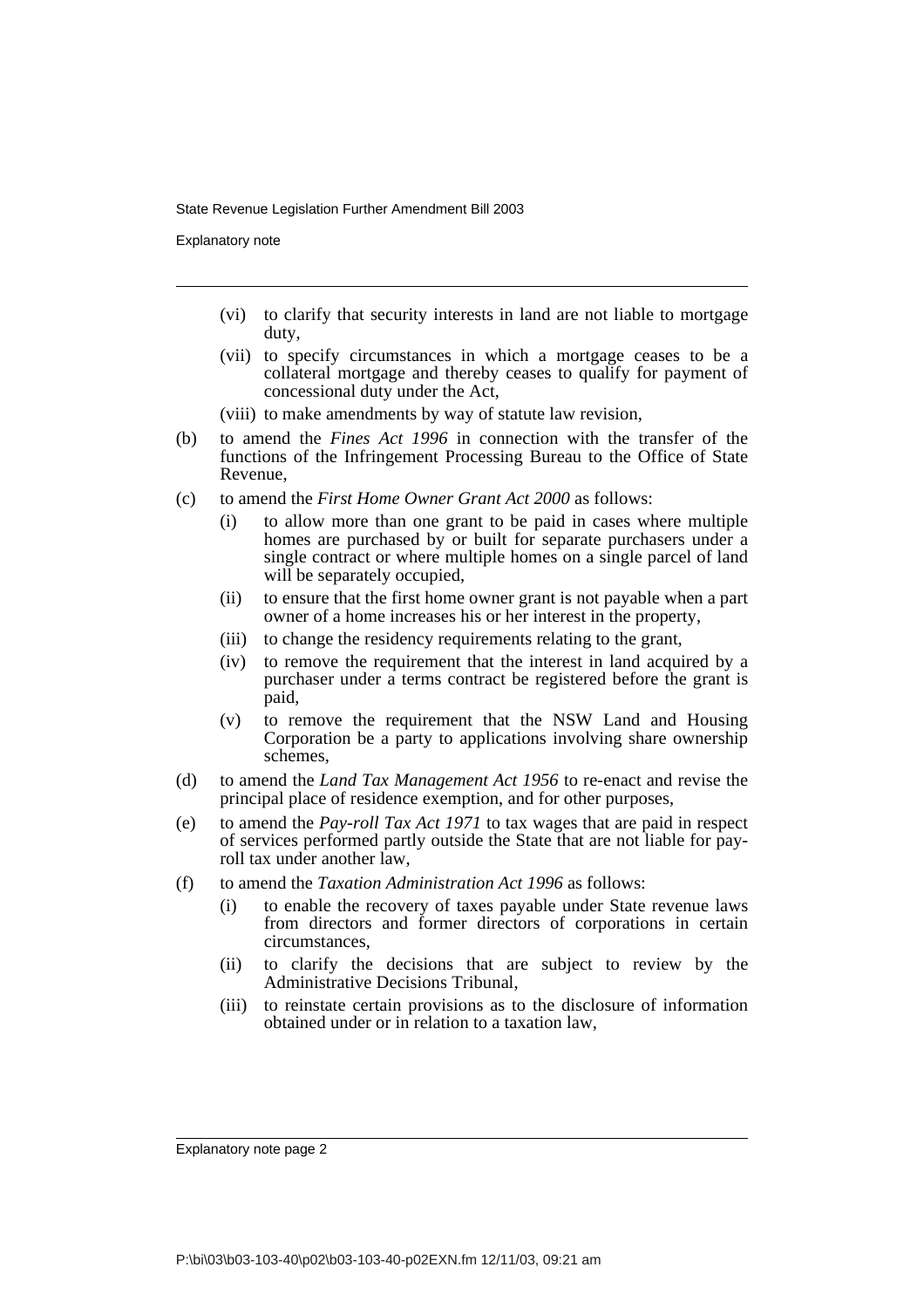Explanatory note

(g) to amend the *Unclaimed Money Act 1995* to increase the minimum amount of unclaimed money or unclaimed superannuation benefits required to be returned or reported to the Chief Commissioner of State Revenue.

# Outline of provisions

**Clause 1** sets out the name (also called the short title) of the proposed Act.

**Clause 2** provides for the commencement of the proposed Act.

**Clause 3** is a formal provision that gives effect to the amendments to the Acts specified in Schedules 1–7.

# **Schedule 1 Amendment of Duties Act 1997**

### **Transfer duty**

**Schedule 1 [2]** imposes transfer duty on a statutory vesting of land in New South Wales. **Schedule 1 [3]** inserts section 8A which specifies, but not exhaustively, various circumstances in which a statutory vesting occurs. **Schedule 1 [4]** makes a consequential amendment. **Schedule 1 [10]** exempts from duty the vesting of dutiable property in a legal personal representative of a deceased person.

**Schedule 1 [6]** replaces section 24. The substituted section clarifies that arrangements made for a collateral purpose of reducing the amount of duty otherwise payable are to be disregarded.

**Schedule 1 [7]** limits the Chief Commissioner's discretion to exclude the value of goods from the dutiable value of property when assessing duty on transfers of property. The discretion is excluded if the goods are used in connection with a business in respect of which the goodwill of the business is, or is part of, the dutiable property.

#### **Lease duty**

**Schedule 1 [14]** imposes duty, at the rate applicable to the transfer of dutiable property, on the premium paid or payable for a lease. **Schedule 1 [12]** exempts from this provision a premium paid on a lease of premises in a retirement village. **Schedule 1 [13] and [17]** make consequential amendments.

**Schedule 1 [18]** provides for the aggregation of leases that have been split to bring them under the threshold exemption of a total rent cost of not more than \$20,000 per annum. For the purpose of calculating lease duty, it is proposed to aggregate leases between the same or associated persons over the same property

Explanatory note page 3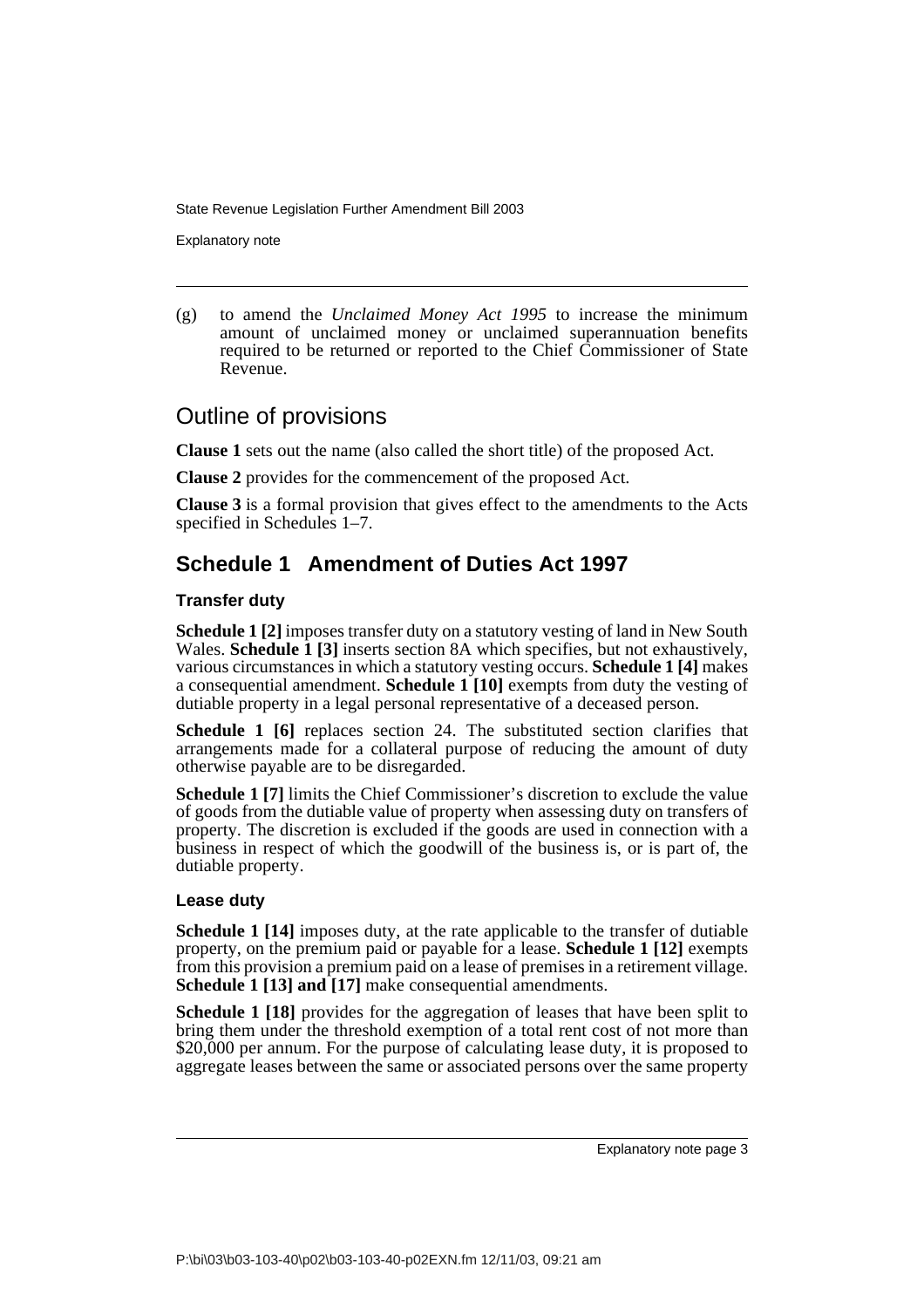Explanatory note

for consecutive terms, or terms that are not more than 3 months apart. **Schedule 1 [15] and [16]** make consequential amendments.

#### **Mortgage duty**

**Schedule 1 [19]** clarifies that security interests in land are not liable to mortgage duty.

**Schedule 1 [22]** re-addresses the circumstances in which a collateral mortgage forming part of a package of securities that applies to land in New South Wales and land in other Australian jurisdictions is chargeable with duty when an advance or a further advance is made. **Schedule 1 [26]** contains a transitional provision that applies this amendment to existing mortgages if an advance or a further advance is made after the commencement of the amendment. **Schedule 1 [20] and [21]** make consequential amendments.

#### **General**

**Schedule 1 [24]** exempts a joint government enterprise that has the function of allocating funds for water savings projects from all duty chargeable under the Act.

**Schedule 1 [25]** enables the making of regulations of a savings or transitional nature as a consequence of the amendments made to the Act.

#### **Statute law revision**

**Schedule 1 [1]** clarifies the nature of a court order by which dutiable property may be vested and be liable to transfer duty.

**Schedule 1 [5] and [27]** clarify the mechanism by which various forms required for the purposes of the Act are approved by the Chief Commissioner.

**Schedule 1 [8] and [9]** make amendments to create consistency of language in relation to cancelled agreements.

**Schedule 1 [11] and [23]** replace references to provisions of Acts that have been repealed.

## **Schedule 2 Amendment of Fines Act 1996**

#### **Transfer of functions of Infringement Processing Bureau to Office of State Revenue**

The State Debt Recovery Office and the Infringement Processing Bureau within NSW Police became part of the Office of State Revenue on 1 October 2003.

Explanatory note page 4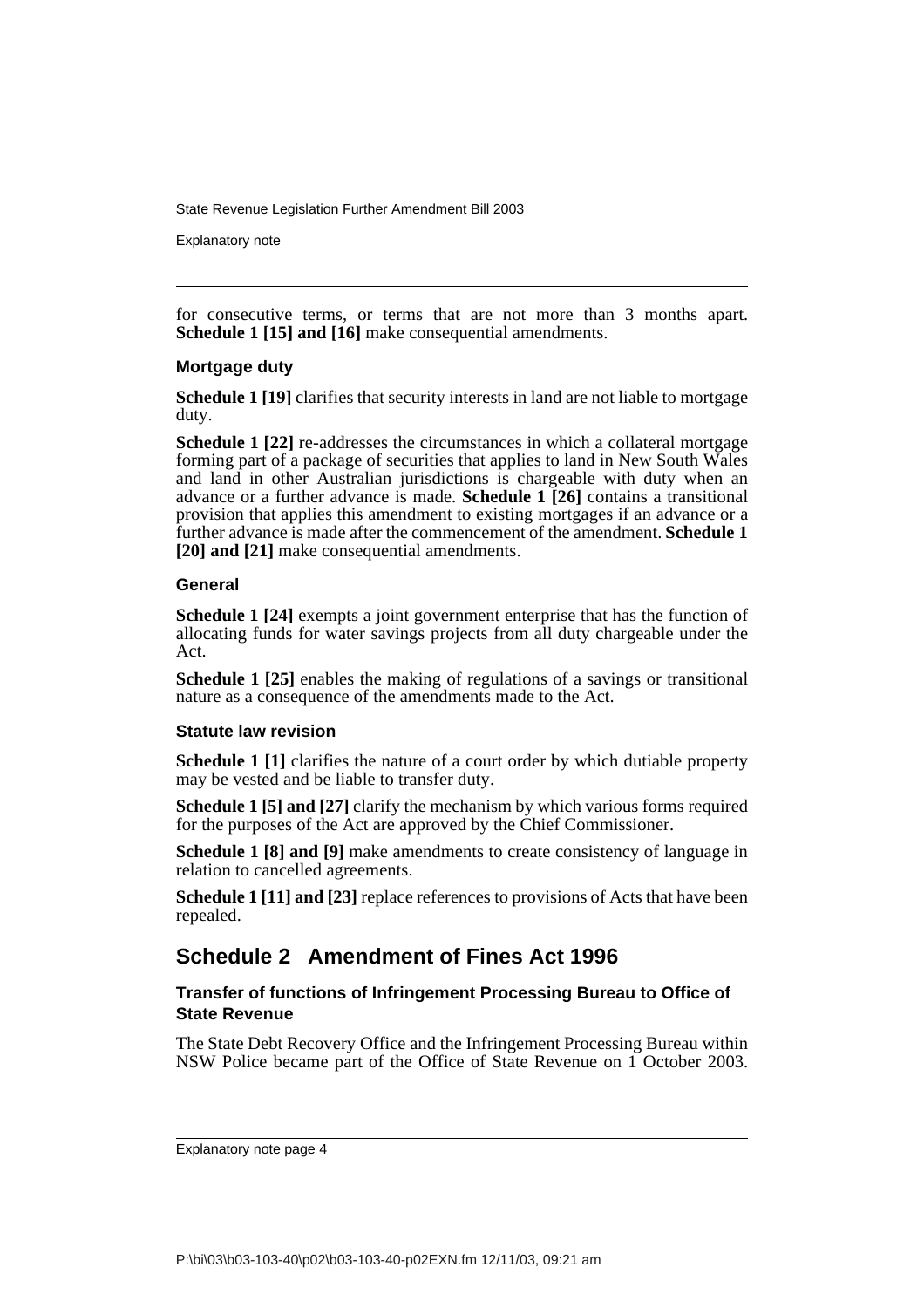Explanatory note

Those agencies were involved in the recovery of amounts payable under penalty notices issued for breaches of Acts and regulations.

**Schedule 2** [1] enables certain persons employed in the Office of State Revenue to issue and deal with penalty notices.

**Schedule 2 [2**] expands the functions expressed to be exercised by the State Debt Recovery Office to enable that Office to enter into arrangements for the collection and recovery of money payable under penalty notices and the issuing of courtesy letters.

**Schedule 2 [3]** enables the making of regulations of a savings or transitional nature as a consequence of the amendments made to the Act.

**Schedule 2 [4]** inserts transitional provisions into the Act. Proposed clause 11 of Schedule 3 adds the Treasurer and the Director of the State Debt Recovery Office as parties to service agreements in force as at 1 October 2003 that were entered into by the Infringement Processing Bureau for the recovery of penalties payable under penalty notices. Proposed clause 12 of Schedule 3 translates references in instruments relating to the Infringement Processing Bureau into references to the Office of State Revenue or the State Debt Recovery Office, as the case requires.

### **Schedule 3 Amendment of First Home Owner Grant Act 2000**

#### **Acquisition of fractional interests**

**Schedule 3 [4]** makes it clear that an applicant cannot obtain a grant under the Act on the transfer of a fractional interest in a home.

#### **Multiple occupancy contracts and multiple occupancy land**

**Schedule 3 [3]** inserts proposed sections 6A and 6B into the Act. Proposed section 6A applies to the purchase or construction of multiple occupancy residences for separate homebuyers under one contract. A person will be eligible under the Act if each home comprises an exclusive occupancy, that is, each homebuyer will occupy the home as a place of residence to the exclusion of those who purchase other homes, or for whom other homes are built, under the contract. Proposed section 6B gives eligibility to the purchase or building of a home on a parcel of land on which there is another home, or other homes, if each home purchased or built is an exclusive occupancy. **Schedule 3 [1] and [8]** make consequential amendments.

Explanatory note page 5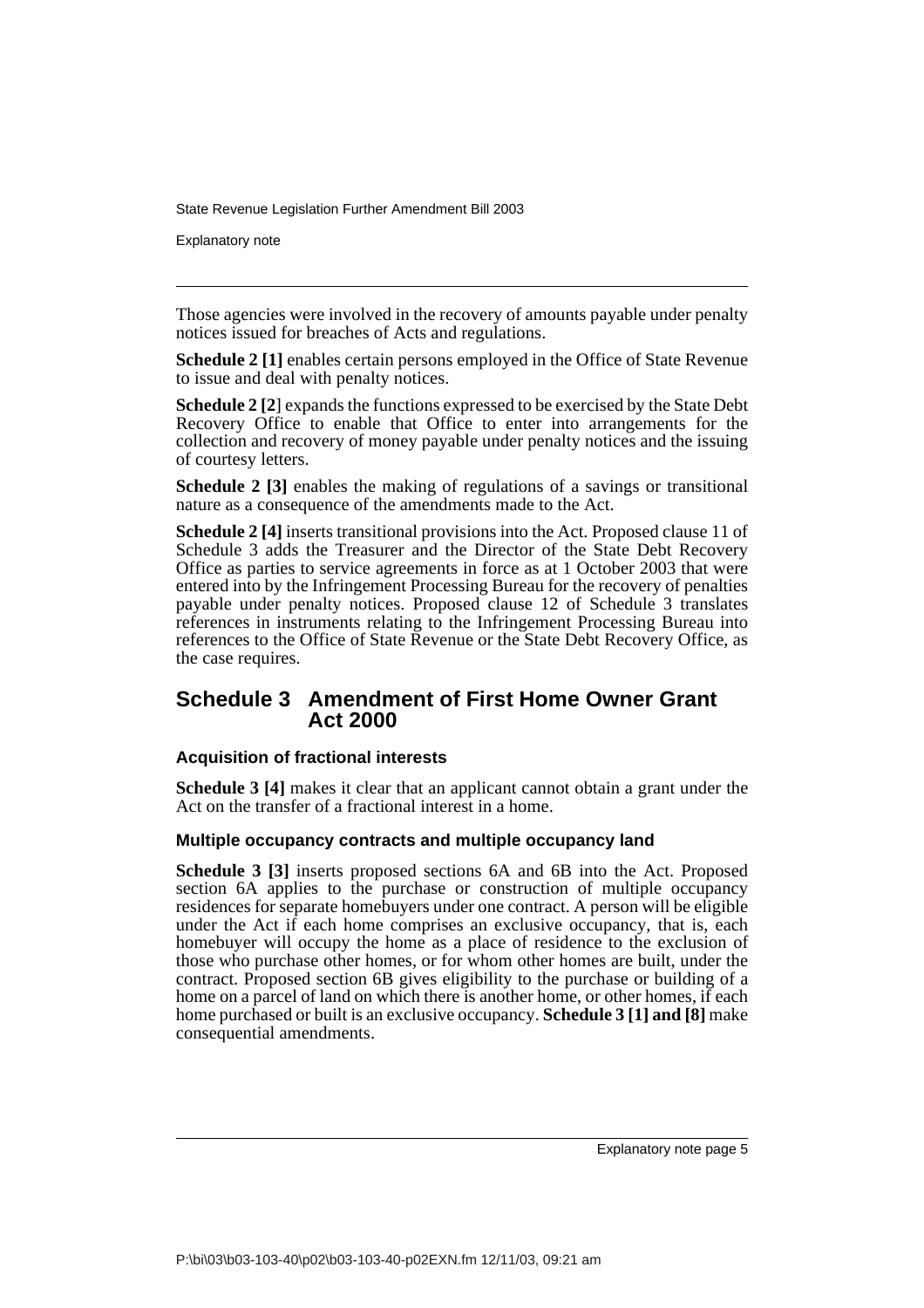Explanatory note

**Schedule 3 [8]** provides, among other things, that the New South Wales Land and Housing Corporation is not an interested person who is required to join in the making of an application under the Act.

#### **Purchasers under terms contracts**

**Schedule 3 [2] and [7]** allow a purchaser under a terms contract to retain a grant under the Act even though the transaction is not completed by the registration of a transfer. **Schedule 3 [1]** defines *terms contract*.

#### **The residency test**

**Schedule 3 [5], [6] and [9]** introduce a period-based residency requirement. They require the home to be occupied as the principal place of residence for 6 consecutive months to commence at any time within 12 months after completion of the eligible transaction in order to receive the grant.

#### **Savings and transitional provisions**

**Schedule 3 [10] and [11]** make savings and transitional provisions as a consequence of the amendments made by the Schedule.

### **Schedule 4 Amendment of Land Tax Management Act 1956**

#### **Trust created by will**

**Schedule 4 [2]** restores the exemption provided to a deceased estate for the first tax year following the death of the owner of the land or, where the land has not been distributed pursuant to the will by the expiration of that time, for such longer period as may be approved by the Chief Commissioner.

#### **Principal place of residence**

**Schedule 4 [5] and [11]** repeal and replace the exemption granted under the Act for a person's principal place of residence. In particular, changes are made which:

- (a) allow an owner to claim the exemption for 2 residences where the owner has bought a new residence and is in the process of selling the existing residence, but the sale has not been completed at the taxing date (31 December), and
- (b) remove certain restrictions for the current exemption for land on which a new family residence is being built or an existing residence is being refurbished, and

Explanatory note page 6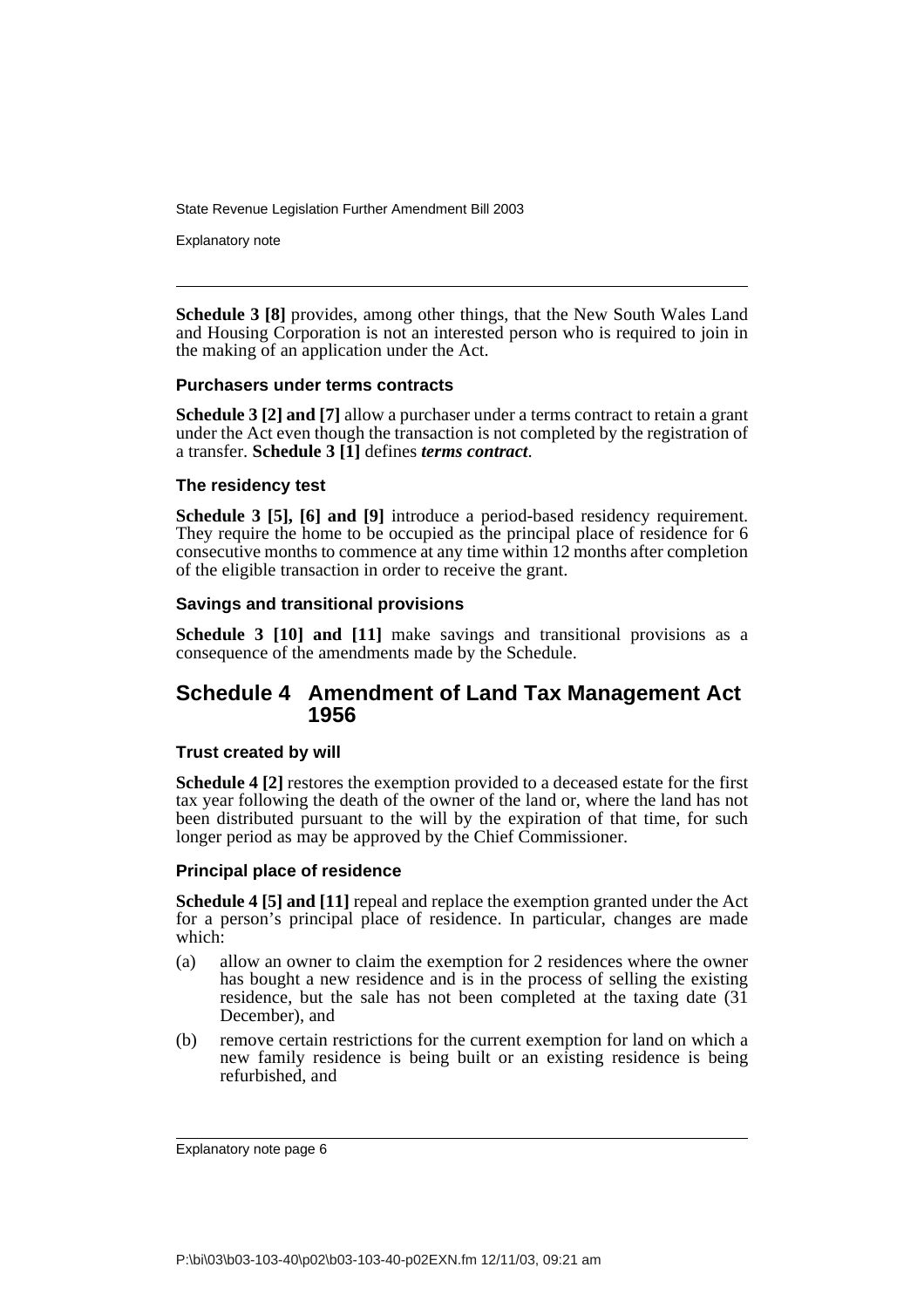Explanatory note

- (c) allow an exempt principal residence to be used for incidental business purposes, including the use of one room (such as a home office or workshop), if the business is primarily conducted elsewhere, and
- (d) extend the existing concession to include circumstances where an owner is absent from the home for extended periods but resumes occupation within 6 years, and
- (e) allow each family, including dependents under 18, a concession for only one property, except when buying a new principal residence and selling their existing residence.

The provisions are now set out in proposed Schedule 1A. **Schedule 4 [1], [3], [6], [7], [9] and [10]** make consequential amendments.

#### **Exemption from land tax**

**Schedule 4 [4]** grants an exemption from land tax in respect of the land of a joint government enterprise that has the function of allocating funds for water savings projects.

#### **Land used for two or more exempt purposes**

**Schedule 4 [8]** inserts, by way of statute law revision, a new section 10A. The substituted section makes it clear that if land is used for more than one purpose and each of those purposes is an exempt purpose, the land is exempt from taxation.

### **Savings and transitional provisions**

**Schedule 4 [12] and [13]** make savings and transitional provisions as a consequence of the amendments made by the Schedule.

# **Schedule 5 Amendment of Pay-roll Tax Act 1971**

#### **Wages liable to pay-roll tax**

**Schedule 5 [1]** closes a loophole that allows the avoidance of tax on wages paid outside Australia to an employee who provides services in two or more States.

#### **Exemption from pay-roll tax**

**Schedule 5 [2]** grants an exemption from pay-roll tax in respect of the wages paid by a joint government enterprise that has the function of allocating funds for water savings projects.

Explanatory note page 7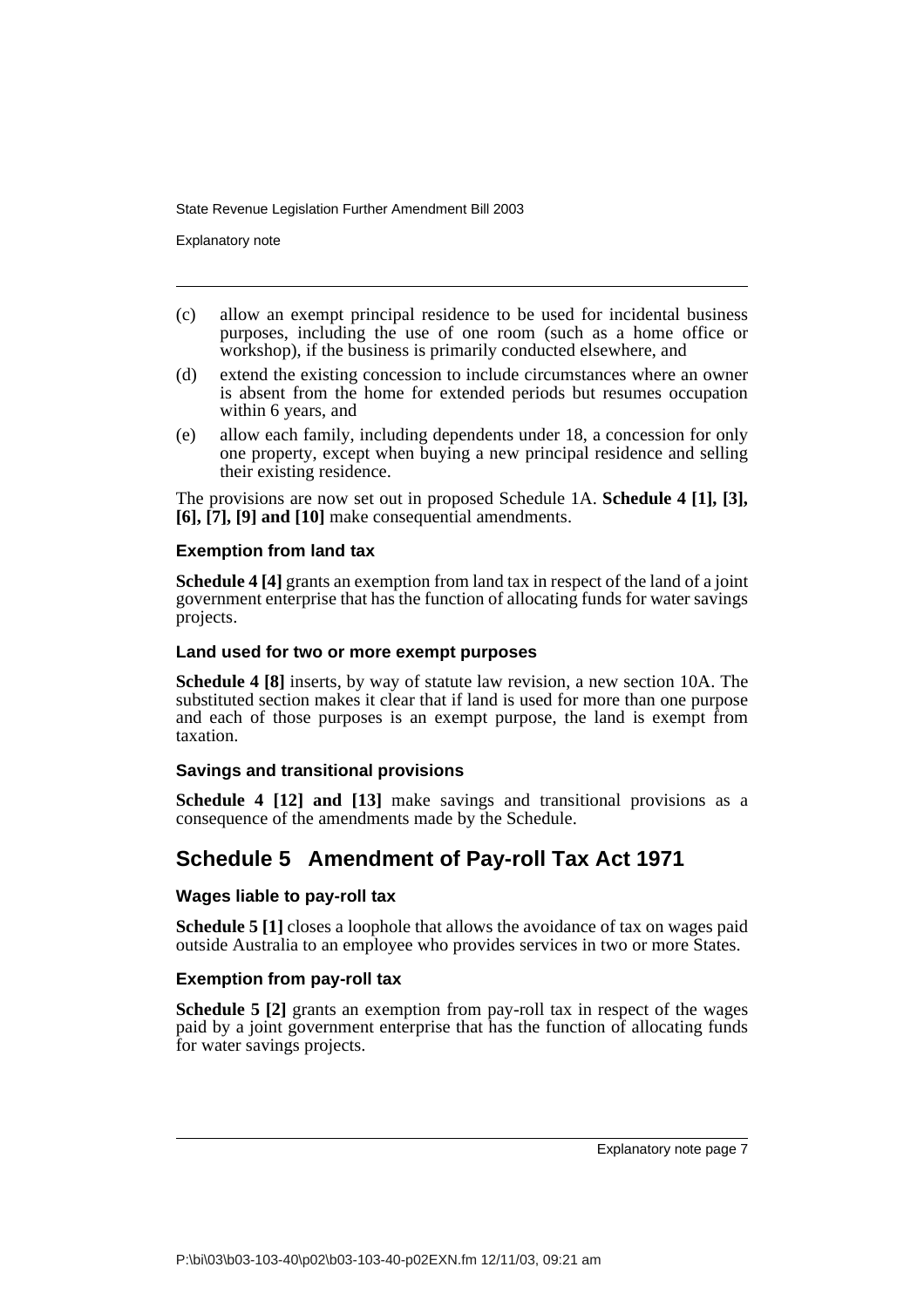Explanatory note

#### **Recovery of pay-roll tax from directors and former directors of corporations**

**Schedule 5 [3]** repeals Part 5A of the Act as a consequence of the inclusion of corresponding provisions on behalf of taxation Acts in the *Taxation Administration Act 1996*.

#### **Savings and transitional provisions**

**Schedule 5 [4]** enables the making of regulations of a savings and transitional nature as a consequence of the amendments made by the Schedule. **Schedule 5** [5] preserves matters commenced under Part 5A before its repeal.

### **Schedule 6 Amendment of Taxation Administration Act 1996**

#### **Acceptance of money or return not necessarily an assessment**

**Schedule 6** [1] makes a minor amendment to make it clear that the acceptance of money or a return does not of itself constitute an assessment.

#### **Recovery of tax from directors and former directors of corporations**

**Schedule 6 [3]** inserts a new Division 2 into Part 7 of the Act. The new Division (containing sections 47A–47E) applies the provisions relating to so-called "Phoenix companies" that are contained, for example, in the *Pay-roll Tax Act 1971* and sections 222AOA–222AOE of the *Income Tax Assessment Act 1936* of the Commonwealth, to all the revenue laws to which the *Taxation Administration Act 1996* applies. Phoenix companies are companies that are wound up by the directors to avoid paying debts, which may include State taxes. The same directors may immediately start up another company to carry on the same sort of business. **Schedule 6 [2]** makes a consequential amendment.

#### **Disclosures of information**

**Schedule 6 [6]** reinstates the Commissioner of Police and the Commissioner of Vocational Training as authorised recipients of information obtained under or in the administration of a taxation law. **Schedule 6 [5]** makes a consequential amendment.

**Schedule 6 [7]** extends the prohibition on secondary disclosures of information to ensure that information obtained under or in the administration of a taxation law cannot be further disclosed without the consent of the Chief Commissioner.

Explanatory note page 8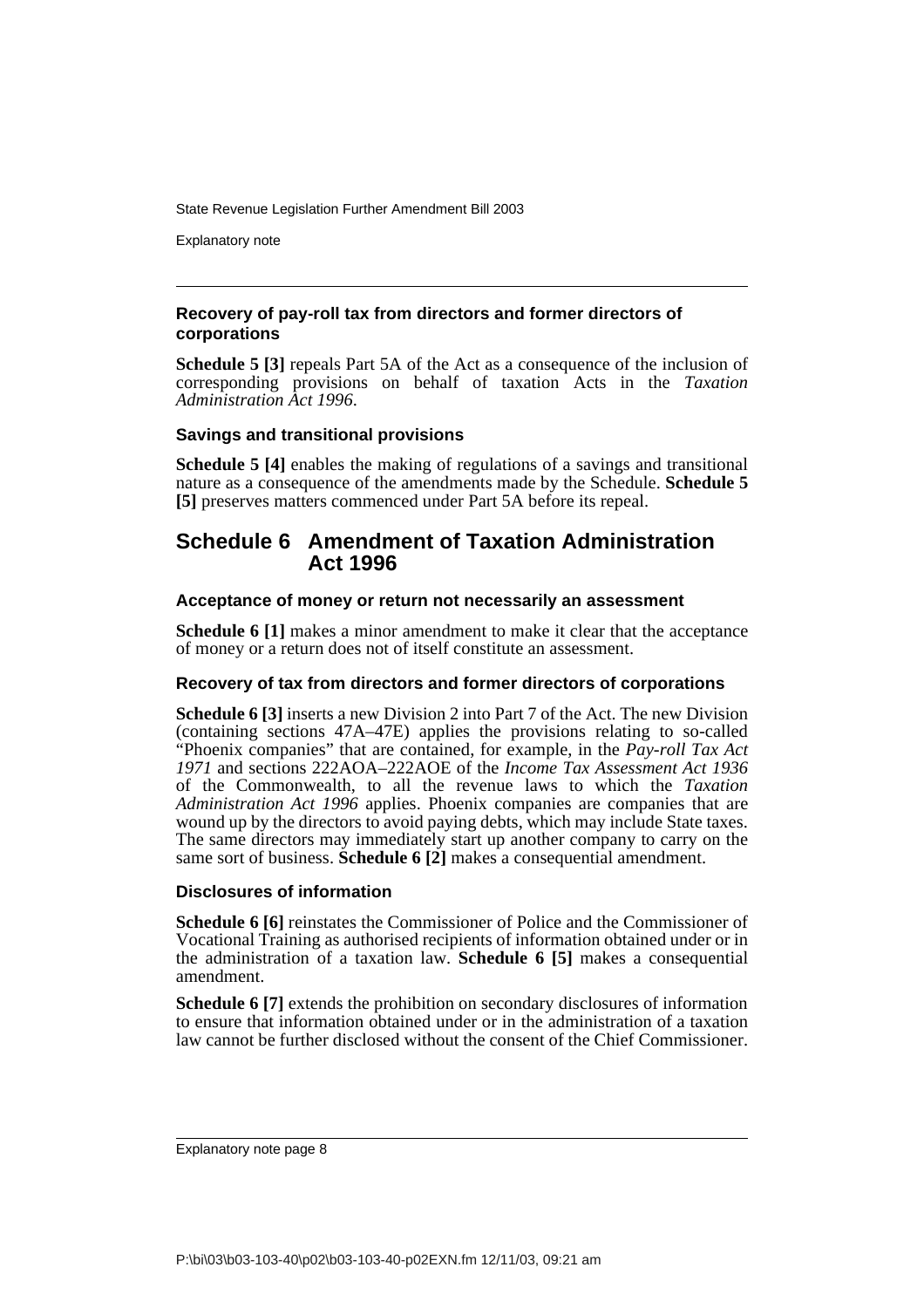Explanatory note

#### **Review of decisions by the Administrative Decisions Tribunal**

**Schedule 6 [8]** creates consistency with the *Administrative Decisions Tribunal Act 1997* by providing that the decisions of the Chief Commissioner that are subject to review under that Act are decisions within the meaning of that Act.

#### **Minor amendments**

**Schedule 6 [4]** deletes an obsolete provision.

**Schedule 6 [9] and [10]** extend the power of the Chief Commissioner to use amounts that would otherwise be required to be paid to a person to offset a tax liability of the person.

#### **Savings and transitional provisions**

**Schedule 6 [11] and [12]** make savings and transitional provisions as a consequence of the amendments made by the Schedule.

# **Schedule 7 Amendment of Unclaimed Money Act 1995**

#### **Increase in minimum amount required to be returned as unclaimed money**

**Schedule 7 [1] and [2]** increase, from \$20 to \$100, the minimum amount required to be returned to the Office of State Revenue by a business in its unclaimed money return.

**Schedule 7 [3]** requires the publication of all amounts of unclaimed superannuation benefits paid to the Chief Commissioner under the Act.

#### **Savings and transitional provisions**

**Schedule 7 [4] and [5]** make savings and transitional provisions as a consequence of the amendments made by the Schedule.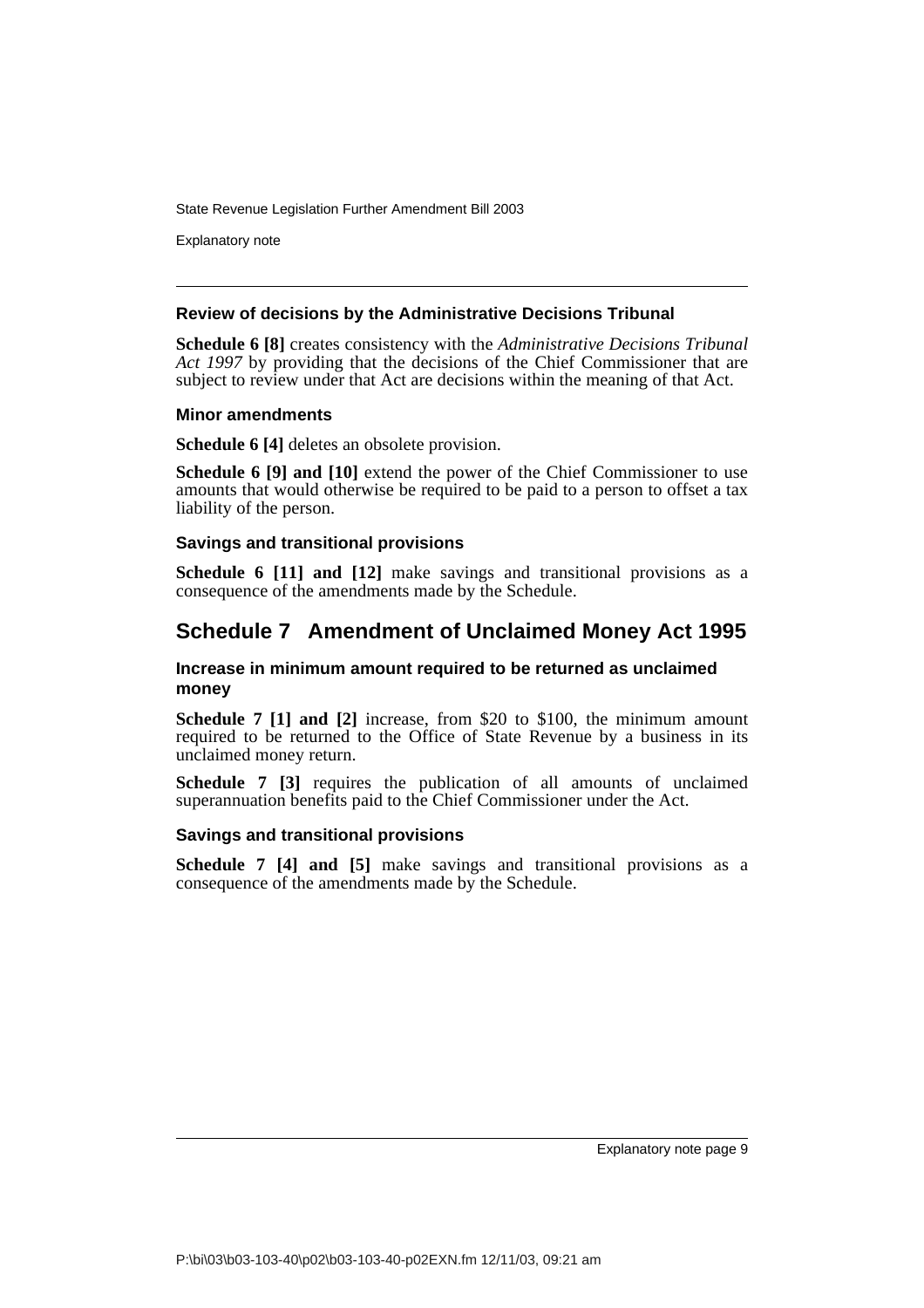Explanatory note

Explanatory note page 10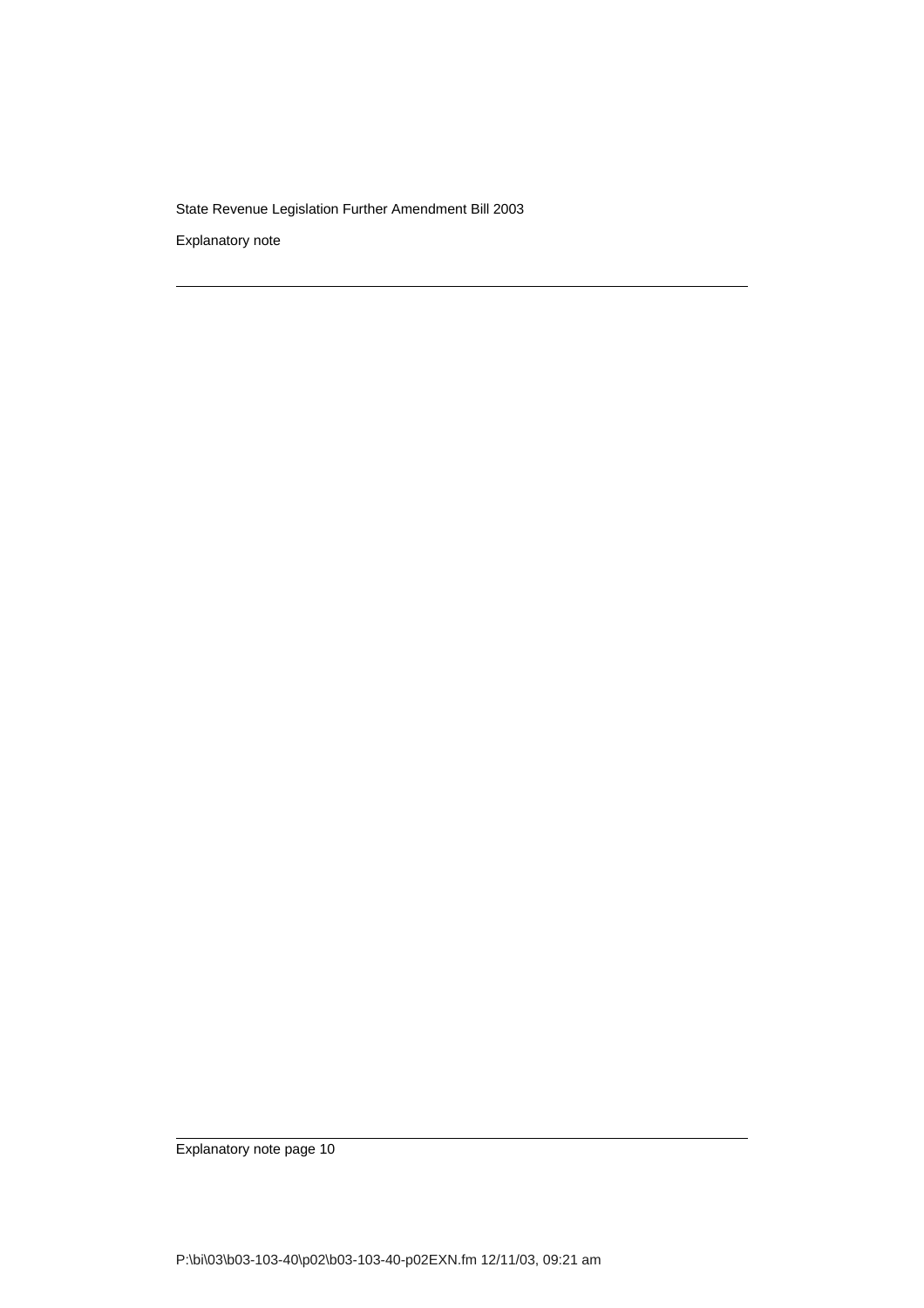First print



New South Wales

# **State Revenue Legislation Further Amendment Bill 2003**

# **Contents**

|            |                                               | Page |
|------------|-----------------------------------------------|------|
| 1          | Name of Act                                   | 2    |
| 2          | Commencement                                  | 2    |
| 3          | Amendment of Acts                             | 2    |
| Schedule 1 | Amendment of Duties Act 1997                  | 3    |
| Schedule 2 | Amendment of Fines Act 1996                   | 10   |
| Schedule 3 | Amendment of First Home Owner Grant Act 2000  | 12   |
| Schedule 4 | Amendment of Land Tax Management Act 1956     | 17   |
| Schedule 5 | Amendment of Pay-roll Tax Act 1971            | 33   |
| Schedule 6 | Amendment of Taxation Administration Act 1996 | 35   |
| Schedule 7 | Amendment of Unclaimed Money Act 1995         | 40   |

b03-103-40.p02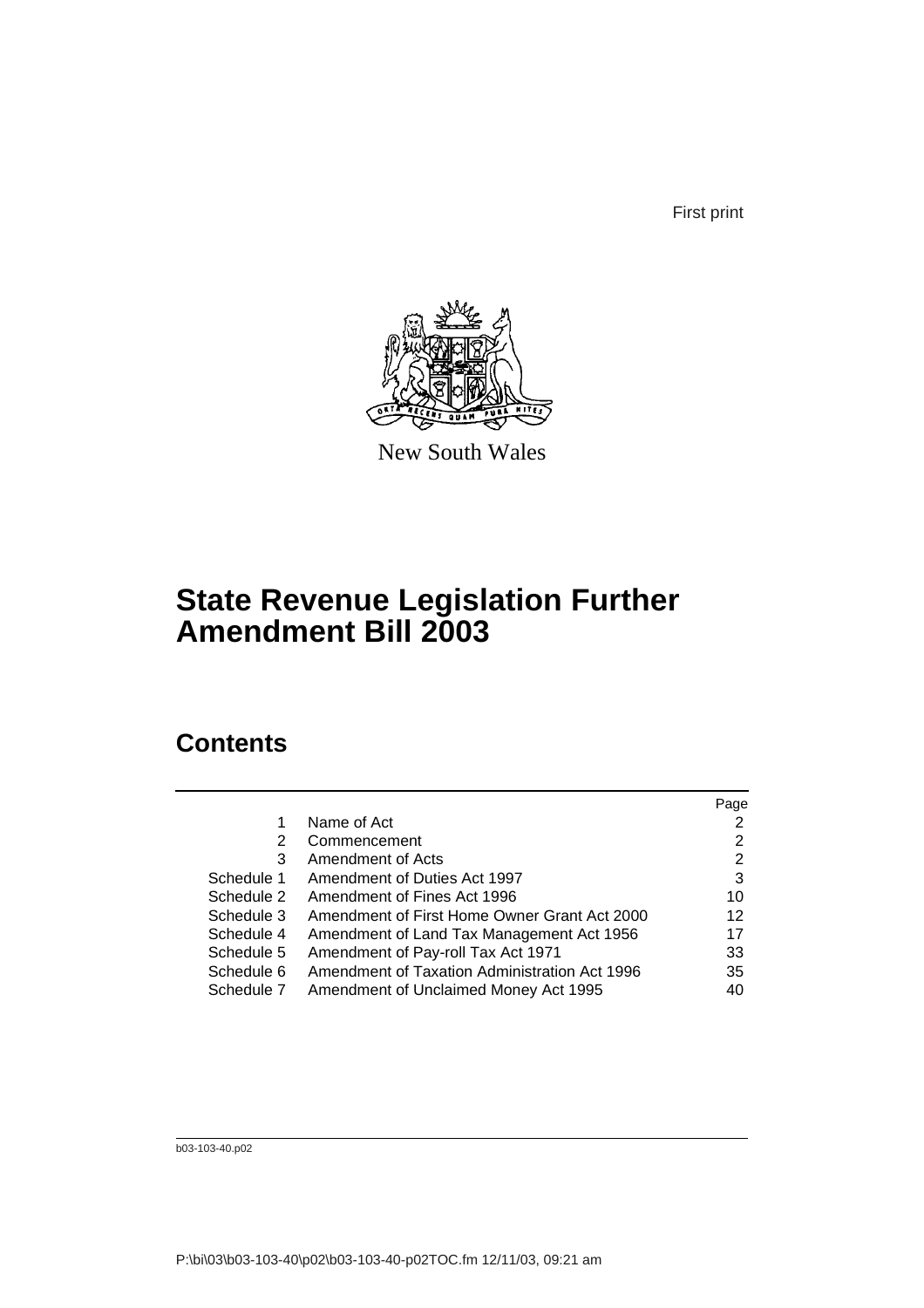**Contents** 

Page

Contents page 2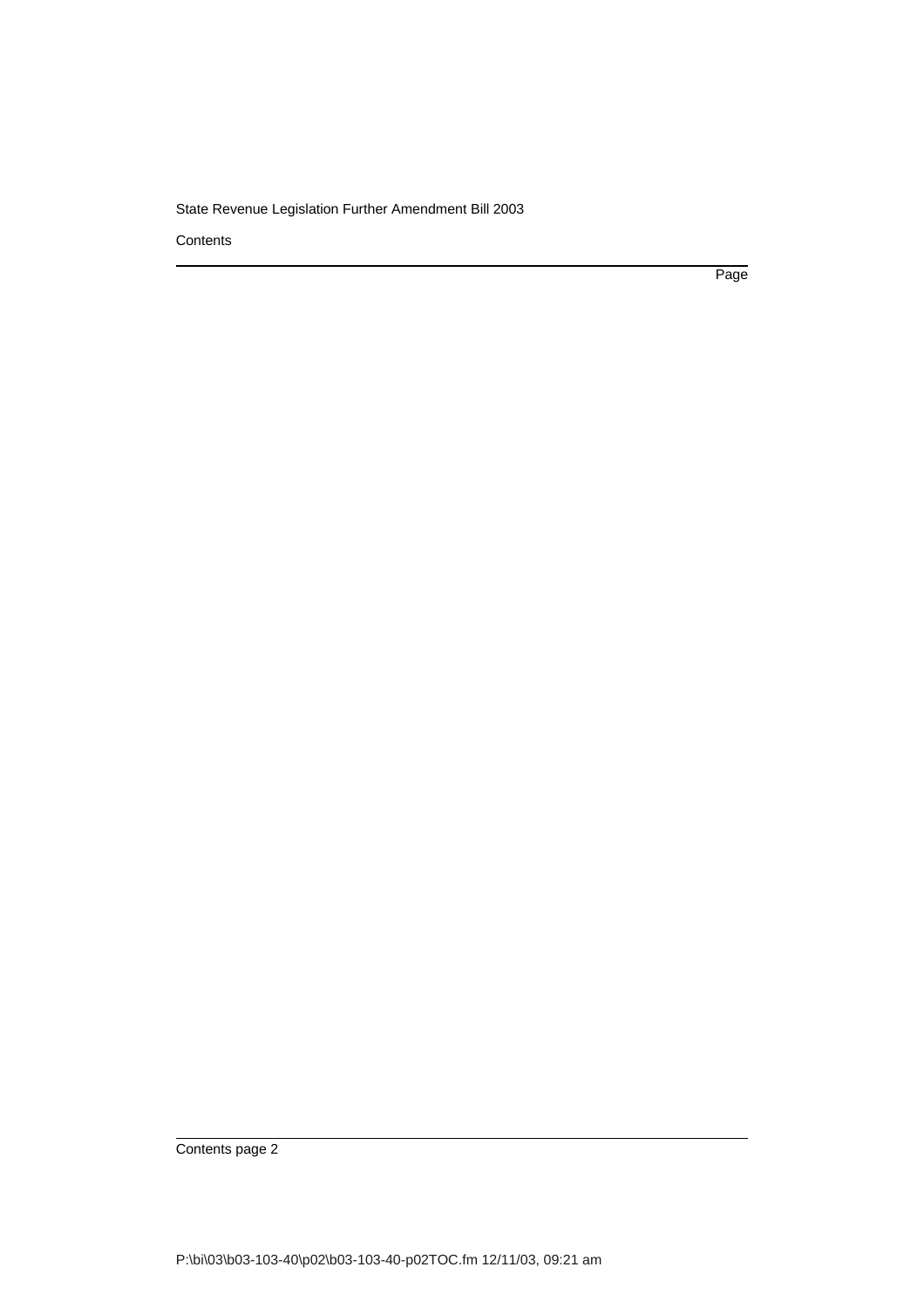

New South Wales

# **State Revenue Legislation Further Amendment Bill 2003**

No , 2003

### **A Bill for**

An Act to make miscellaneous amendments to certain State revenue legislation; and for other purposes.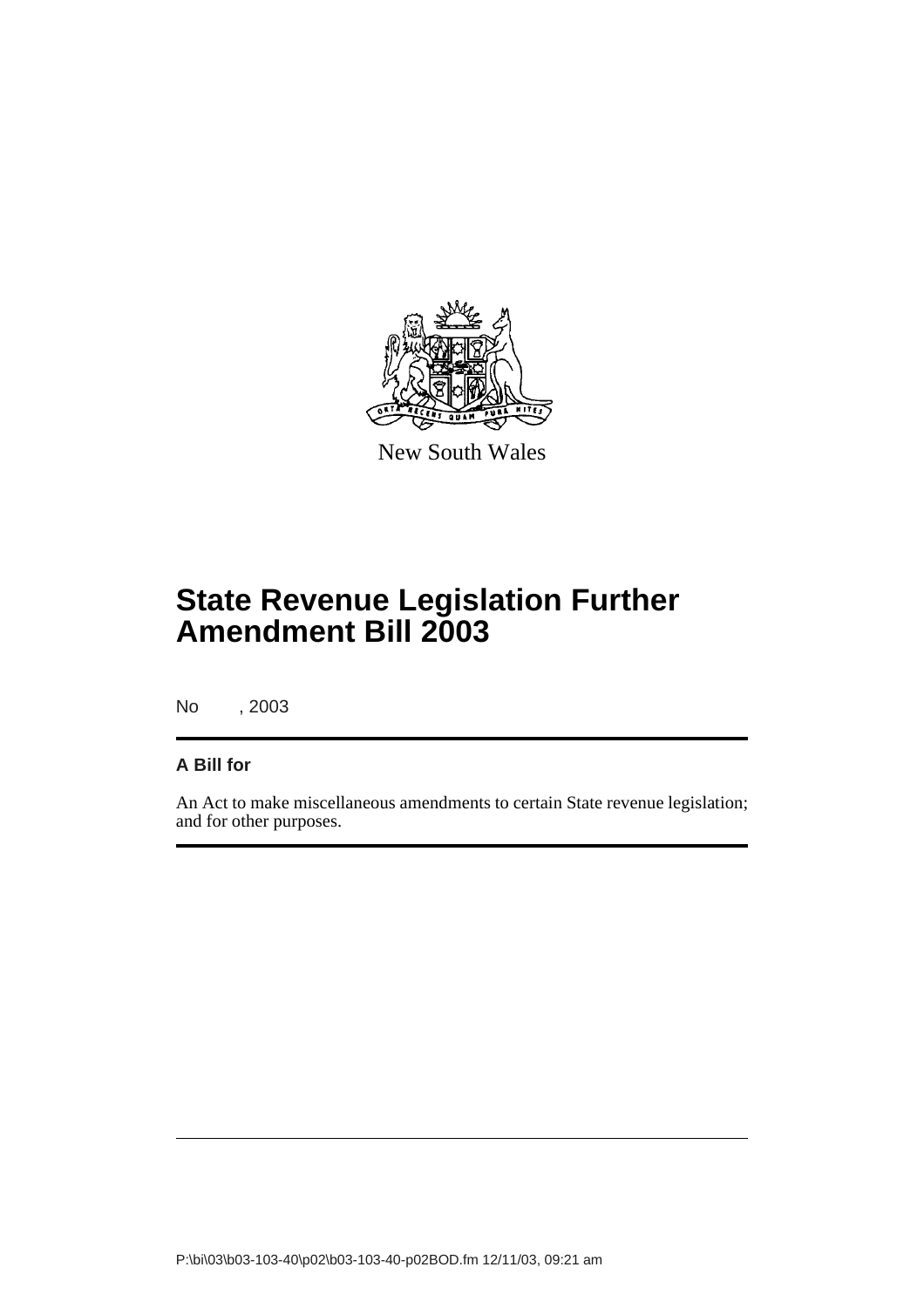<span id="page-13-2"></span><span id="page-13-1"></span><span id="page-13-0"></span>

| The Legislature of New South Wales enacts: |     |                                                                                               |                     |  |  |
|--------------------------------------------|-----|-----------------------------------------------------------------------------------------------|---------------------|--|--|
| 1                                          |     | Name of Act                                                                                   | 2                   |  |  |
|                                            |     | This Act is the <i>State Revenue Legislation Further Amendment</i><br>Act 2003.               | 3<br>$\overline{4}$ |  |  |
| $\mathbf{2}$                               |     | <b>Commencement</b>                                                                           | 5                   |  |  |
|                                            | (1) | This Act commences on the date of assent, except as otherwise<br>provided by this section.    | 6<br>$\overline{7}$ |  |  |
|                                            | (2) | The following provisions commence, or are taken to have<br>commenced, on the dates indicated: | 8<br>9              |  |  |
|                                            |     | Schedule 1 (except Schedule 1 [20], [21], [22] and $[26]$ —1 January<br>2004                  | 10<br>11            |  |  |
|                                            |     | Schedule 1 [20], [21], [22] and [26]—1 January 2003                                           | 12                  |  |  |
|                                            |     | Schedule 2-1 October 2003                                                                     | 13                  |  |  |
|                                            |     | Schedule 4-31 December 2003                                                                   | 14                  |  |  |
|                                            |     | Schedule 5 [1], [3] and [5]—1 January 2004                                                    | 15                  |  |  |
|                                            |     | Schedule 6-1 January 2004                                                                     | 16                  |  |  |
|                                            |     | Schedule 7-1 January 2004                                                                     | 17                  |  |  |
| 3                                          |     | <b>Amendment of Acts</b>                                                                      | 18                  |  |  |
|                                            |     | The Acts specified in Schedules $1-7$ are amended as set out in those<br>Schedules.           | 19<br>20            |  |  |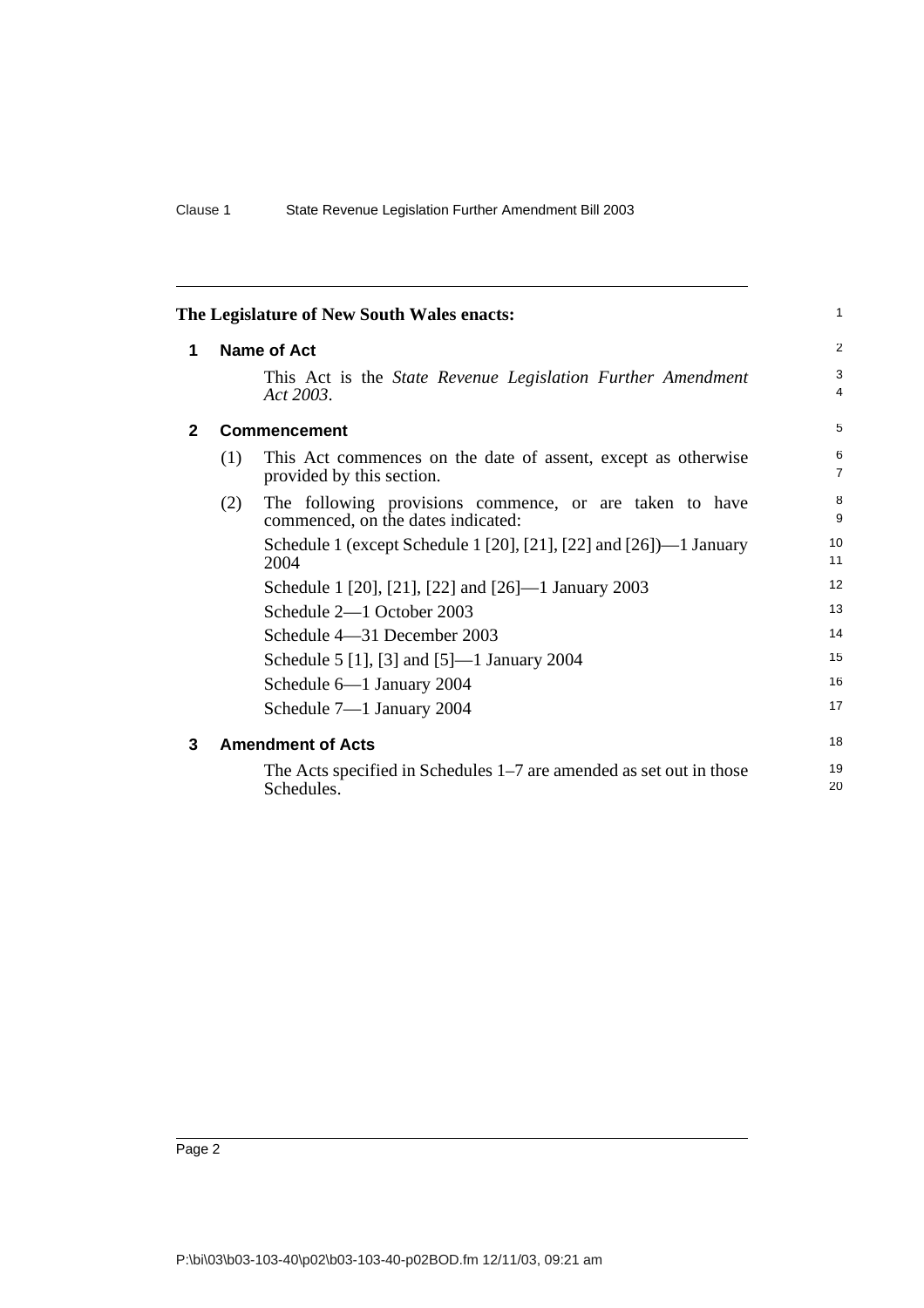Amendment of Duties Act 1997 Schedule 1

<span id="page-14-0"></span>

|     |    |                   |                                      | <b>Schedule 1 Amendment of Duties Act 1997</b><br>(Section 3)                                                                                                                                                                                                                                                    | 1<br>$\overline{\mathbf{c}}$ |
|-----|----|-------------------|--------------------------------------|------------------------------------------------------------------------------------------------------------------------------------------------------------------------------------------------------------------------------------------------------------------------------------------------------------------|------------------------------|
| [1] |    |                   | dutiable property                    | Section 8 Imposition of duty on certain transactions concerning                                                                                                                                                                                                                                                  | 3<br>4                       |
|     |    |                   |                                      | Omit "a court order," from section $8(1)(b)(v)$ .                                                                                                                                                                                                                                                                | 5                            |
|     |    |                   | inside or outside Australia,".       | Insert instead "an order of a court of this or another jurisdiction, whether                                                                                                                                                                                                                                     | 6<br>7                       |
| [2] |    |                   | Section 8 (1) (b) (vii)              |                                                                                                                                                                                                                                                                                                                  | 8                            |
|     |    |                   | Insert after section $8(1)(b)(vi)$ : |                                                                                                                                                                                                                                                                                                                  | 9                            |
|     |    |                   | (vii)                                | a vesting of land in New South Wales by, or<br>expressly authorised by, statute law of this or<br>another jurisdiction, whether inside or outside<br>Australia.                                                                                                                                                  | 10<br>11<br>12<br>13         |
| [3] |    | <b>Section 8A</b> |                                      |                                                                                                                                                                                                                                                                                                                  | 14                           |
|     |    |                   | Insert after section 8:              |                                                                                                                                                                                                                                                                                                                  | 15                           |
|     | 8Α |                   |                                      | Vesting of land in New South Wales by statute law                                                                                                                                                                                                                                                                | 16                           |
|     |    | (1)               | was previously vested.               | Without limiting section $8(1)(b)(vii)$ , land in New South<br>Wales is vested under statute law if the law vests the land in<br>an entity that the law states is the successor in law of,<br>continuation of or same entity as, the entity in which the land                                                    | 17<br>18<br>19<br>20<br>21   |
|     |    | (2)               | Commonwealth.                        | However, land in New South Wales is not vested under statute<br>law on the registration of a company under Part 5B.1 of<br>Chapter 5B of the Corporations Act 2001 of the                                                                                                                                        | 22<br>23<br>24<br>25         |
|     |    | (3)               |                                      | The merger of a corporation $\mathsf{(company\ }A\mathsf{)}\$ with and into<br>another corporation $\overline{(company B)}$ in circumstances where<br>neither subsection (4) nor subsection (5) applies is taken to be<br>a vesting of the land in New South Wales of company A in<br>company B by statute law.  | 26<br>27<br>28<br>29<br>30   |
|     |    | (4)               |                                      | A merger of corporations (the <i>merging corporations</i> ) in<br>circumstances where another corporation $\mathcal{L}$ company $\mathcal{C}$ )<br>results as a consequence of the merger is taken to be a vesting<br>of the land in New South Wales of the merging corporations<br>in company C by statute law. | 31<br>32<br>33<br>34<br>35   |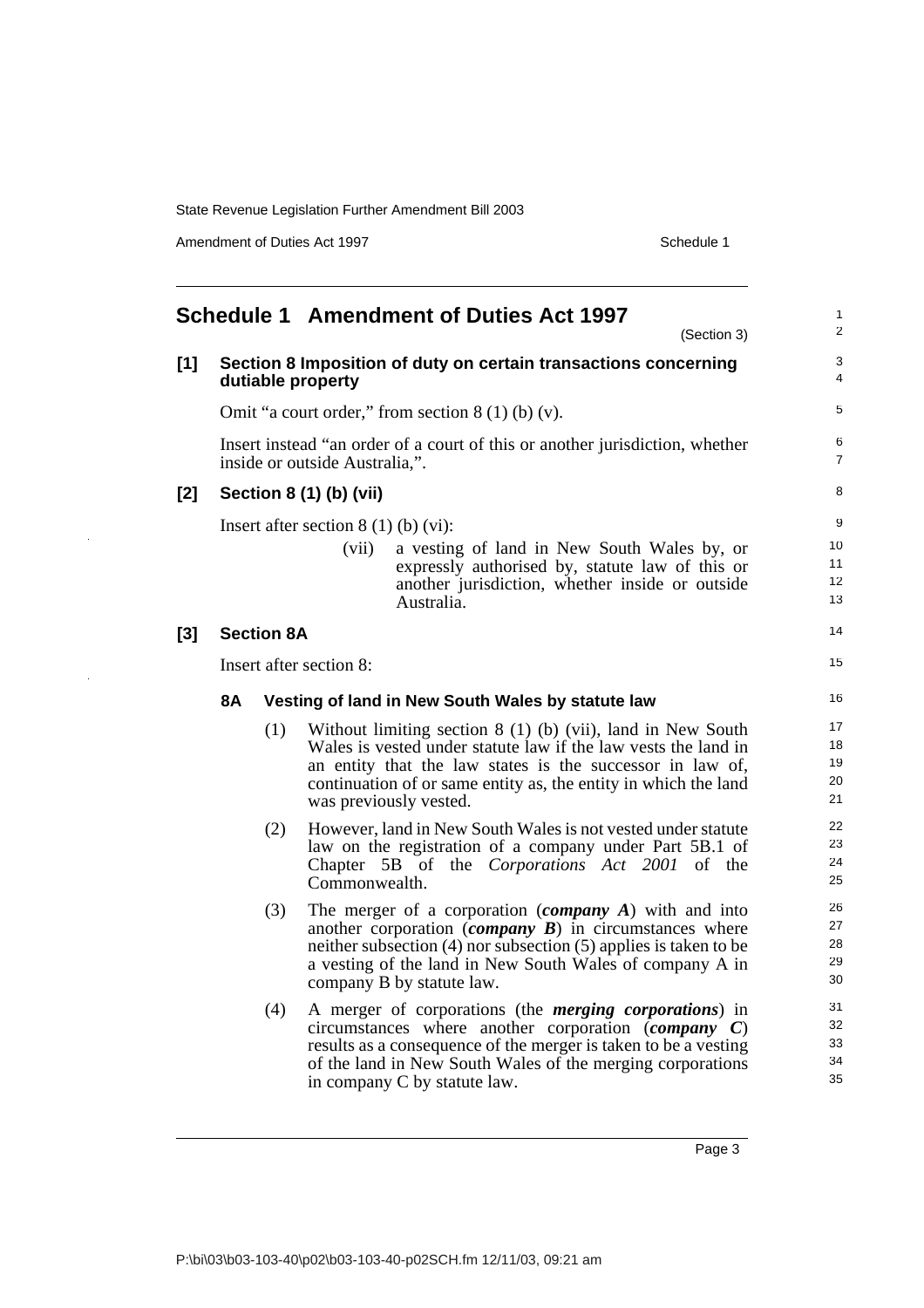Schedule 1 Amendment of Duties Act 1997

(5) A merger of corporations (the *merging corporations*) with and into each other in circumstances where each of the merging corporations continues in existence is taken to be a vesting in the merging corporations, jointly, of 50% (in value) of the land in New South Wales of the merging corporations by statute law.

9

#### **[4] Section 9 Imposition of duty on dutiable transactions that are not transfers**

Insert at the end of the Table to the section in columns 1–4, respectively:

|     |    |                   | vesting by<br>statute law | the vested land<br>in New South<br>Wales               | the person in<br>whom the land<br>is vested | when the vesting<br>by statute law<br>occurs                                                                                                                                                                                                                     |                            |
|-----|----|-------------------|---------------------------|--------------------------------------------------------|---------------------------------------------|------------------------------------------------------------------------------------------------------------------------------------------------------------------------------------------------------------------------------------------------------------------|----------------------------|
| [5] |    |                   |                           | Sections 15 (1), 78 (1), 101 (1), 130, 136 and 143     |                                             |                                                                                                                                                                                                                                                                  | 10                         |
|     |    |                   |                           |                                                        |                                             | Omit "a form approved by the Chief Commissioner" wherever occurring.                                                                                                                                                                                             | 11                         |
|     |    |                   |                           | Insert instead "an approved form".                     |                                             |                                                                                                                                                                                                                                                                  | 12                         |
| [6] |    | <b>Section 24</b> |                           |                                                        |                                             |                                                                                                                                                                                                                                                                  | 13                         |
|     |    |                   |                           | Omit the section. Insert instead:                      |                                             |                                                                                                                                                                                                                                                                  | 14                         |
|     | 24 |                   | dutiable value            | Interests, agreements and arrangements that reduce the |                                             |                                                                                                                                                                                                                                                                  | 15<br>16                   |
|     |    | (1)               |                           | be disregarded, subject to subsection (2).             |                                             | In determining the dutiable value of dutiable property under<br>this Part, any interest, agreement or arrangement (other than<br>an encumbrance) granted or made in respect of the dutiable<br>property that has the effect of reducing the dutiable value is to | 17<br>18<br>19<br>20<br>21 |
|     |    | (2)               |                           | the dutiable transaction.                              |                                             | An interest, agreement or arrangement is not to be disregarded<br>if the Chief Commissioner is satisfied that it was not granted<br>or made as a part of an arrangement or scheme with a<br>collateral purpose of reducing the duty otherwise payable on         | 22<br>23<br>24<br>25<br>26 |
|     |    | (3)               | regard to:                |                                                        |                                             | In considering whether or not he or she is satisfied for the<br>purposes of subsection (2), the Chief Commissioner may have                                                                                                                                      | 27<br>28<br>29             |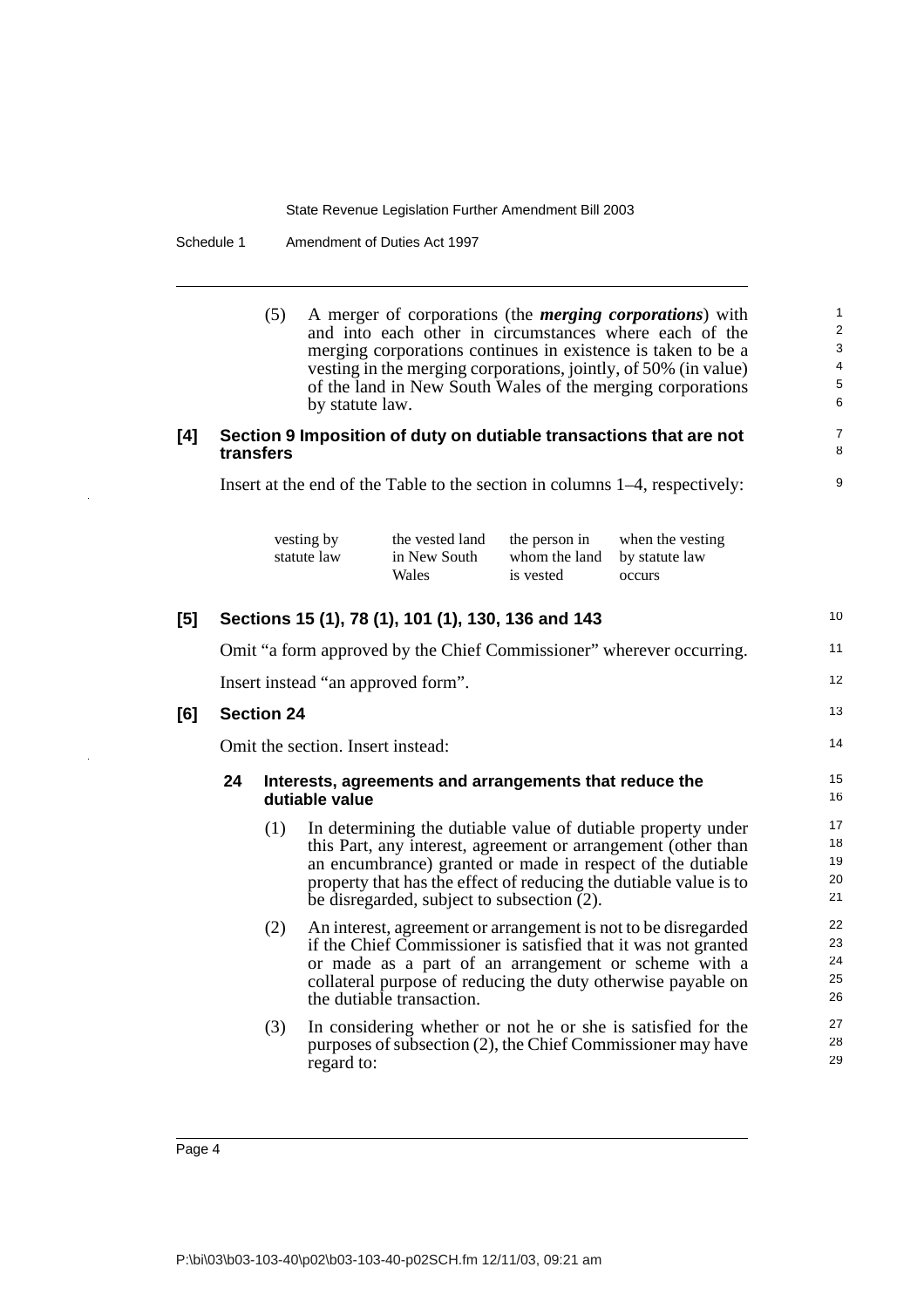Amendment of Duties Act 1997 Schedule 1

 $\bar{z}$ 

|       |                       | (a)<br>the duration of the interest, agreement or arrangement<br>before the dutiable transaction, and                                                                                                                      | 1<br>$\overline{c}$      |
|-------|-----------------------|----------------------------------------------------------------------------------------------------------------------------------------------------------------------------------------------------------------------------|--------------------------|
|       |                       | (b)<br>whether the interest, agreement or arrangement has<br>been granted to or made with an associated person, and                                                                                                        | 3<br>4                   |
|       |                       | whether there is any commercial efficacy to the<br>(c)<br>granting of the interest or the making of the agreement<br>or arrangement other than to reduce duty, and                                                         | 5<br>6<br>$\overline{7}$ |
|       |                       | any other matters the Chief Commissioner considers<br>(d)<br>relevant.                                                                                                                                                     | 8<br>9                   |
| $[7]$ | property              | Section 26 Certain transactions concerning goods and other                                                                                                                                                                 | 10<br>11                 |
|       |                       | Insert at the end of the section:                                                                                                                                                                                          | 12                       |
|       | (2)                   | This section does not enable the Chief Commissioner to<br>disregard the value of goods used in connection with a<br>business in respect of which the goodwill of the business is,<br>or is part of, the dutiable property. | 13<br>14<br>15<br>16     |
| [8]   |                       | <b>Section 50 Cancelled agreements</b>                                                                                                                                                                                     | 17                       |
|       |                       | Omit "rescinded or annulled" wherever occurring.                                                                                                                                                                           | 18                       |
|       |                       | Insert instead "cancelled".                                                                                                                                                                                                | 19                       |
| [9]   | <b>Section 50 (3)</b> |                                                                                                                                                                                                                            | 20                       |
|       |                       | Insert after section 50 $(2)$ :                                                                                                                                                                                            | 21                       |
|       | (3)                   | In this section, <i>cancelled</i> means rescinded, annulled or<br>otherwise terminated without completion.                                                                                                                 | 22<br>23                 |
| [10]  |                       | <b>Section 65 Exemptions from duty</b>                                                                                                                                                                                     | 24                       |
|       |                       | Insert after section $65$ (11):                                                                                                                                                                                            | 25                       |
|       | (12)                  | Vesting by statute law-deceased estates                                                                                                                                                                                    | 26                       |
|       |                       | No duty is chargeable under this Chapter on the vesting of<br>dutiable property in a legal personal representative of a<br>deceased person.                                                                                | 27<br>28<br>29           |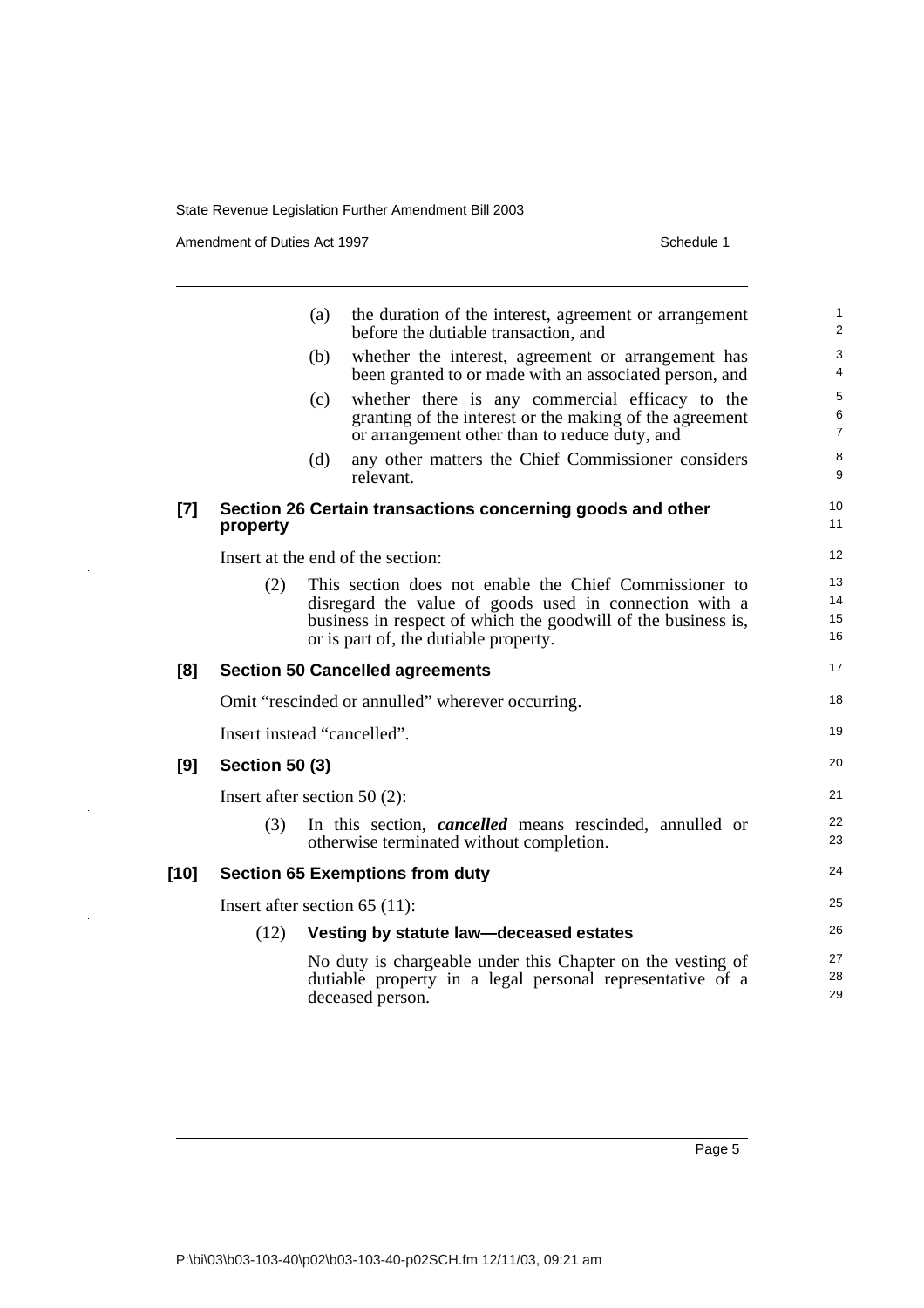Schedule 1 Amendment of Duties Act 1997

| $[11]$ |                        | Section 99 Transfer by special trust to corporation                                                                                                                                                                                                                                                                                                                                                                                                | $\mathbf{1}$                           |
|--------|------------------------|----------------------------------------------------------------------------------------------------------------------------------------------------------------------------------------------------------------------------------------------------------------------------------------------------------------------------------------------------------------------------------------------------------------------------------------------------|----------------------------------------|
|        | (b).                   | Omit "section 160ZZN (Transfer of asset to wholly-owned company) of<br>the Commonwealth <i>Income Tax Assessment Act 1936</i> " from section 99(1)                                                                                                                                                                                                                                                                                                 | $\overline{a}$<br>3<br>4               |
|        |                        | Insert instead "Division 122 of Part 3-3 of the Commonwealth Income Tax<br>Assessment Act 1997".                                                                                                                                                                                                                                                                                                                                                   | 5<br>6                                 |
| $[12]$ |                        | Section 166 What is the "cost" of a lease?                                                                                                                                                                                                                                                                                                                                                                                                         | $\overline{7}$                         |
|        |                        | Omit "the lease" from section $166(1)$ (b).                                                                                                                                                                                                                                                                                                                                                                                                        | 8                                      |
|        |                        | Insert instead "a lease of premises in a retirement village within the<br>meaning of section 5 of the <i>Retirement Villages Act 1999</i> ".                                                                                                                                                                                                                                                                                                       | 9<br>10 <sup>1</sup>                   |
| $[13]$ | <b>Section 166 (2)</b> |                                                                                                                                                                                                                                                                                                                                                                                                                                                    | 11                                     |
|        |                        | Insert "but does not include any premium paid or payable expressed to be<br>rent" after "to be rent".                                                                                                                                                                                                                                                                                                                                              | 12<br>13                               |
| $[14]$ |                        | <b>Section 170 General rate</b>                                                                                                                                                                                                                                                                                                                                                                                                                    | 14                                     |
|        |                        | Insert at the end of the section:                                                                                                                                                                                                                                                                                                                                                                                                                  | 15                                     |
|        | (2)                    | In addition, duty at the rate chargeable under section $32(1)$ is<br>chargeable on the amount of any premium paid or payable in<br>respect of the lease (other than a premium paid or payable in<br>respect of a lease of premises in a retirement village within the<br>meaning of section 5 of the <i>Retirement Villages Act 1999</i> ) as<br>if that amount were the dutiable value of dutiable property<br>subject to a dutiable transaction. | 16<br>17<br>18<br>19<br>20<br>21<br>22 |
| $[15]$ |                        | <b>Section 179 Exemptions</b>                                                                                                                                                                                                                                                                                                                                                                                                                      | 23                                     |
|        |                        | Insert "subject to subsection $(3)$ ," before "a lease" in section 179 $(1)$ $(a)$ .                                                                                                                                                                                                                                                                                                                                                               | 24                                     |
| $[16]$ | Section 179 (1) (b)    |                                                                                                                                                                                                                                                                                                                                                                                                                                                    | 25                                     |
|        |                        | Insert "subject to subsection (3)," before "a lease".                                                                                                                                                                                                                                                                                                                                                                                              | 26                                     |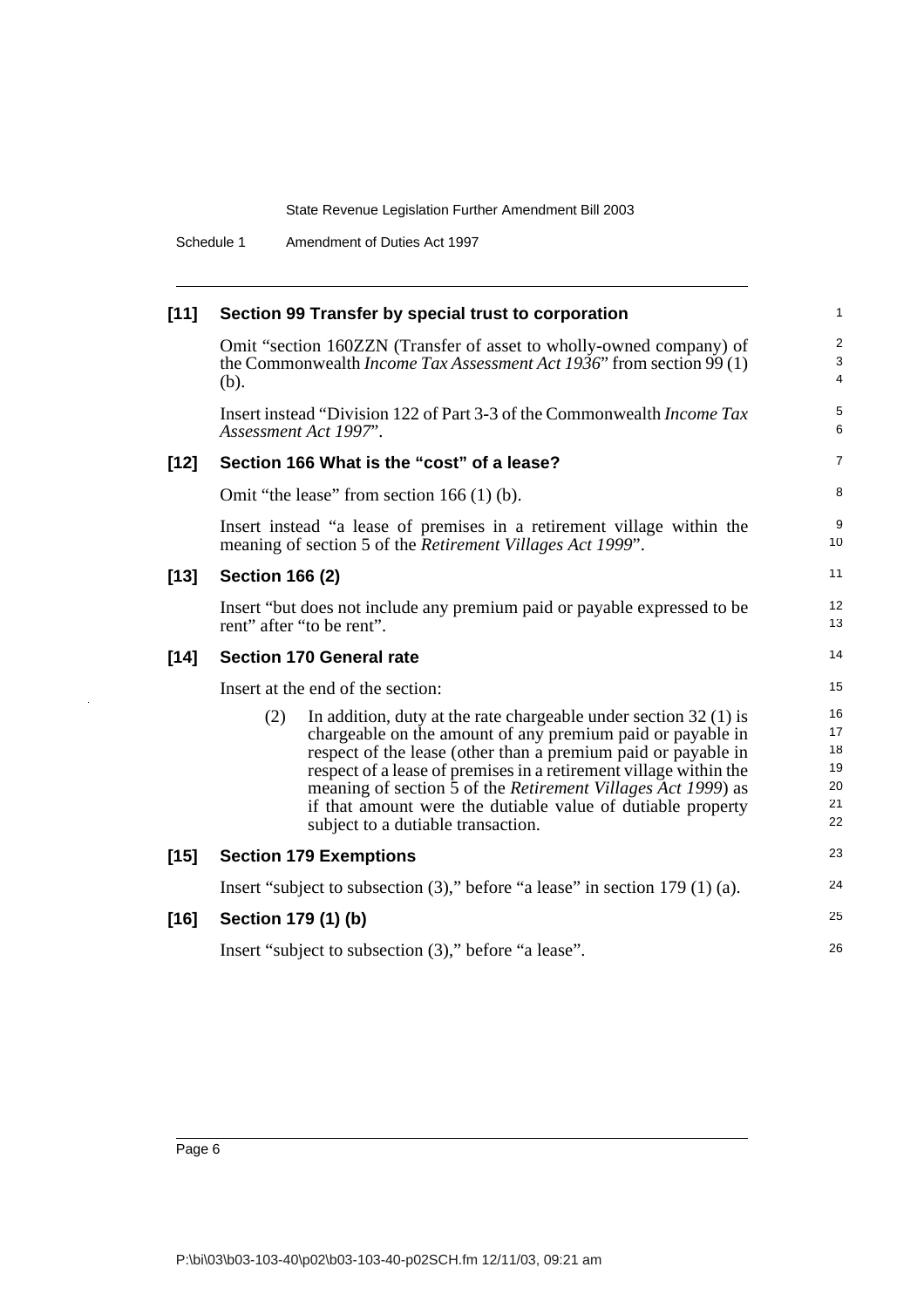Amendment of Duties Act 1997 Schedule 1

 $\hat{\boldsymbol{\epsilon}}$ 

| $[17]$ | Section 179 (2) (c)             |     |           |                                                                                                                                                                                                                                                                                                                                  | 1                                 |
|--------|---------------------------------|-----|-----------|----------------------------------------------------------------------------------------------------------------------------------------------------------------------------------------------------------------------------------------------------------------------------------------------------------------------------------|-----------------------------------|
|        |                                 |     |           | Insert at the end of section $179(2)$ (b):                                                                                                                                                                                                                                                                                       | $\overline{2}$                    |
|        |                                 |     | , or      |                                                                                                                                                                                                                                                                                                                                  | 3                                 |
|        |                                 | (c) |           | so much of the consideration paid or agreed to be paid<br>on the grant of the lease as is chargeable with duty<br>under Chapter 2.                                                                                                                                                                                               | $\overline{\mathbf{4}}$<br>5<br>6 |
| $[18]$ | Section 179 (3) and (4)         |     |           |                                                                                                                                                                                                                                                                                                                                  | $\overline{7}$                    |
|        | Insert after section 179 (2):   |     |           |                                                                                                                                                                                                                                                                                                                                  | 8                                 |
|        | (3)                             |     |           | Subsection $(1)$ $(a)$ or $(b)$ does not apply to a lease that is one<br>of two or more leases:                                                                                                                                                                                                                                  | 9<br>10                           |
|        |                                 | (a) | that are: |                                                                                                                                                                                                                                                                                                                                  | 11                                |
|        |                                 |     | (i)       | for terms that are consecutive or not more than 3<br>months apart, and                                                                                                                                                                                                                                                           | 12<br>13                          |
|        |                                 |     | (ii)      | over the same or substantially the same property,<br>and                                                                                                                                                                                                                                                                         | 14<br>15                          |
|        |                                 |     | (iii)     | between the same lessor and lessee or associated<br>persons of the lessee, and                                                                                                                                                                                                                                                   | 16<br>17                          |
|        |                                 | (b) |           | the date of first execution of each of which is within a<br>period of 12 months, and                                                                                                                                                                                                                                             | 18<br>19                          |
|        |                                 | (c) |           | that, if they were taken to be a single lease instrument<br>for a term which is the aggregation of the terms of the<br>leases and for a total cost which is the aggregation of<br>the costs of the leases, would be chargeable with duty.                                                                                        | 20<br>21<br>22<br>23              |
|        | (4)                             |     |           | The lease instruments for two or more leases that satisfy the<br>requirements of subsection $(3)$ are, for the purposes of this<br>Chapter, taken to be a single lease instrument for a term which<br>is the aggregation of the terms of the leases and for a total cost<br>which is the aggregation of the costs of the leases. | 24<br>25<br>26<br>27<br>28        |
| $[19]$ |                                 |     |           | Section 208 When does a liability arise?                                                                                                                                                                                                                                                                                         | 29                                |
|        | Insert after section $208(4)$ : |     |           |                                                                                                                                                                                                                                                                                                                                  | 30                                |
|        | (5)                             |     |           | A reference in subsection $(3)$ to land does not include a<br>reference to an interest in land that is held by way of security.                                                                                                                                                                                                  | 31<br>32                          |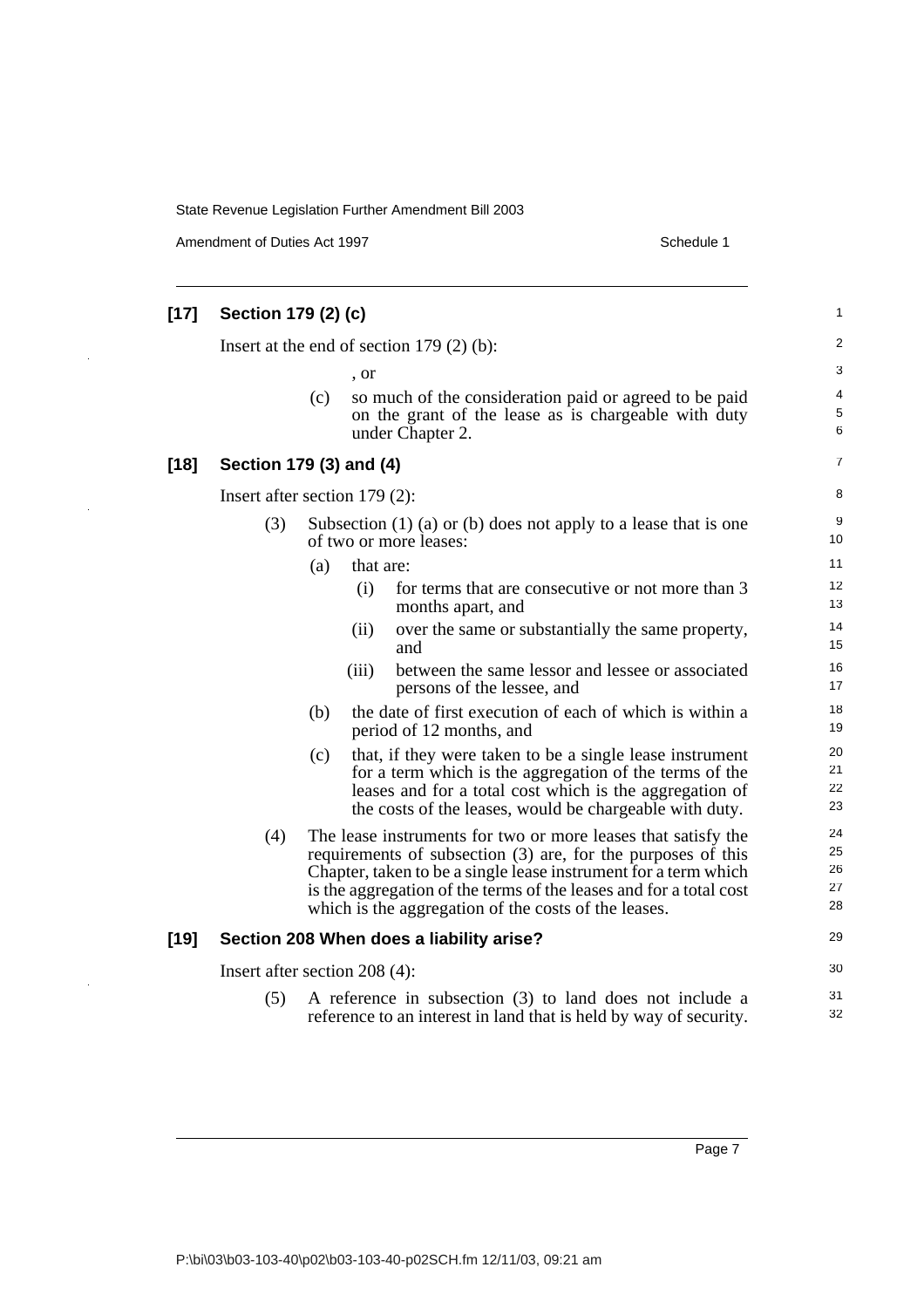Schedule 1 Amendment of Duties Act 1997

| [20]   | <b>Section 218B Collateral mortgage</b>                                                                                                                                                                                                                                                                                                                                                                                                                                    | 1                                          |
|--------|----------------------------------------------------------------------------------------------------------------------------------------------------------------------------------------------------------------------------------------------------------------------------------------------------------------------------------------------------------------------------------------------------------------------------------------------------------------------------|--------------------------------------------|
|        | Insert "on the date of its first execution" after "chargeable" in section<br>$218B(1)$ .                                                                                                                                                                                                                                                                                                                                                                                   | 2<br>3                                     |
| $[21]$ | Section 218B (1) (b)                                                                                                                                                                                                                                                                                                                                                                                                                                                       | 4                                          |
|        | Omit "under section 217". Insert instead "under this Act".                                                                                                                                                                                                                                                                                                                                                                                                                 | 5                                          |
| $[22]$ | Section 218B (1A)                                                                                                                                                                                                                                                                                                                                                                                                                                                          | 6                                          |
|        | Insert after section 218B (1):                                                                                                                                                                                                                                                                                                                                                                                                                                             | $\overline{7}$                             |
|        | However, if at the time an advance or a further advance is<br>(1A)<br>made under a mortgage, instrument of security or mortgage<br>package referred to in subsection (1) no such mortgage or<br>mortgage package has been duly stamped under this Act (this<br>section excepted), the collateral mortgage ceases to be a<br>collateral mortgage for the purposes of this section and is<br>chargeable with duty under this Act otherwise than as a<br>collateral mortgage. | 8<br>9<br>10<br>11<br>12<br>13<br>14<br>15 |
| $[23]$ | <b>Section 267 Exemptions</b>                                                                                                                                                                                                                                                                                                                                                                                                                                              | 16                                         |
|        | Omit "mine rescue work in accordance with the Mines Rescue Act 1925"<br>from section $267(5)$ (b) (ii).                                                                                                                                                                                                                                                                                                                                                                    | 17<br>18                                   |
|        | Insert instead "mines rescue functions in accordance with the Coal<br>Industry Act 2001".                                                                                                                                                                                                                                                                                                                                                                                  | 19<br>20                                   |
| $[24]$ | <b>Section 284A</b>                                                                                                                                                                                                                                                                                                                                                                                                                                                        | 21                                         |
|        | Insert after section 284:                                                                                                                                                                                                                                                                                                                                                                                                                                                  | 22                                         |
|        | 284A<br>Joint government enterprise-water savings projects                                                                                                                                                                                                                                                                                                                                                                                                                 | 23                                         |
|        | Duty under this Act is not chargeable, in the case of a joint<br>government enterprise that has the function of allocating<br>funds for water savings projects, on the following:<br>a dutiable transaction in respect of dutiable property if<br>(a)<br>the enterprise is the person described in this Act as the                                                                                                                                                         | 24<br>25<br>26<br>27<br>28                 |
|        | person liable to pay the duty,<br>an instrument executed by or on behalf of the enterprise<br>(b)<br>if the enterprise is the person described in this Act as the<br>person liable to pay the duty,                                                                                                                                                                                                                                                                        | 29<br>30<br>31<br>32                       |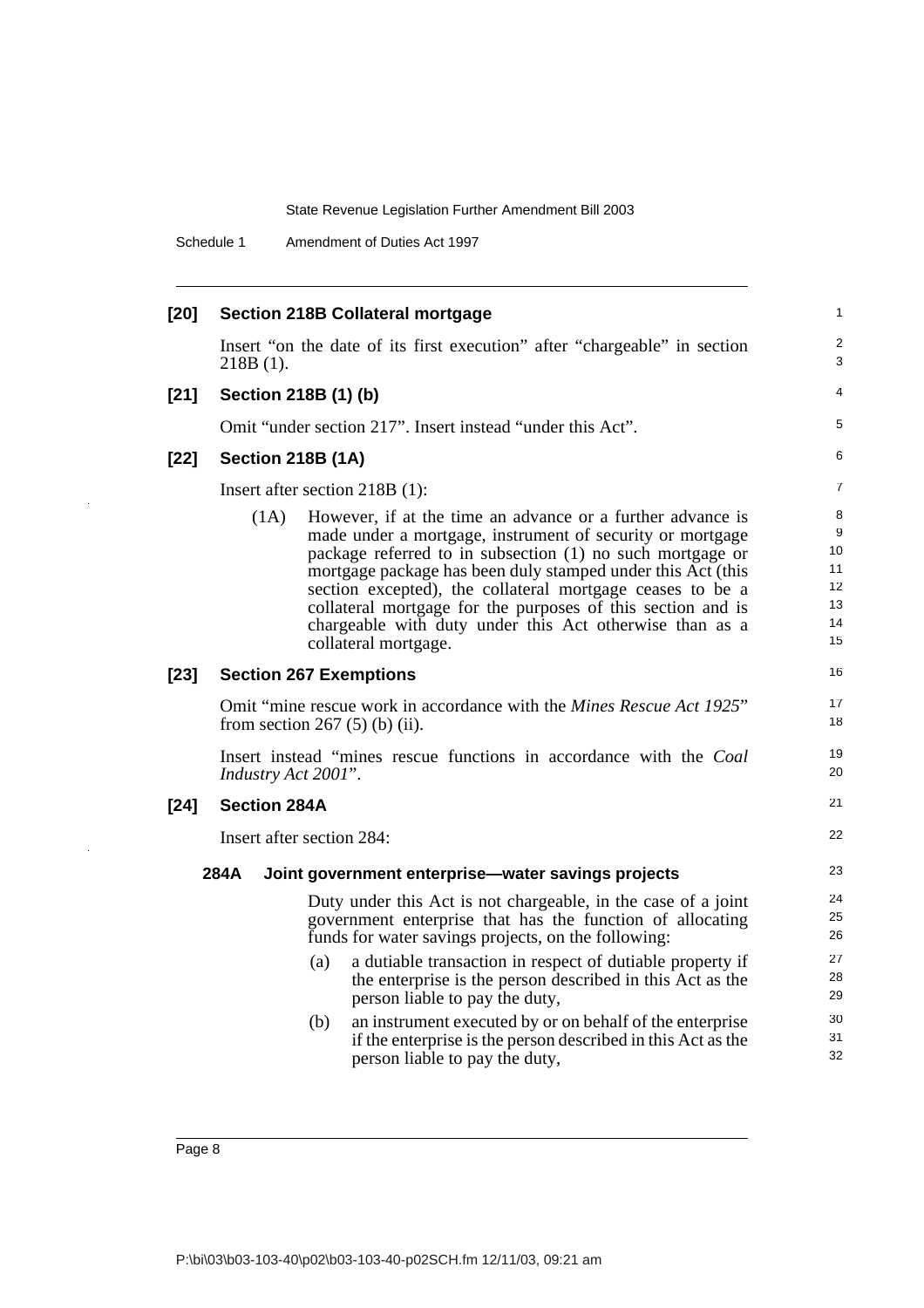Amendment of Duties Act 1997 Schedule 1

 $\bar{z}$ 

 $\overline{\phantom{a}}$ 

 $\overline{\phantom{a}}$ 

|                                                                                                                                                             | an application by the enterprise to register a motor<br>(c)<br>vehicle,                                                                                                                                                                                                                                               | $\mathbf{1}$<br>2                |
|-------------------------------------------------------------------------------------------------------------------------------------------------------------|-----------------------------------------------------------------------------------------------------------------------------------------------------------------------------------------------------------------------------------------------------------------------------------------------------------------------|----------------------------------|
|                                                                                                                                                             | any insurance taken out by or on behalf of the<br>(d)<br>enterprise.                                                                                                                                                                                                                                                  | $\mathbf{3}$<br>$\overline{4}$   |
| $[25]$                                                                                                                                                      | Schedule 1 Savings, transitional and other provisions                                                                                                                                                                                                                                                                 | 5                                |
|                                                                                                                                                             | Insert at the end of clause $1(1)$ :                                                                                                                                                                                                                                                                                  | 6                                |
|                                                                                                                                                             | State Revenue Legislation Further Amendment Act 2003 (to<br>the extent that it amends this Act)                                                                                                                                                                                                                       | $\overline{7}$<br>8              |
| [26]                                                                                                                                                        | <b>Schedule 1</b>                                                                                                                                                                                                                                                                                                     | 9                                |
|                                                                                                                                                             | Insert at the end of the Schedule with appropriate Part and clause numbers:                                                                                                                                                                                                                                           | 10                               |
|                                                                                                                                                             | <b>Part</b><br>Provisions consequent on enactment of                                                                                                                                                                                                                                                                  | 11                               |
|                                                                                                                                                             | <b>State Revenue Legislation Further</b><br><b>Amendment Act 2003</b>                                                                                                                                                                                                                                                 | 12<br>13                         |
|                                                                                                                                                             | <b>Collateral mortgages</b>                                                                                                                                                                                                                                                                                           | 14                               |
|                                                                                                                                                             | Section 218B, as amended by the State Revenue Legislation<br>Further Amendment Act 2003, extends to a mortgage on<br>which minimum duty of \$10 was paid before the<br>commencement of the amendments if an advance or a further<br>advance is made after that commencement as referred to in<br>section $218B$ (1A). | 15<br>16<br>17<br>18<br>19<br>20 |
| $[27] % \includegraphics[width=0.9\columnwidth]{figures/fig_10.pdf} \caption{The 3D (black) model for the estimators in the left and right.} \label{fig:2}$ | <b>Dictionary</b>                                                                                                                                                                                                                                                                                                     | 21                               |
|                                                                                                                                                             | Omit the definition of <i>approved</i> . Insert instead:                                                                                                                                                                                                                                                              | 22                               |
|                                                                                                                                                             | <i>approved form</i> means a form approved under section 34 of<br>the Taxation Administration Act 1996.                                                                                                                                                                                                               | 23<br>24                         |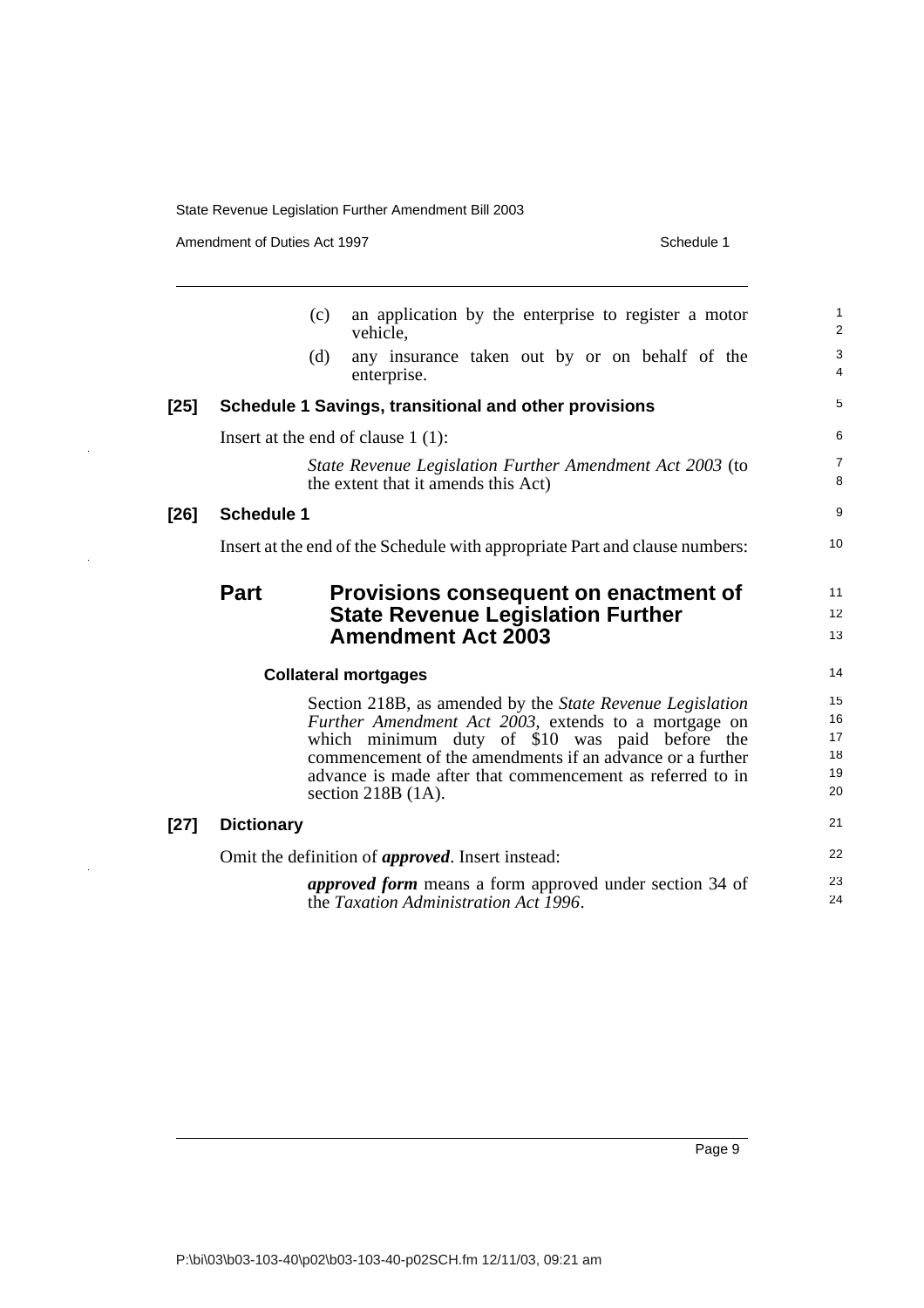<span id="page-21-0"></span>

| <b>Schedule 2 Amendment of Fines Act 1996</b><br>(Section 3) |                                 |                   |                                                                                                                                                                                                                                                                                                                                                                                                                                                                                                                                                                                                                                                                                                                                                  |                                                                                                       |
|--------------------------------------------------------------|---------------------------------|-------------------|--------------------------------------------------------------------------------------------------------------------------------------------------------------------------------------------------------------------------------------------------------------------------------------------------------------------------------------------------------------------------------------------------------------------------------------------------------------------------------------------------------------------------------------------------------------------------------------------------------------------------------------------------------------------------------------------------------------------------------------------------|-------------------------------------------------------------------------------------------------------|
| $[1]$                                                        | (appropriate officers)          |                   | Section 22 Persons who may issue and deal with penalty notices                                                                                                                                                                                                                                                                                                                                                                                                                                                                                                                                                                                                                                                                                   | 3<br>4                                                                                                |
|                                                              |                                 |                   | Omit section 22 (2) (b). Insert instead:                                                                                                                                                                                                                                                                                                                                                                                                                                                                                                                                                                                                                                                                                                         | 5                                                                                                     |
|                                                              |                                 | (b)               | a person employed in the Office of State Revenue in the<br>Treasury and authorised by the Chief Commissioner of<br>State Revenue for the purposes of this Part,                                                                                                                                                                                                                                                                                                                                                                                                                                                                                                                                                                                  | 6<br>$\overline{7}$<br>8                                                                              |
| [2]                                                          |                                 |                   | <b>Section 114 Functions of Office</b>                                                                                                                                                                                                                                                                                                                                                                                                                                                                                                                                                                                                                                                                                                           | 9                                                                                                     |
|                                                              | Insert after section $114(1)$ : |                   |                                                                                                                                                                                                                                                                                                                                                                                                                                                                                                                                                                                                                                                                                                                                                  | 10                                                                                                    |
|                                                              | (1A)                            |                   | The Office:                                                                                                                                                                                                                                                                                                                                                                                                                                                                                                                                                                                                                                                                                                                                      | 11                                                                                                    |
|                                                              |                                 | (a)<br>(b)<br>(c) | may enter into arrangements with persons who issue<br>penalty notices, or on whose behalf penalty notices are<br>issued, for or with respect to the receipt, recovery and<br>collection of amounts payable under those notices,<br>including the issuing of courtesy letters, and<br>may receive, recover and collect, and may otherwise<br>deal with, those amounts in accordance with those<br>arrangements, and<br>may do all such things as may be necessary or<br>convenient for the exercise of the functions referred to<br>in paragraphs (a) and (b), including:<br>the issuing of court attendance notices, and<br>(i)<br>the demanding and recovering of fees and<br>(ii)<br>charges with respect to the provision of its<br>services. | $12 \overline{ }$<br>13<br>14<br>15<br>16<br>17<br>18<br>19<br>20<br>21<br>22<br>23<br>24<br>25<br>26 |
| $[3]$                                                        |                                 |                   | Schedule 3 Savings, transitional and other provisions                                                                                                                                                                                                                                                                                                                                                                                                                                                                                                                                                                                                                                                                                            | 27                                                                                                    |
|                                                              |                                 |                   | Insert at the end of clause $1(1)$ :                                                                                                                                                                                                                                                                                                                                                                                                                                                                                                                                                                                                                                                                                                             | 28                                                                                                    |
|                                                              |                                 |                   | State Revenue Legislation Further Amendment Act 2003 (to<br>the extent that it amends this Act)                                                                                                                                                                                                                                                                                                                                                                                                                                                                                                                                                                                                                                                  | 29<br>30                                                                                              |

÷,

 $\frac{1}{2}$ 

 $\bar{z}$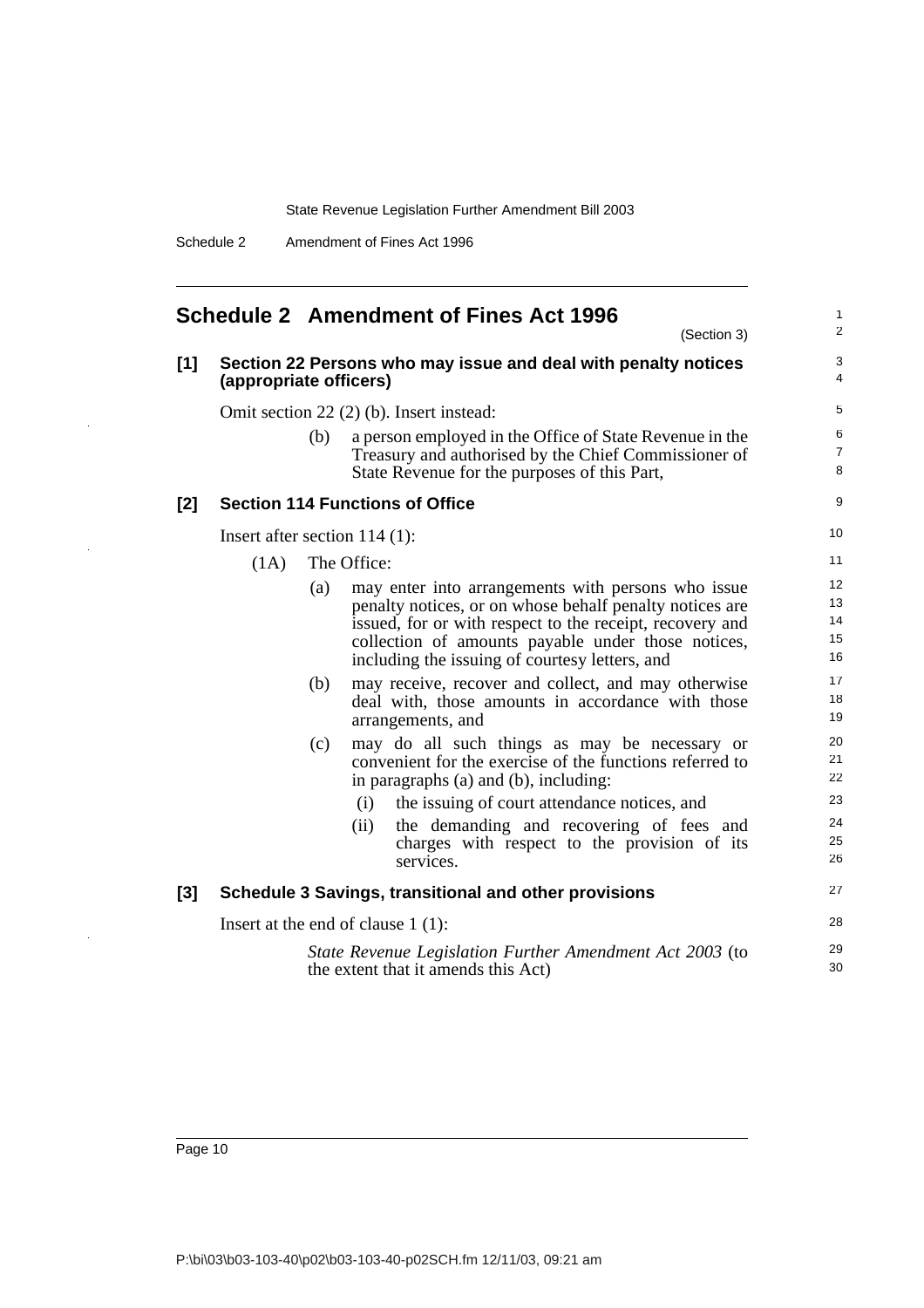Amendment of Fines Act 1996 Schedule 2

1  $\overline{2}$ 

3 4 5

# **[4] Schedule 3, Part 3** Insert after Part 2: **Part 3 Provisions consequent on enactment of State Revenue Legislation Further Amendment Act 2003 11 Service level deeds** The Treasurer and the Director of the State Debt Recovery Office are taken to be parties to each service level deed in force as at 1 October 2003 and entered into by the Commissioner of Police, or otherwise by or on behalf of the Infringement Processing Bureau within NSW Police, for or with respect to the processing of penalty notices. **12 Construction of references to the Infringement Processing Bureau** A reference in any instrument made before the commencement of this clause to the Manager, Infringement Processing Services of the Police Service, the Infringement Processing Bureau within the Police Service or a person employed in the Infringement Processing Bureau is taken to be a reference to: (a) if the reference is made in relation to the issuing or processing of a penalty notice, a person employed in the Office of State Revenue in the Treasury and authorised by the Chief Commissioner of State Revenue for the purposes of Part 3 of this Act, or (b) if the reference is made otherwise than in relation to the issuing of a penalty notice, the State Debt Recovery Office, subject to the regulations.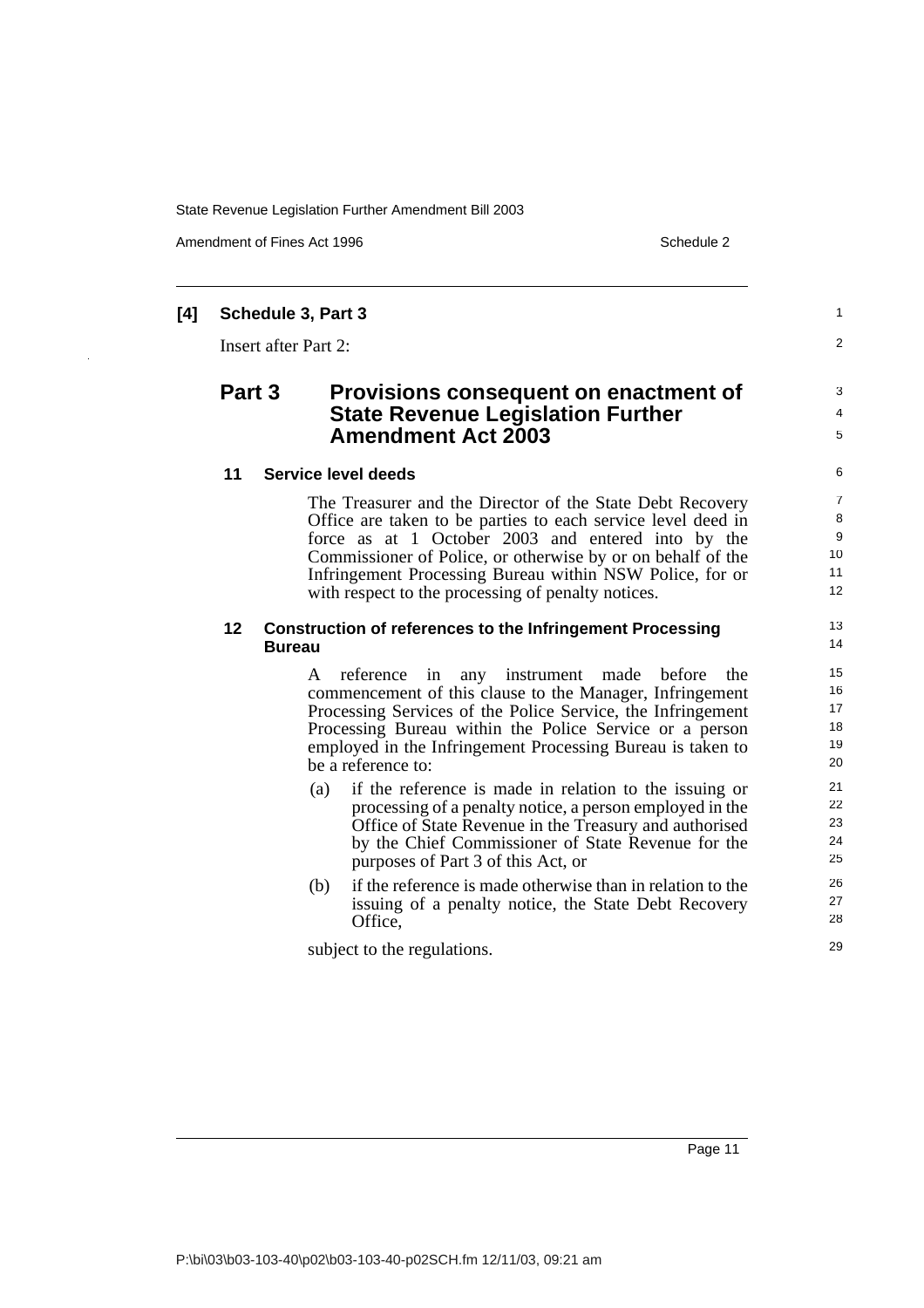Schedule 3 Amendment of First Home Owner Grant Act 2000

# <span id="page-23-0"></span>**Schedule 3 Amendment of First Home Owner Grant Act 2000**

(Section 3)

1 2 3

| [1] |    |     |                           | <b>Section 3 Definitions</b>                                                                                                                                                                                              | $\overline{4}$       |
|-----|----|-----|---------------------------|---------------------------------------------------------------------------------------------------------------------------------------------------------------------------------------------------------------------------|----------------------|
|     |    |     |                           | Insert in alphabetical order:                                                                                                                                                                                             | 5                    |
|     |    |     |                           | <i>multiple occupancy contract—see section 6A.</i>                                                                                                                                                                        | 6                    |
|     |    |     |                           | <i>multiple occupancy land</i> —see section 6B.                                                                                                                                                                           | 7                    |
|     |    |     |                           | <i>terms contract</i> means a contract for the sale or purchase of<br>land under which the purchaser:                                                                                                                     | 8<br>9               |
|     |    |     | (a)                       | is obliged to make 2 or more payments to the vendor<br>after the execution of the contract and before becoming<br>entitled to a conveyance or transfer of the land, and                                                   | 10<br>11<br>12       |
|     |    |     | (b)                       | is entitled to possession or occupation of the land before<br>becoming entitled to a conveyance or transfer of the<br>land.                                                                                               | 13<br>14<br>15       |
| [2] |    |     |                           | Section 5 Ownership of land and homes                                                                                                                                                                                     | 16                   |
|     |    |     |                           | Insert after section $5(2)$ (e):                                                                                                                                                                                          | 17                   |
|     |    |     | (e1)                      | an interest as purchaser of an estate in fee simple under<br>a terms contract,                                                                                                                                            | 18<br>19             |
| [3] |    |     | <b>Sections 6A and 6B</b> |                                                                                                                                                                                                                           | 20                   |
|     |    |     | Insert after section 6:   |                                                                                                                                                                                                                           | 21                   |
|     | 6A |     |                           | <b>Multiple occupancy contract</b>                                                                                                                                                                                        | 22                   |
|     |    | (1) |                           | For the purposes of this Act:                                                                                                                                                                                             | 23                   |
|     |    |     | (a)                       | a contract made on or after 1 July 2002 for the purchase<br>of a home is a <i>multiple occupancy contract</i> if 2 or more<br>homes are purchased under the contract and the homes<br>are on the same parcel of land, and | 24<br>25<br>26<br>27 |
|     |    |     | (b)                       | a comprehensive home building contract made on or<br>after 1 July 2002 is a <i>multiple occupancy contract</i> if 2<br>or more homes are to be built under the contract and the<br>homes are on the same parcel of land.  | 28<br>29<br>30<br>31 |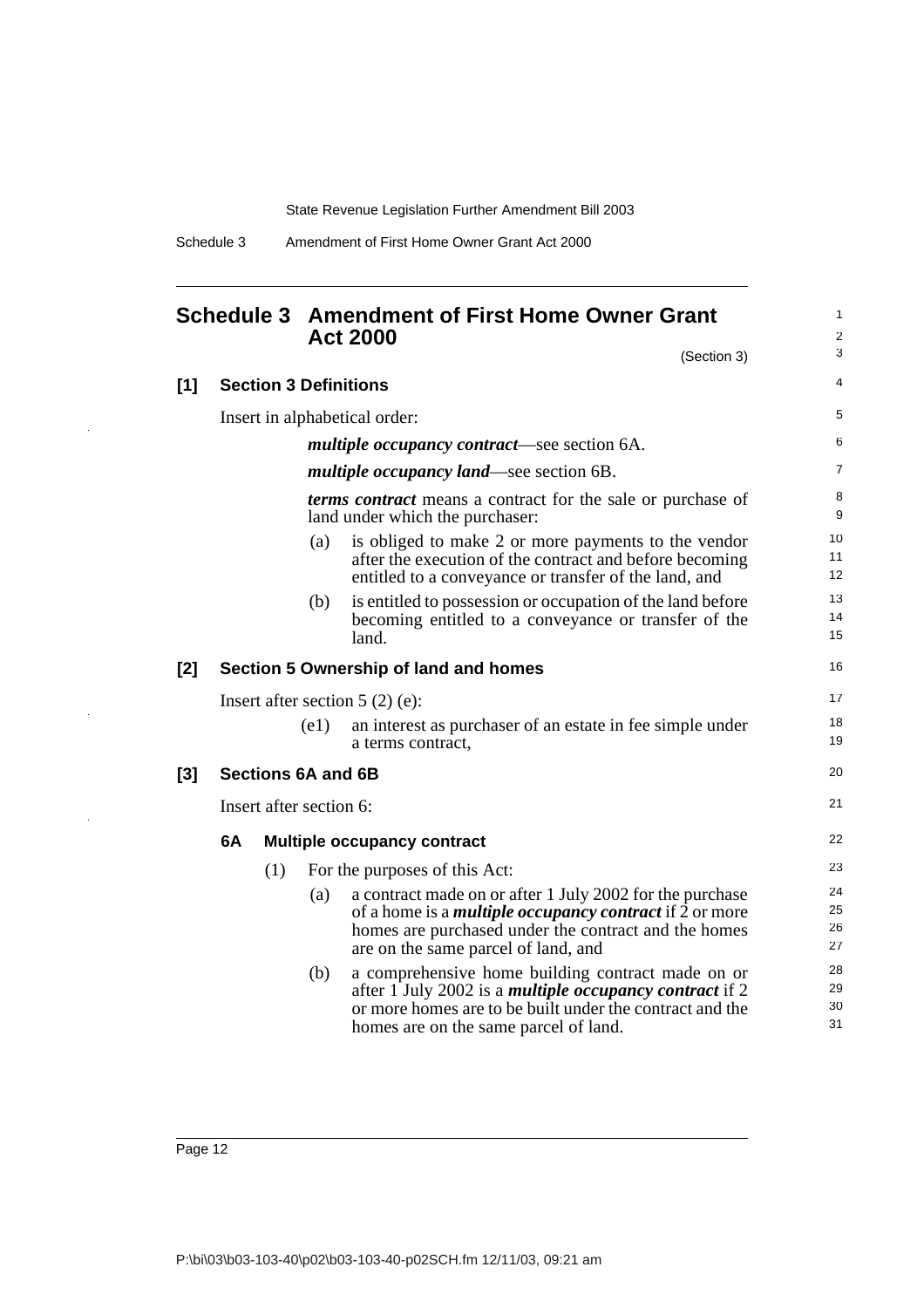Amendment of First Home Owner Grant Act 2000 Schedule 3

31 32 33

34 35

- (2) The provisions of this Act apply in respect of a multiple occupancy contract as if a separate contract had been made in respect of each home purchased or built under the contract that is an exclusive occupancy.
- (3) Accordingly, each of those contracts may, subject to the requirements of section 13, be treated as a separate eligible transaction under this Act and section 7 (4) does not prevent the payment of a grant in respect of each such eligible transaction.
- (4) A home is an *exclusive occupancy* only if the Chief Commissioner is satisfied that the purchaser of the home or the party to the contract for whom the home is built is, on the completion of the contract, entitled to occupy that home as a place of residence to the exclusion of the persons who purchase the other homes, or for whom the other homes are built, under the contract.

#### **6B Multiple occupancy land**

- (1) For the purposes of this Act, a parcel of land is *multiple occupancy land* if there are 2 or more homes, built or being built, on the parcel.
- (2) The provisions of this Act apply in respect of the purchase or building of a home on multiple occupancy land as if the home purchased or built is an exclusive occupancy.
- (3) A home is an *exclusive occupancy* only if the Chief Commissioner is satisfied that the persons who occupy the home as a place of residence are entitled to do so to the exclusion of the persons who occupy the other home or homes on the parcel of land.

#### **[4] Section 11 Criterion 4—Applicant (or applicant's spouse) must not have had relevant interest in residential property**

Omit "before the date on which the application is made, held an interest in property (other than property to which the application relates)" from section 11 (3).

Insert instead "before the commencement date of the eligible transaction to which the application relates, held an interest in property".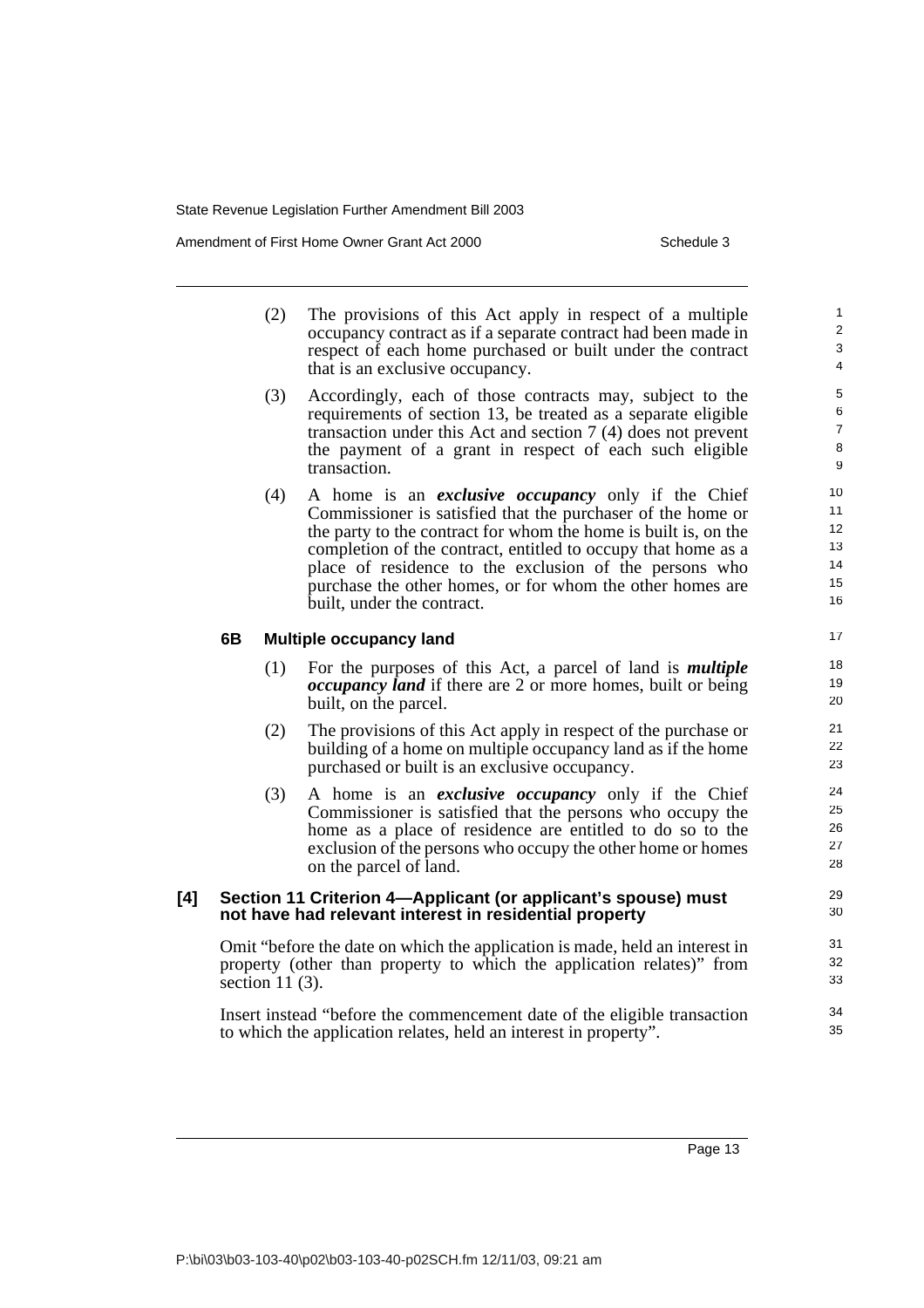|  | Schedule 3 | Amendment of First Home Owner Grant Act 2000 |
|--|------------|----------------------------------------------|
|--|------------|----------------------------------------------|

| [5]   |                 | Section 12 Criterion 5-Residence requirement                                                                                                                                                                                                                    | $\mathbf{1}$               |
|-------|-----------------|-----------------------------------------------------------------------------------------------------------------------------------------------------------------------------------------------------------------------------------------------------------------|----------------------------|
|       |                 | Omit "within 12 months after completion of the eligible transaction or a<br>longer period approved by the Chief Commissioner" from section 12(1).                                                                                                               | $\overline{c}$<br>3        |
|       |                 | Insert instead "for a continuous period of at least 6 months".                                                                                                                                                                                                  | 4                          |
| [6]   |                 | Section 12 (1A) and (1B)                                                                                                                                                                                                                                        | 5                          |
|       |                 | Insert after section 12 $(1)$ :                                                                                                                                                                                                                                 | 6                          |
|       | (1A)            | However, if the Chief Commissioner is satisfied there are<br>good reasons to do so, the Chief Commissioner may:                                                                                                                                                 | $\overline{7}$<br>8        |
|       |                 | (a)<br>approve a shorter period, or                                                                                                                                                                                                                             | 9                          |
|       |                 | exempt the applicant from the requirement to comply<br>(b)<br>with subsection $(1)$ .                                                                                                                                                                           | 10<br>11                   |
|       | (1B)            | The period of occupation required under subsection $(1)$ , or the<br>shorter period approved under subsection $(1A)(a)$ , must start<br>within 12 months after completion of the eligible transaction<br>or a longer period approved by the Chief Commissioner. | 12<br>13<br>14<br>15       |
| $[7]$ |                 | <b>Section 13 Eligible transactions</b>                                                                                                                                                                                                                         | 16                         |
|       | $(5)$ (a) (ii). | Insert "except in the case of a terms contract," before "if" in section 13                                                                                                                                                                                      | 17<br>18                   |
| [8]   |                 | Section 15 All interested persons to join in application                                                                                                                                                                                                        | 19                         |
|       |                 | Omit section 15 (2). Insert instead:                                                                                                                                                                                                                            | 20                         |
|       | (2)             | An <i>interested person</i> is a person who is, or will be, on the<br>completion of the eligible transaction to which the application<br>relates, an owner of the relevant home but does not include the<br>following persons:                                  | 21<br>22<br>23<br>24       |
|       |                 | (a)<br>a person who is excluded from the application of this<br>section by the Chief Commissioner because the Chief<br>Commissioner has recognised the interest of another<br>person to be a non-conforming interest under section 5<br>(4),                    | 25<br>26<br>27<br>28<br>29 |
|       |                 | in the case of a home being purchased or built under a<br>(b)<br>multiple occupancy contract, a purchaser of another<br>home under the contract or party to the contract for<br>whom another home is being built under the contract,                            | 30<br>31<br>32<br>33       |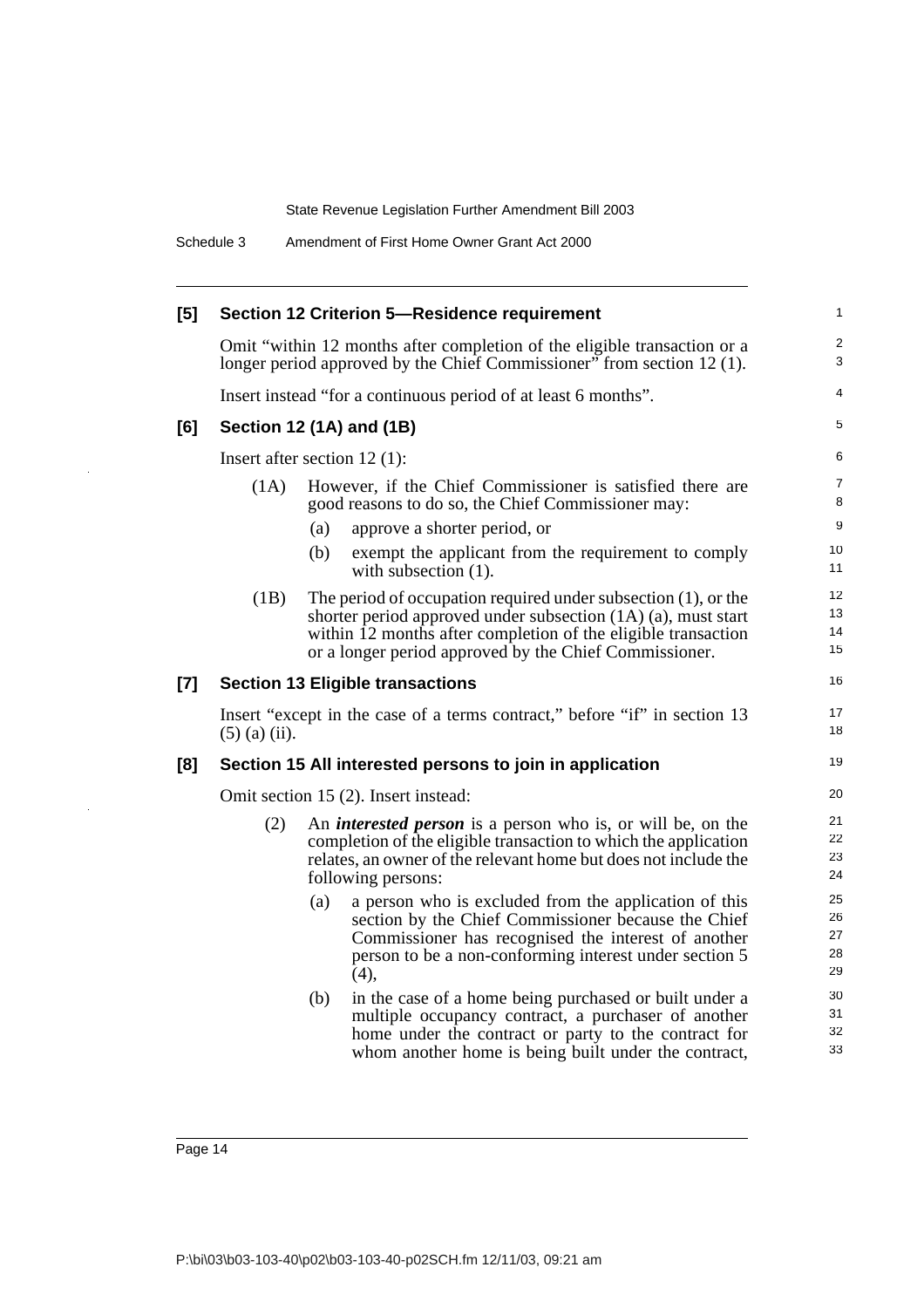$\ddot{\phantom{a}}$ 

|        |        |     |                             | and who does not, on the completion of the contract,<br>acquire any entitlement to occupy the home that is the<br>subject of the application,                                                                                                                                                                               | 1<br>$\overline{\mathbf{c}}$<br>3       |
|--------|--------|-----|-----------------------------|-----------------------------------------------------------------------------------------------------------------------------------------------------------------------------------------------------------------------------------------------------------------------------------------------------------------------------|-----------------------------------------|
|        |        |     | (c)                         | in the case of a contract to purchase or build a home on<br>multiple occupancy land, a person who has an exclusive<br>occupancy of another home on the multiple occupancy<br>land and who does not, on completion of the contract,<br>acquire any entitlement to occupy the home that is the<br>subject of the application, | 4<br>5<br>6<br>$\overline{7}$<br>8<br>9 |
|        |        |     | (d)                         | the New South Wales Land and Housing Corporation.                                                                                                                                                                                                                                                                           | 10                                      |
| [9]    |        |     |                             | Section 20 Payment in advance, subject to statutory conditions                                                                                                                                                                                                                                                              | 11                                      |
|        |        |     |                             | Insert "for a continuous period of at least 6 months commencing" after<br>"principal place of residence" in section $20(1)(b)$ .                                                                                                                                                                                            | 12<br>13                                |
| $[10]$ |        |     |                             | Schedule 1 Savings, transitional and other provisions                                                                                                                                                                                                                                                                       | 14                                      |
|        |        |     |                             | Insert at the end of clause $1(1)$ :                                                                                                                                                                                                                                                                                        | 15                                      |
|        |        |     |                             | State Revenue Legislation Further Amendment Act 2003 (to<br>the extent that it amends this Act)                                                                                                                                                                                                                             | 16<br>17                                |
| $[11]$ |        |     | Schedule 1, Part 4          |                                                                                                                                                                                                                                                                                                                             | 18                                      |
|        |        |     | <b>Insert after Part 3:</b> |                                                                                                                                                                                                                                                                                                                             | 19                                      |
|        | Part 4 |     |                             | Provisions consequent on enactment of<br><b>State Revenue Legislation Further</b><br><b>Amendment Act 2003</b>                                                                                                                                                                                                              | 20<br>21<br>22                          |
|        | 6      |     | <b>Definition</b>           |                                                                                                                                                                                                                                                                                                                             | 23                                      |
|        |        |     |                             | In this Part:                                                                                                                                                                                                                                                                                                               | 24                                      |
|        |        |     |                             | <b>amending Act</b> means the State Revenue Legislation Further<br>Amendment Act 2003.                                                                                                                                                                                                                                      | 25<br>26                                |
|        | 7      |     |                             | Some amendments operate from 1 July 2002                                                                                                                                                                                                                                                                                    | 27                                      |
|        |        | (1) | date.                       | The amendments made to this Act by Schedule 3 [1], [2], [3],<br>[7] and [8] to the amending Act are taken to have operated<br>from 1 July 2002 and, subject to subclause (2), apply from 1<br>July 2002 in respect of contracts made before, on or after that                                                               | 28<br>29<br>30<br>31<br>32              |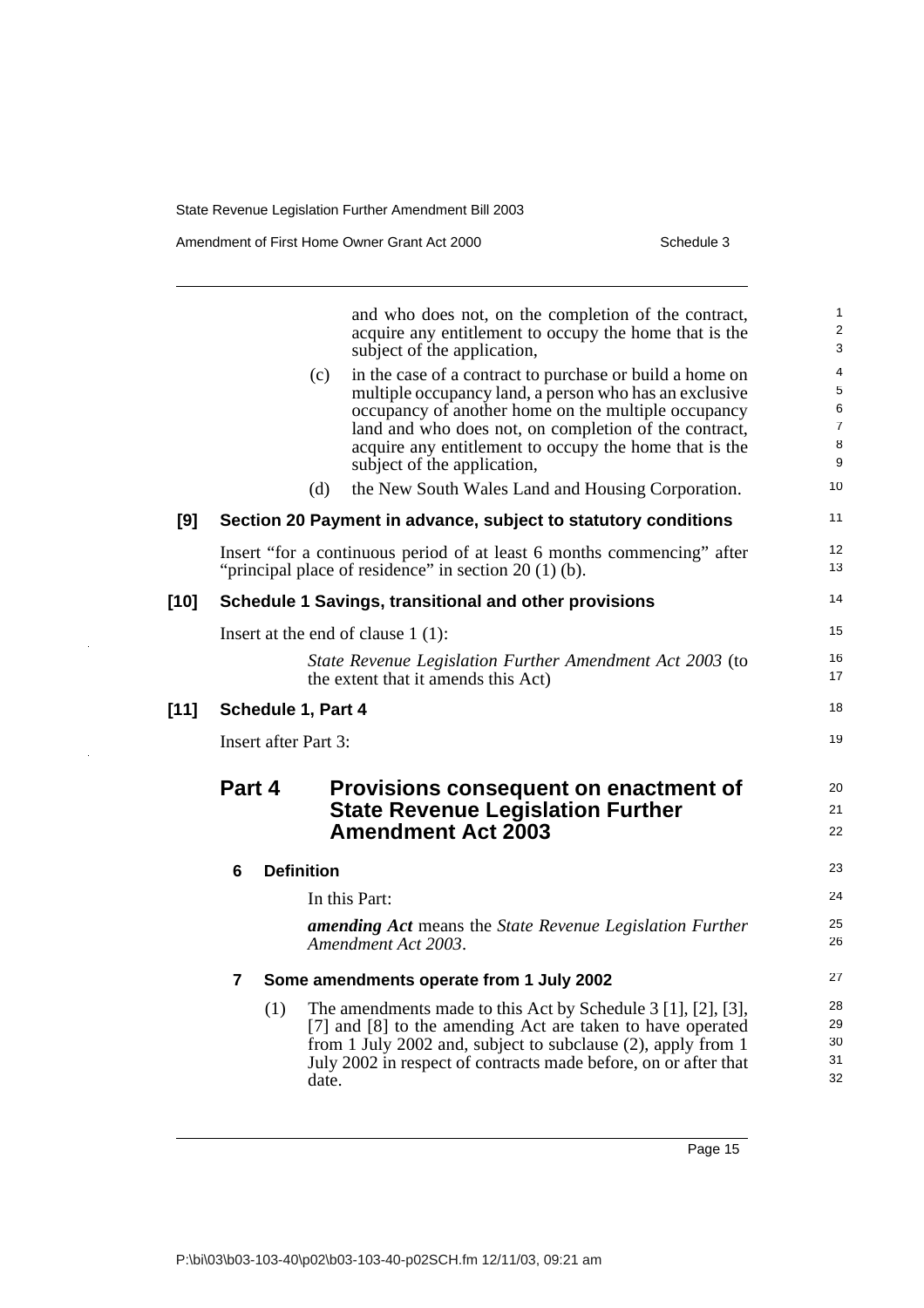|   | (2) | The multiple occupancy contract amendments apply only to<br>contracts made on or after 1 July 2002.           | $\mathbf{1}$<br>2   |
|---|-----|---------------------------------------------------------------------------------------------------------------|---------------------|
|   | (3) | For the purposes of this clause, the multiple occupancy<br><i>contract amendments are:</i>                    | 3<br>4              |
|   |     | Schedule 3 [3] to the amending Act, and<br>(a)                                                                | 5                   |
|   |     | Schedule 3 [1] and [8] to the amending Act, insofar as<br>(b)<br>they relate to multiple occupancy contracts. | 6<br>$\overline{7}$ |
| 8 |     | <b>Criterion 5-residence requirement</b>                                                                      | 8                   |
|   |     | The amendments made to section 12 by Schedule 3 [5] and [6]                                                   | 9                   |
|   |     | to the amending Act apply to applications made on or after                                                    | 10                  |
|   |     | 1 January 2004.                                                                                               | 11                  |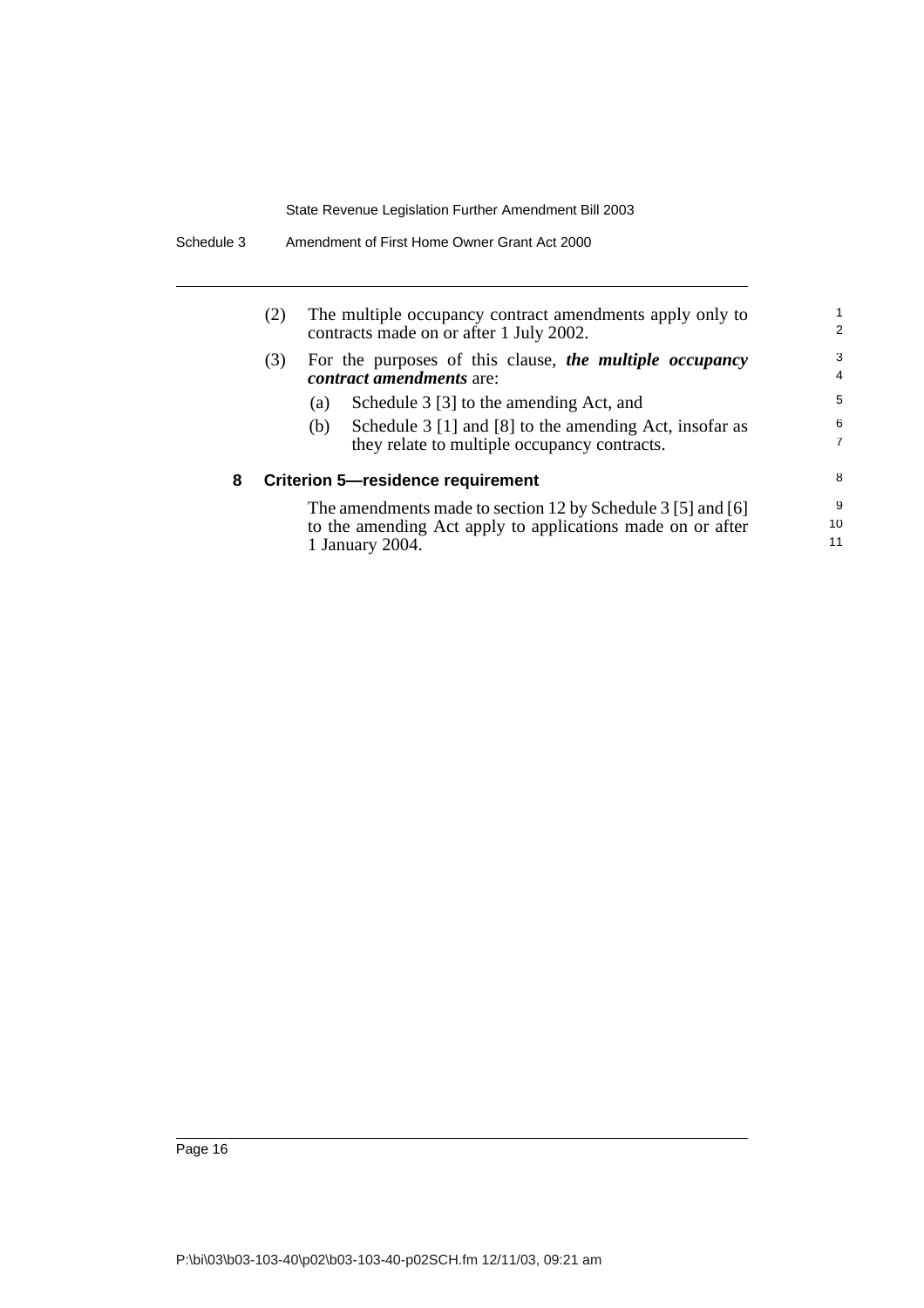Amendment of Land Tax Management Act 1956 Schedule 4

 $\ddot{\phantom{a}}$ 

 $\frac{1}{2}$ 

<span id="page-28-0"></span>

|       | 1956                              | <b>Schedule 4 Amendment of Land Tax Management Act</b>                                                                                                                                                                                               | 1<br>$\overline{\mathbf{c}}$ |
|-------|-----------------------------------|------------------------------------------------------------------------------------------------------------------------------------------------------------------------------------------------------------------------------------------------------|------------------------------|
|       |                                   | (Section 3)                                                                                                                                                                                                                                          | 3                            |
| [1]   | <b>Section 3 Definitions</b>      |                                                                                                                                                                                                                                                      | 4                            |
|       | Omit section $3(3)$ .             |                                                                                                                                                                                                                                                      | 5                            |
| [2]   |                                   | <b>Section 3A Special trust-meaning</b>                                                                                                                                                                                                              | 6                            |
|       |                                   | Insert at the end of section $3A(4)(d)$ :                                                                                                                                                                                                            | 7                            |
|       |                                   | , or                                                                                                                                                                                                                                                 | 8                            |
|       | (e)                               | if the trust is established by will, but only during the<br>period ending on the expiration of 12 months after the<br>date of death of the testator, or such further period as<br>may be approved by the Chief Commissioner in a<br>particular case. | 9<br>10<br>11<br>12<br>13    |
| $[3]$ |                                   | Section 10 Land exempted from tax                                                                                                                                                                                                                    | 14                           |
|       |                                   | Omit "10AA," from section 10 (1).                                                                                                                                                                                                                    | 15                           |
| [4]   | Section 10 (1) (p3)               |                                                                                                                                                                                                                                                      | 16                           |
|       | Insert after section 10 (1) (p2): |                                                                                                                                                                                                                                                      | 17                           |
|       | (p3)                              | land that is vested in, owned by, held on trust by or for,<br>or leased by a joint government enterprise that has the<br>function of allocating funds for water savings projects,                                                                    | 18<br>19<br>20               |
| [5]   | Section 10 (1) (r)                |                                                                                                                                                                                                                                                      | 21                           |
|       |                                   | Omit the paragraph. Insert instead:                                                                                                                                                                                                                  | 22                           |
|       | (r)                               | land that is exempt from taxation under the principal<br>place of residence exemption, as provided for by<br>Schedule 1A.                                                                                                                            | 23<br>24<br>25               |
| [6]   |                                   | Section 10 (1D), (1F), (1FA) and (1G)                                                                                                                                                                                                                | 26                           |
|       | Omit the subsections.             |                                                                                                                                                                                                                                                      | 27                           |
| $[7]$ | exemption                         | Section 10AA Exceptions to principal place of residence                                                                                                                                                                                              | 28<br>29                     |
|       | Omit the section.                 |                                                                                                                                                                                                                                                      | 30                           |
|       |                                   |                                                                                                                                                                                                                                                      |                              |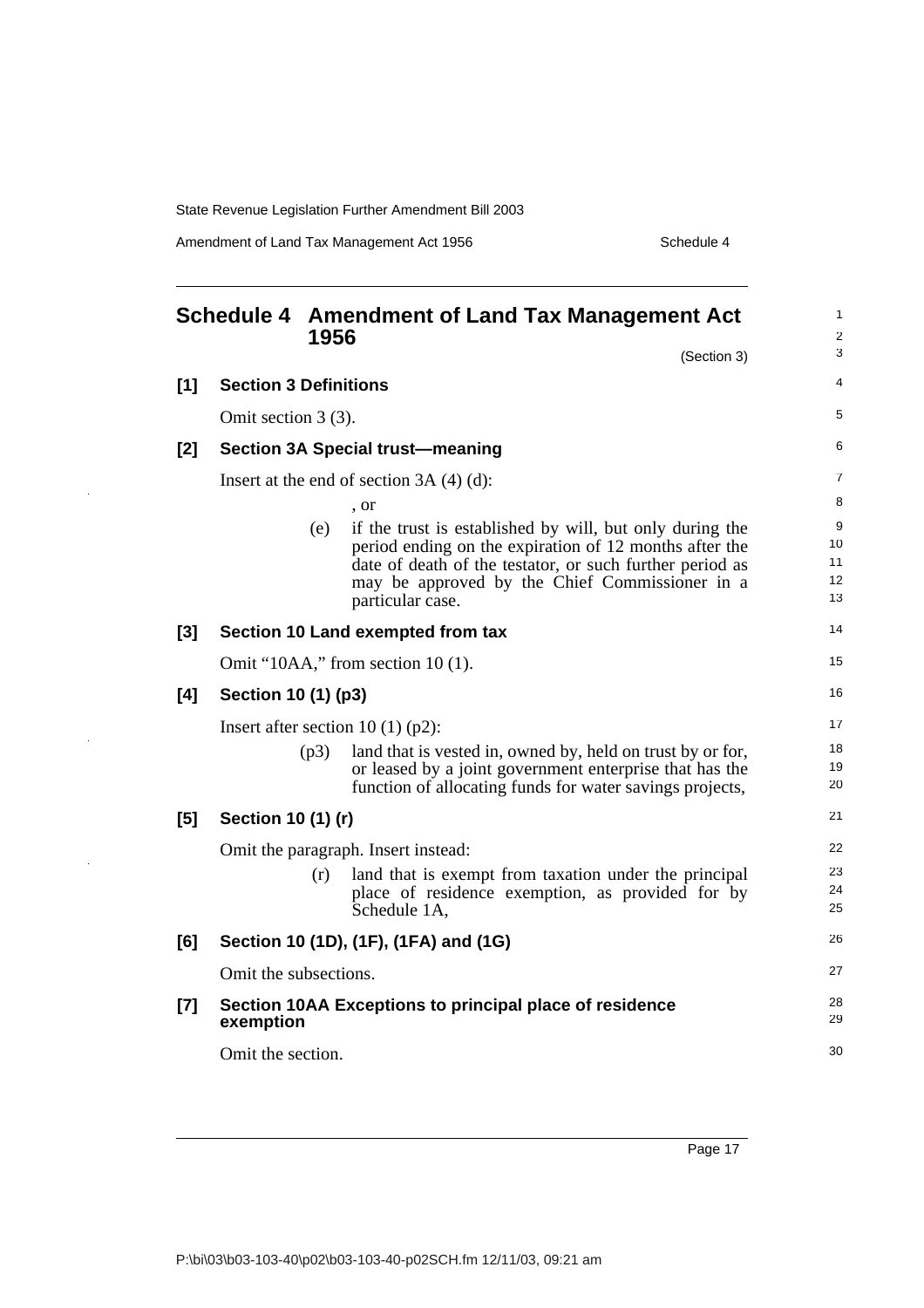| Schedule 4 | Amendment of Land Tax Management Act 1956 |
|------------|-------------------------------------------|
|------------|-------------------------------------------|

| [8]    |            | <b>Section 10A</b> |                                                                                                                                                                            | 1              |
|--------|------------|--------------------|----------------------------------------------------------------------------------------------------------------------------------------------------------------------------|----------------|
|        |            |                    | Omit the section. Insert instead:                                                                                                                                          | 2              |
|        | <b>10A</b> |                    | Land used for several purposes                                                                                                                                             | 3              |
|        |            | (1)                | If land is used for more than one purpose and each of those<br>purposes is an exempt purpose, the land is exempt from<br>taxation.                                         | 4<br>5<br>6    |
|        |            | (2)                | A purpose for which land is used is an <i>exempt purpose</i> if land<br>used solely for that purpose would be exempt from taxation<br>because of its use for that purpose. | 7<br>8<br>9    |
| [9]    |            |                    | Sections 10H, 10I and 10J                                                                                                                                                  | 10             |
|        |            |                    | Omit the sections.                                                                                                                                                         | 11             |
| $[10]$ |            |                    | Section 10T Concession for unoccupied land intended to be<br>owner's principal place of residence                                                                          | 12<br>13       |
|        |            |                    | Omit the section.                                                                                                                                                          | 14             |
| $[11]$ |            | <b>Schedule 1A</b> |                                                                                                                                                                            | 15             |
|        |            |                    | Insert before Schedule 1:                                                                                                                                                  | 16             |
|        |            |                    | <b>Schedule 1A Principal place of residence</b><br>exemption                                                                                                               | 17<br>18       |
|        |            |                    | (Section 10 (1) (r))                                                                                                                                                       | 19             |
|        | Part 1     |                    | <b>Preliminary</b>                                                                                                                                                         | 20             |
|        | 1          |                    | <b>Definitions</b>                                                                                                                                                         | 21             |
|        |            | (1)                | In this Schedule:                                                                                                                                                          | 22             |
|        |            |                    | <i>principal place of residence exemption—see clause 2.</i>                                                                                                                | 23             |
|        |            |                    | <i>residential land</i> —see clause 3.                                                                                                                                     | 24             |
|        |            |                    | taxing date-means midnight on the thirty-first day of<br>December.                                                                                                         | 25<br>26       |
|        |            | (2)                | For the purposes of this Schedule, a reference to the owner of<br>land includes, if there are joint owners, any one or more of<br>those joint owners.                      | 27<br>28<br>29 |

Page 18

 $\overline{\phantom{a}}$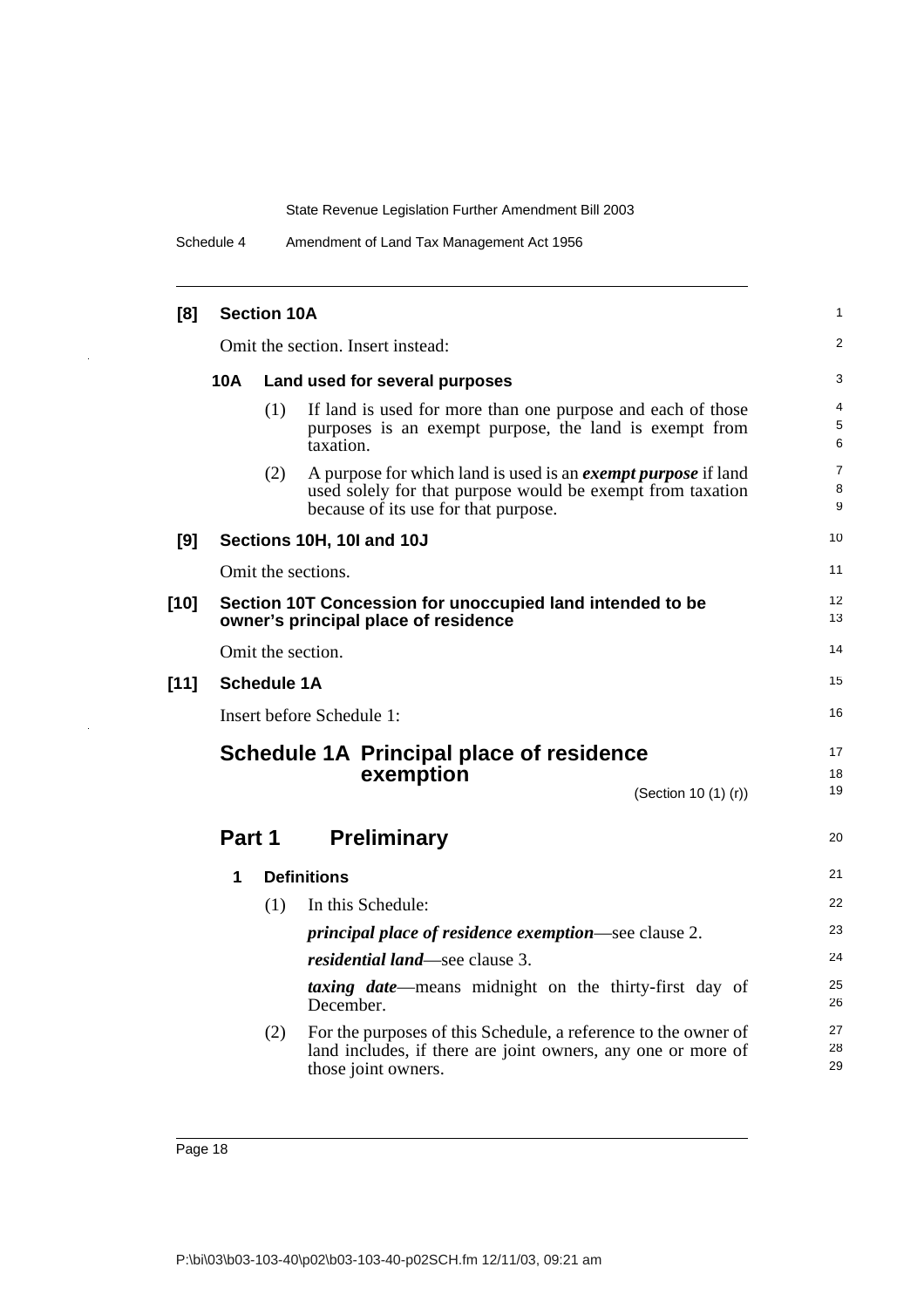Amendment of Land Tax Management Act 1956 Schedule 4

| Part 2       |     | Principal place of residence exemption                                                                                                                                                                                                                       | $\mathbf{1}$               |
|--------------|-----|--------------------------------------------------------------------------------------------------------------------------------------------------------------------------------------------------------------------------------------------------------------|----------------------------|
| $\mathbf{2}$ |     | Principal place of residence exemption                                                                                                                                                                                                                       | $\overline{2}$             |
|              | (1) | Land used and occupied by the owner as the principal place of<br>residence of the owner of the land, and for no other purpose,<br>is exempt from taxation under this Act, in respect of the year<br>commencing on 1 January 2004 or any succeeding year, if: | 3<br>4<br>$\,$ 5 $\,$<br>6 |
|              |     | the land has a land value in respect of the year of less<br>(a)<br>than the premium tax threshold, and                                                                                                                                                       | $\overline{7}$<br>8        |
|              |     | the land is:<br>(b)                                                                                                                                                                                                                                          | 9                          |
|              |     | (i)<br>a parcel of residential land, or                                                                                                                                                                                                                      | 10                         |
|              |     | (ii)<br>a lot under the Strata Schemes (Freehold<br>Development) Act 1973 or a lot under the Strata                                                                                                                                                          | 11<br>12                   |
|              |     | Schemes (Leasehold Development) Act 1986.                                                                                                                                                                                                                    | 13                         |
|              | (2) | Land is not used and occupied as the principal place of<br>residence of a person unless:                                                                                                                                                                     | 14<br>15                   |
|              |     | the land, and no other land, has been continuously used<br>(a)                                                                                                                                                                                               | 16                         |
|              |     | and occupied by the person for residential purposes and<br>for no other purposes since 1 July in the year preceding                                                                                                                                          | 17<br>18                   |
|              |     | the tax year in which land tax is levied, or                                                                                                                                                                                                                 | 19                         |
|              |     | in any other case, the Chief Commissioner is satisfied<br>(b)                                                                                                                                                                                                | 20                         |
|              |     | that the land is used and occupied by the person as the<br>person's principal place of residence.                                                                                                                                                            | 21<br>22                   |
|              | (3) | If the owner of land is entitled to the exemption conferred by                                                                                                                                                                                               | 23                         |
|              |     | this clause, no other person is liable to be assessed for taxation<br>under this Act in respect of the land during the period of the                                                                                                                         | 24<br>25                   |
|              |     | owner's entitlement to the exemption.                                                                                                                                                                                                                        | 26                         |
|              | (4) | The exemption conferred by this clause is referred to as the<br>principal place of residence exemption.                                                                                                                                                      | 27<br>28                   |
| 3            |     | <b>Residential land-meaning</b>                                                                                                                                                                                                                              | 29                         |
|              | (1) | In this Schedule, <i>residential land</i> means land that is used and<br>occupied for residential purposes and for no other purpose,<br>that use and occupation being use and occupation of a                                                                | 30<br>31<br>32             |
|              |     | building or buildings designed, constructed or adapted for                                                                                                                                                                                                   | 33                         |
|              |     | residential purposes, other than a building or buildings:                                                                                                                                                                                                    | 34                         |
|              |     | comprised of lots within a strata plan or residential<br>(a)<br>units, or                                                                                                                                                                                    | 35<br>36                   |
|              |     |                                                                                                                                                                                                                                                              |                            |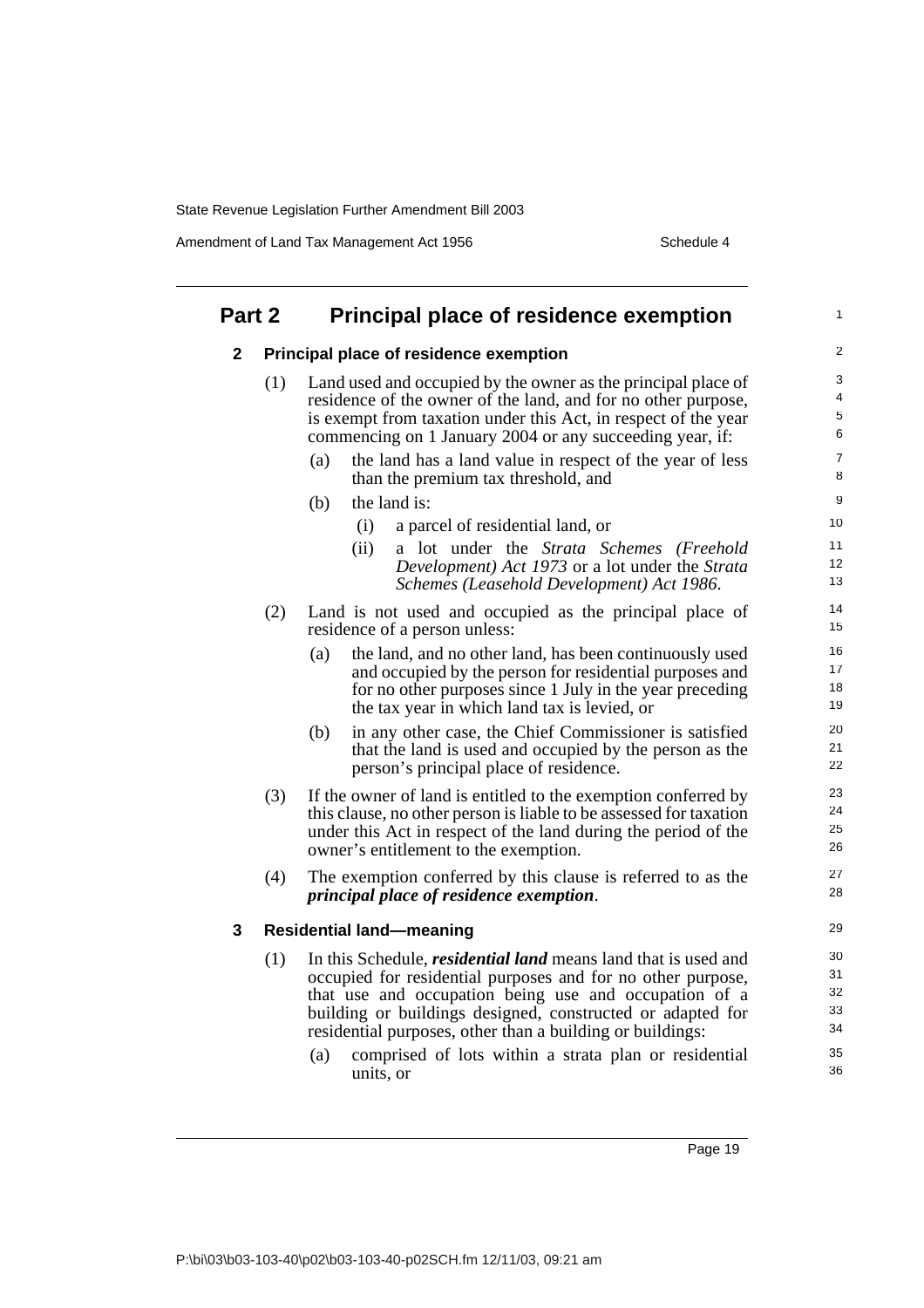|        |     | (b)<br>containing (out of the total of all rooms in the building<br>or buildings) occupancies other than that of the owner,<br><sub>or</sub>                                                                                                                                                                                            | 1<br>$\overline{2}$<br>3           |
|--------|-----|-----------------------------------------------------------------------------------------------------------------------------------------------------------------------------------------------------------------------------------------------------------------------------------------------------------------------------------------|------------------------------------|
|        |     | from any part of which income is derived.<br>(c)                                                                                                                                                                                                                                                                                        | 4                                  |
|        | (2) | Land does not cease to be used and occupied as provided by<br>subclause (1) by reason of there being on that land any<br>building or improvement that is used or occupied for a<br>purpose ancillary to the purposes for which the building is, or<br>the buildings are, designed, constructed or adapted.                              | 5<br>6<br>$\overline{7}$<br>8<br>9 |
|        |     | Note. Clause 4 allows one residential occupancy to be disregarded in<br>applying the principal place of residence exemption. Clause 5 allows the<br>use of land for purposes ancillary to a business conducted at a different<br>place to be disregarded in certain circumstances.                                                      | 10<br>11<br>12<br>13               |
| Part 3 |     | Concessions in application of principal                                                                                                                                                                                                                                                                                                 | 14                                 |
|        |     | place of residence exemption                                                                                                                                                                                                                                                                                                            | 15                                 |
| 4      |     | Concession for land on which there is one other residential<br>occupancy                                                                                                                                                                                                                                                                | 16<br>17                           |
|        | (1) | For the purposes of the principal place of residence<br>exemption, if a building or buildings used or occupied for<br>residential purposes contains or contain a residential<br>occupancy other than that of the owner, the use of the building<br>or buildings for the purpose of that residential occupancy may<br>be disregarded if: | 18<br>19<br>20<br>21<br>22<br>23   |
|        |     | the residential occupancy is an excluded residential<br>(a)<br>occupancy, and                                                                                                                                                                                                                                                           | 24<br>25                           |
|        |     | the building contains or buildings contain (out of a total<br>(b)<br>of all rooms in the building or buildings) not more than<br>one of those excluded residential occupancies (not<br>including the occupancy of the owner).                                                                                                           | 26<br>27<br>28<br>29               |
|        | (2) | For the purposes of this clause, each of the following<br>occupancies<br>excluded residential<br>residential<br>is<br>an<br>occupancy:                                                                                                                                                                                                  | 30<br>31<br>32                     |
|        |     | (a)<br>one room,                                                                                                                                                                                                                                                                                                                        | 33                                 |
|        |     | (b)<br>one suite of rooms (not being a flat) each room of which<br>all occupants of the suite are entitled to occupy,                                                                                                                                                                                                                   | 34<br>35                           |
|        |     | (c)<br>one flat,                                                                                                                                                                                                                                                                                                                        | 36                                 |
|        |     |                                                                                                                                                                                                                                                                                                                                         |                                    |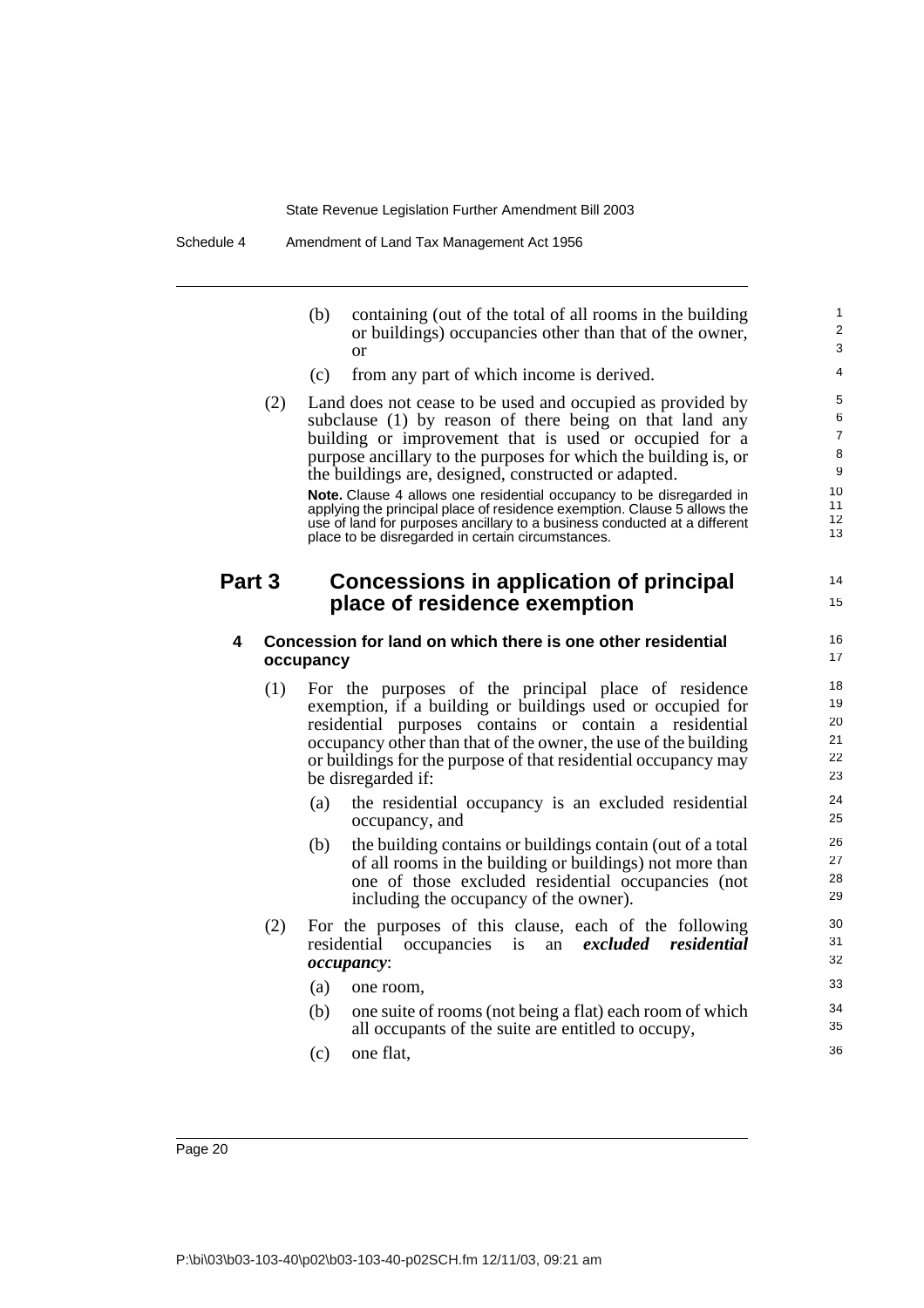Amendment of Land Tax Management Act 1956 Schedule 4

|   |     | (d) | one suite of rooms (not being a flat) each room of which<br>all occupants of the suite are entitled to occupy, and one<br>room, | 1<br>2<br>3     |
|---|-----|-----|---------------------------------------------------------------------------------------------------------------------------------|-----------------|
|   |     | (e) | one flat and one room,                                                                                                          | 4               |
|   |     | (f) | 2 rooms, each of which is separately occupied.                                                                                  | 5               |
|   | (3) |     | Accordingly, land does not cease to be residential land                                                                         | 6               |
|   |     |     | because there is on the land one, but not more than one, such                                                                   | $\overline{7}$  |
|   |     |     | excluded residential occupancy, even if income is derived<br>from the residential occupancy.                                    | 8<br>9          |
| 5 |     |     | Concession for land used for incidental business purposes                                                                       | 10              |
|   | (1) |     | For the purposes of the principal place of residence                                                                            | 11              |
|   |     |     | exemption, if land owned by a person is used and occupied by                                                                    | 12 <sup>2</sup> |
|   |     |     | the owner primarily for residential purposes but not more than                                                                  | 13<br>14        |
|   |     |     | one room is used primarily for business purposes, the use of<br>the land for the purpose of the business may be disregarded if  | 15              |
|   |     |     | the business is primarily conducted elsewhere.                                                                                  | 16              |
|   | (2) |     | Accordingly, land does not cease to be residential land                                                                         | 17              |
|   |     |     | because of the use of one room primarily for business                                                                           | 18              |
|   |     |     | purposes, even if income is derived from the use of the land<br>for that purpose.                                               | 19<br>20        |
|   | (3) |     | Nothing in this clause affects, or is affected by, clause 3.                                                                    | 21              |
| 6 |     |     | Concession for unoccupied land intended to be owner's<br>principal place of residence                                           | 22<br>23        |
|   | (1) |     | If the Chief Commissioner is satisfied that the owner of                                                                        | 24              |
|   |     |     | unoccupied land intends to use and occupy the land solely as                                                                    | 25              |
|   |     |     | his or her principal place of residence, the owner is taken, for                                                                | 26<br>27        |
|   |     |     | the purposes of the principal place of residence exemption, to<br>use and occupy that land as his or her principal place of     | 28              |
|   |     |     | residence.                                                                                                                      | 29              |
|   | (2) |     | This clause does not apply unless the Chief Commissioner is<br>satisfied that:                                                  | 30<br>31        |
|   |     | (a) | the land is unoccupied because the owner intends to                                                                             | 32              |
|   |     |     | carry out, or is carrying out, building or other works                                                                          | 33              |
|   |     |     | necessary to facilitate his or her intended use and                                                                             | 34<br>35        |
|   |     |     | occupation of the land as a principal place of residence,<br>and                                                                | 36              |
|   |     |     |                                                                                                                                 |                 |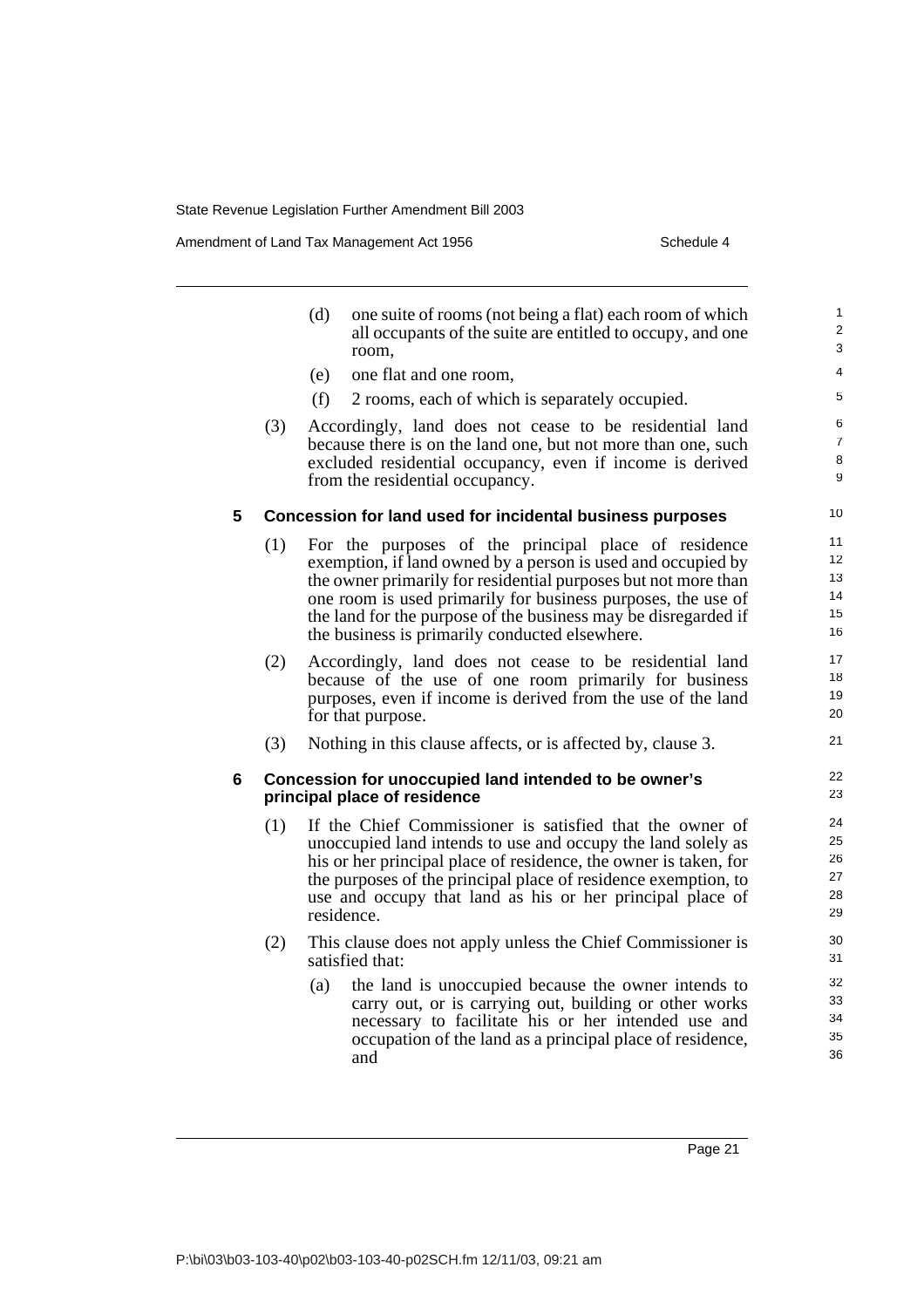Schedule 4 Amendment of Land Tax Management Act 1956

(b) if those building or other works have physically commenced on the land, no income has been derived from the use and occupation of the land since that commencement, and

- (c) the intended use and occupation of the land is not unlawful.
- (3) This clause applies in respect of the assessment of a person's ownership of land only in the period of:
	- (a) 2 tax years immediately following the year in which the person became owner of the land, or
	- (b) if the land is used and occupied for residential purposes by a person other than the owner at any time after the person became owner, 2 tax years immediately following the tax year in which the building or other works necessary to facilitate the owner's intended use and occupation of the land are physically commenced on the land.
- (4) The Chief Commissioner may extend the period in which this clause applies if satisfied that:
	- (a) there is a delay in the completion or, in a case referred to in subclause (3) (b), the commencement of the building or other works necessary to facilitate the owner's intended use and occupation of the land, and
	- (b) the delay is due primarily to reasons beyond the control of the owner.
- (5) If the principal place of residence exemption applies by operation of this clause to land not actually used and occupied by a person as his or her principal place of residence on a taxing date, that exemption is revoked if the person fails to actually use and occupy the land as his or her principal place of residence by the end of the period in which this clause applies in respect of the assessment of the person's ownership of the land and to continue to so use and occupy the land for at least 6 months.
- (6) The effect of the revocation is that the principal place of residence exemption is taken not to have applied to the land in respect of any tax year to which, but for the revocation, it would have applied. Land tax liability is to be assessed or reassessed accordingly.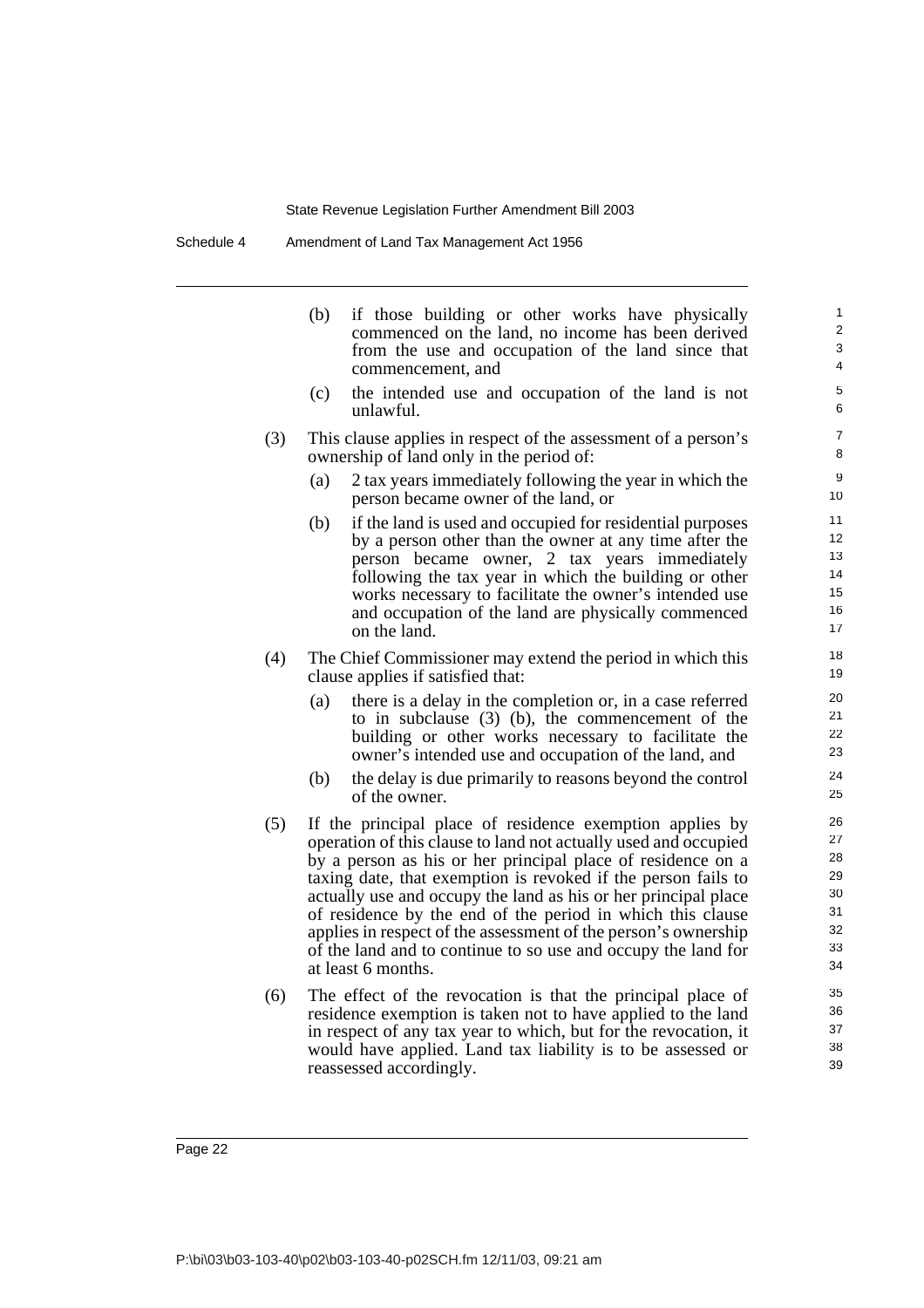Amendment of Land Tax Management Act 1956 Schedule 4

|   | (7) |     | This clause does not apply in respect of land owned by a<br>person if:                                                 | 1<br>2                |
|---|-----|-----|------------------------------------------------------------------------------------------------------------------------|-----------------------|
|   |     | (a) | the person or any member of the person's family                                                                        | 3<br>4                |
|   |     |     | (within the meaning of clause 12) is entitled to have his<br>or her actual use and occupation of other land taken into | 5                     |
|   |     |     | account under section $9C$ or under this Schedule, or                                                                  | 6                     |
|   |     | (b) | the person or any joint owner of the land owns land                                                                    | $\boldsymbol{7}$<br>8 |
|   |     |     | outside New South Wales that is the principal place of<br>residence of the person or joint owner, or                   | 9                     |
|   |     | (c) | the land, or the land if combined with any adjoining                                                                   | 10                    |
|   |     |     | land of which the person is an owner, is capable of                                                                    | 11                    |
|   |     |     | having more than 2 residences or residential units<br>lawfully built on it.                                            | 12<br>13              |
|   | (8) |     | For the purposes of this clause:                                                                                       | 14                    |
|   |     |     | <i>unoccupied land</i> means land that is not being used or<br>occupied for any purpose.                               | 15<br>16              |
| 7 |     |     | Concession for sale of former principal place of residence                                                             | 17                    |
|   | (1) |     | If the Chief Commissioner is satisfied that, on a taxing date<br>(the relevant taxing date):                           | 18<br>19              |
|   |     | (a) | a person is the owner of land <i>(the former residence)</i>                                                            | 20                    |
|   |     |     | that was the principal place of residence of the person                                                                | 21                    |
|   |     |     | on the relevant taxing date or was the principal place of<br>residence of the person on the preceding taxing date,     | 22<br>23              |
|   |     |     | and                                                                                                                    | 24                    |
|   |     | (b) | the person is the owner of other land (the new                                                                         | 25                    |
|   |     |     | <i>residence</i> ) that is being or is intended to be used and                                                         | 26<br>27              |
|   |     |     | occupied by the person as his or her principal place of<br>residence,                                                  | 28                    |
|   |     |     | both the former residence and the new residence are taken, for                                                         | 29                    |
|   |     |     | the purpose of the principal place of residence exemption, to                                                          | 30<br>31              |
|   |     |     | be used and occupied by the person as the person's principal<br>place of residence on the relevant taxing date.        | 32                    |
|   | (2) |     | This clause applies in respect of land owned by a person only                                                          | 33<br>34              |
|   |     |     | if the Chief Commissioner is satisfied that:                                                                           | 35                    |
|   |     | (a) | the former residence has not been used or occupied<br>except as the person's principal place of residence, and         | 36                    |
|   |     |     | no income has been derived from the use or occupation                                                                  | 37                    |
|   |     |     | of the residence, since the preceding 1 July, except:                                                                  | 38                    |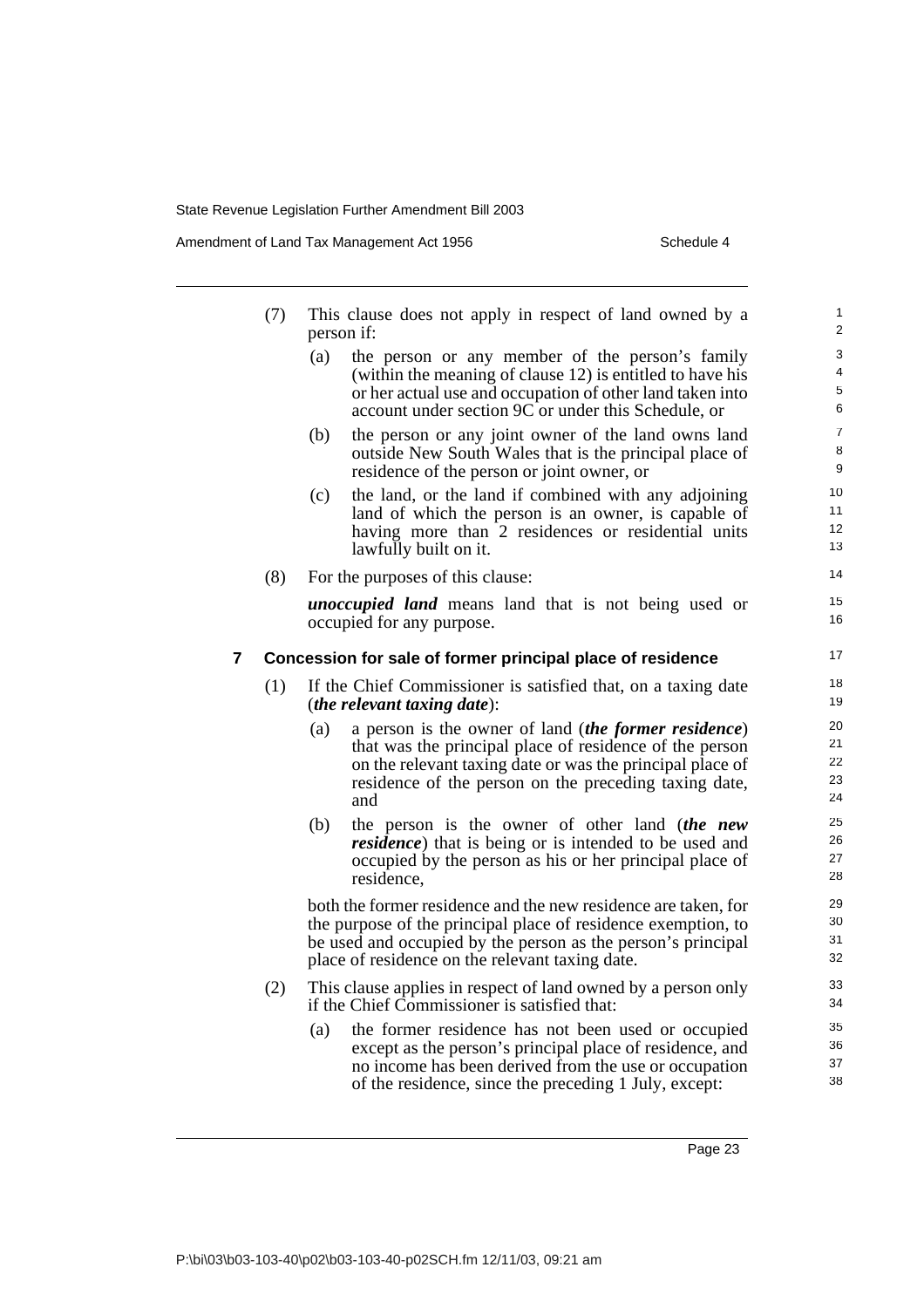|     |     | income derived from an excluded residential<br>(i)<br>occupancy (within the meaning of clause 4), or                                                                                                                                                                         | 1<br>2                     |
|-----|-----|------------------------------------------------------------------------------------------------------------------------------------------------------------------------------------------------------------------------------------------------------------------------------|----------------------------|
|     |     | income derived under a lease or licence entered<br>(ii)<br>into by the purchaser under a contract for the sale<br>of the former residence for a period pending<br>completion of the sale, and                                                                                | 3<br>4<br>5<br>6           |
|     | (b) | the person became the owner of the new residence<br>within the period of 6 months before the relevant taxing<br>date, and                                                                                                                                                    | 7<br>8<br>9                |
|     | (c) | since the person became owner of the new residence the<br>new residence has not been used or occupied except:                                                                                                                                                                | 10<br>11                   |
|     |     | (i)<br>as the person's principal place of residence, or                                                                                                                                                                                                                      | 12                         |
|     |     | (ii)<br>by a tenant under a lease entered into by the<br>previous owner, and                                                                                                                                                                                                 | 13<br>14                   |
|     | (d) | the person intends to dispose of the former residence<br>within 6 months after the relevant taxing date.                                                                                                                                                                     | 15<br>16                   |
| (3) |     | If the principal place of residence exemption applies by<br>operation of this clause to land not actually used and occupied<br>by a person at the relevant taxing date, the exemption is<br>revoked if:                                                                      | 17<br>18<br>19<br>20       |
|     | (a) | the person fails to dispose of the former residence<br>within 6 months after the relevant taxing date, or such<br>further period as may be approved by the Chief<br>Commissioner, or                                                                                         | 21<br>22<br>23<br>24       |
|     | (b) | the person is not actually using and occupying the new<br>residence as his or her principal place of residence by<br>the next taxing date immediately following the relevant<br>taxing date.                                                                                 | 25<br>26<br>27<br>28       |
| (4) |     | The effect of the revocation is that the principal place of<br>residence exemption is taken not to have applied in respect of<br>any tax year to which, but for the revocation, it would have<br>applied. Land tax liability is to be assessed or reassessed<br>accordingly. | 29<br>30<br>31<br>32<br>33 |
| (5) |     | For the purposes of this clause, a person <i>disposes</i> of a former<br>residence if:                                                                                                                                                                                       | 34<br>35                   |
|     | (a) | the person ceases to be an owner of the former<br>residence, or                                                                                                                                                                                                              | 36<br>37                   |
|     | (b) | the person enters into an agreement for the sale of the<br>former residence.                                                                                                                                                                                                 | 38<br>39                   |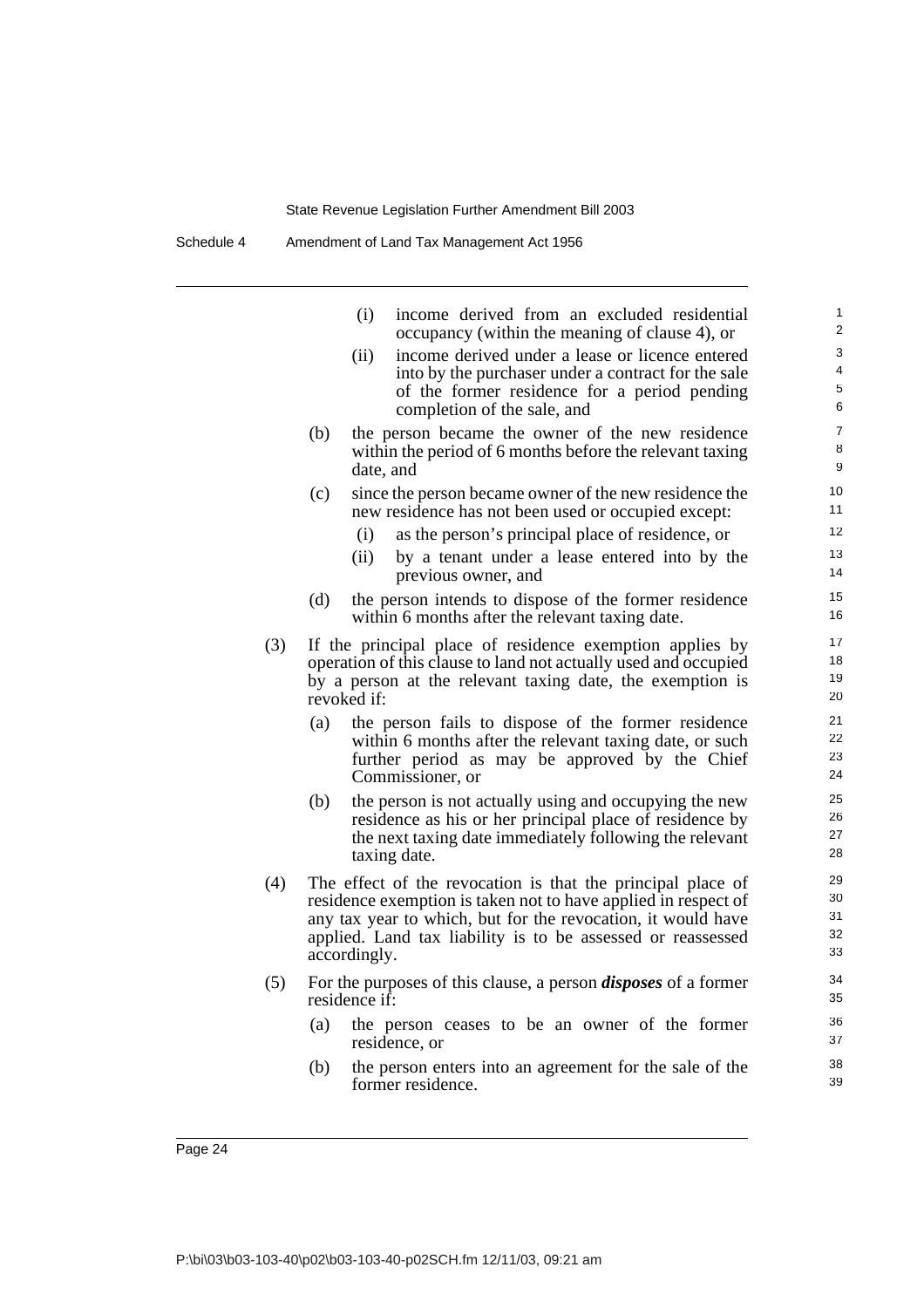Amendment of Land Tax Management Act 1956 Schedule 4

| 8 |     | Concession for absences from former residence                                                                                                                                                                                                                                                                                                                                                                                                                                                                                                     | 1                                                        |
|---|-----|---------------------------------------------------------------------------------------------------------------------------------------------------------------------------------------------------------------------------------------------------------------------------------------------------------------------------------------------------------------------------------------------------------------------------------------------------------------------------------------------------------------------------------------------------|----------------------------------------------------------|
|   | (1) | If the Chief Commissioner is satisfied that:                                                                                                                                                                                                                                                                                                                                                                                                                                                                                                      | 2                                                        |
|   |     | a person is the owner of land <i>(the former residence)</i><br>(a)<br>that has been used and occupied by the person as his or<br>her principal place of residence for a continuous period<br>of at least 6 months, and                                                                                                                                                                                                                                                                                                                            | 3<br>4<br>5<br>6                                         |
|   |     | the person uses and occupies other land (whether or not<br>(b)<br>in New South Wales), that is not owned by the person,<br>as his or her principal place of residence,                                                                                                                                                                                                                                                                                                                                                                            | 7<br>8<br>9                                              |
|   |     | the person is taken, for the purpose of the principal place of<br>residence exemption, to continue to use and occupy the<br>former residence as his or her principal place of residence.                                                                                                                                                                                                                                                                                                                                                          | 10<br>11<br>12                                           |
|   | (2) | The maximum period for which a person may be taken, under<br>this clause, to continue to use and occupy a former residence<br>as a principal place of residence is 6 years starting at the end<br>of the last period (of at least 6 months) during which the<br>former residence was used and occupied by the person as a<br>principal place of residence (not including any period for<br>which the person may be taken, under clause 7 or this clause,<br>to have used and occupied the former residence as a principal<br>place of residence). | 13<br>14<br>15<br>16<br>17<br>18<br>19<br>20<br>21       |
|   | (3) | If the principal place of residence exemption applies to the<br>former residence of a person by operation of this clause, the<br>exemption is revoked if the person is the owner of the former<br>residence at the end of the 6-year period referred to in<br>subclause (2) and fails:<br>to resume actual use and occupation of the residence as<br>(a)<br>a principal place of residence by the end of that period,<br>and<br>to continue that use and occupation for at least 6<br>(b)<br>months.                                              | 22<br>23<br>24<br>25<br>26<br>27<br>28<br>29<br>30<br>31 |
|   | (4) | The effect of the revocation is that the principal place of<br>residence exemption is taken not to have applied to the former<br>residence in respect of any tax year to which, but for the<br>revocation, it would have applied. Land tax liability is to be<br>assessed or reassessed accordingly.                                                                                                                                                                                                                                              | 32<br>33<br>34<br>35<br>36                               |
|   | (5) | If the principal place of residence exemption is revoked, the<br>reassessment of land tax liability more than 5 years after an                                                                                                                                                                                                                                                                                                                                                                                                                    | 37<br>38                                                 |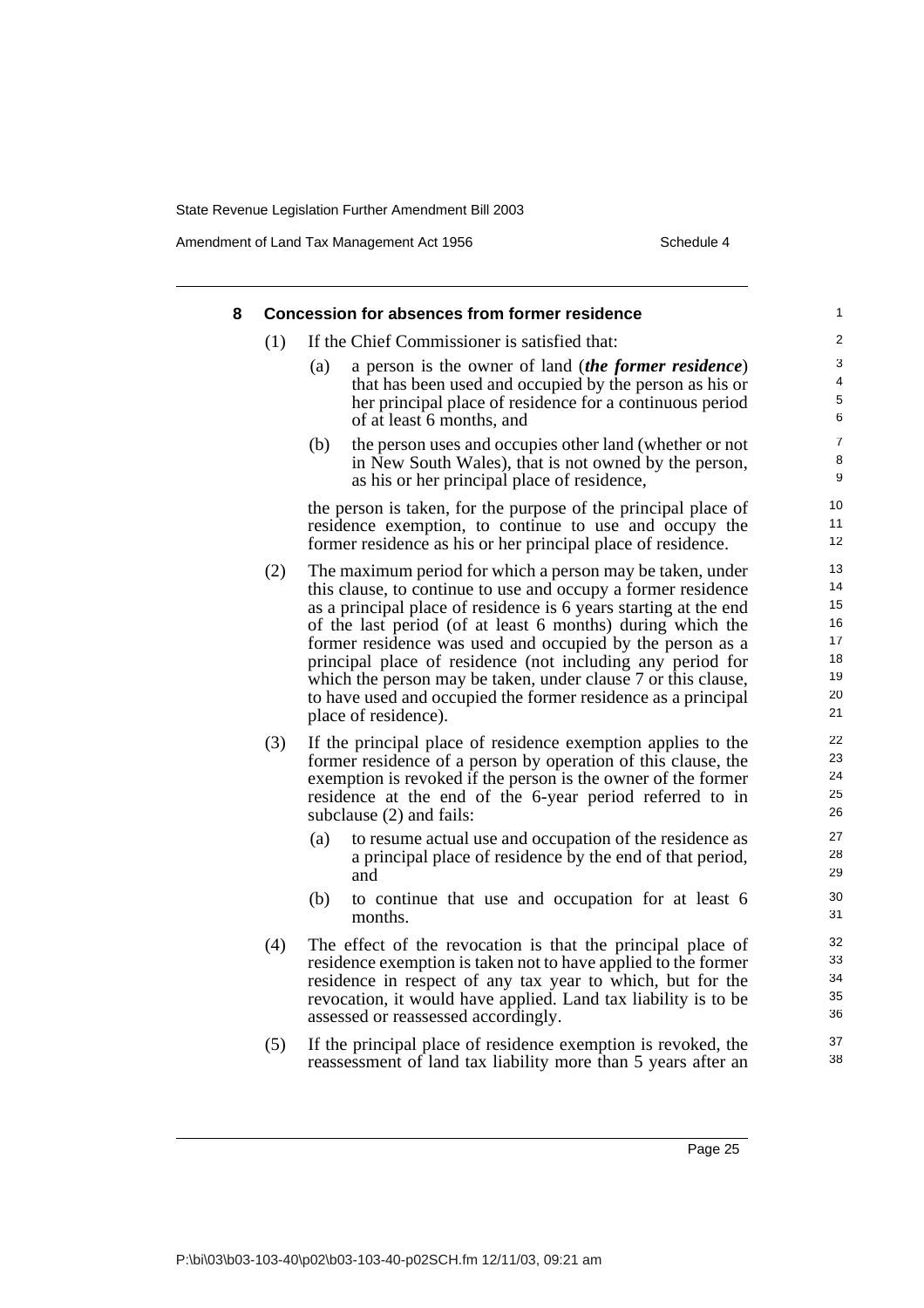initial assessment was made in respect of the land is authorised.

**Note.** Section 9 of the Taxation Administration Act 1996 provides the Chief Commissioner cannot make a reassessment of tax liability more than 5 years after an initial assessment. That provision does not apply if reassessment after that period is authorised by a taxation law.

- (6) This clause applies in respect of the assessment of a person's ownership of land in a tax year only if the Chief Commissioner is satisfied that no income has been derived from the use or occupation of the former residence in the preceding tax year, except as permitted by subclause (7).
- (7) Income may be derived from the use or occupation of the former residence in a tax year if:
	- (a) the income is derived from a lease, licence or other arrangement under which a person has a right to occupy the former residence and the total period for which any such right of occupation is conferred does not exceed 6 months in the tax year, or
	- (b) the income is derived from any arrangement under which a person occupies the former residence, but the income is no more than is reasonably required to cover council, water and energy rates and charges and maintenance costs of the owner in respect of the residence.
- (8) This clause is subject to clause 12 (which limits members of a family to one principal place of residence exemption).

#### **9 Concession on death of owner**

- (1) If, immediately before the death of a person, the person was an owner of residential land and used and occupied the land as his or her principal place of residence, liability for land tax in respect of the land is to be assessed as if the person had not died and had continued to so use and occupy the land.
- (2) Subclause (1) operates only until whichever of the following happens first:
	- (a) a period of 12 months expires after the date of the deceased's death,
	- (b) the deceased's interest in the land vests in a person (other than as the deceased's personal representative) pursuant to the administration of the deceased's estate.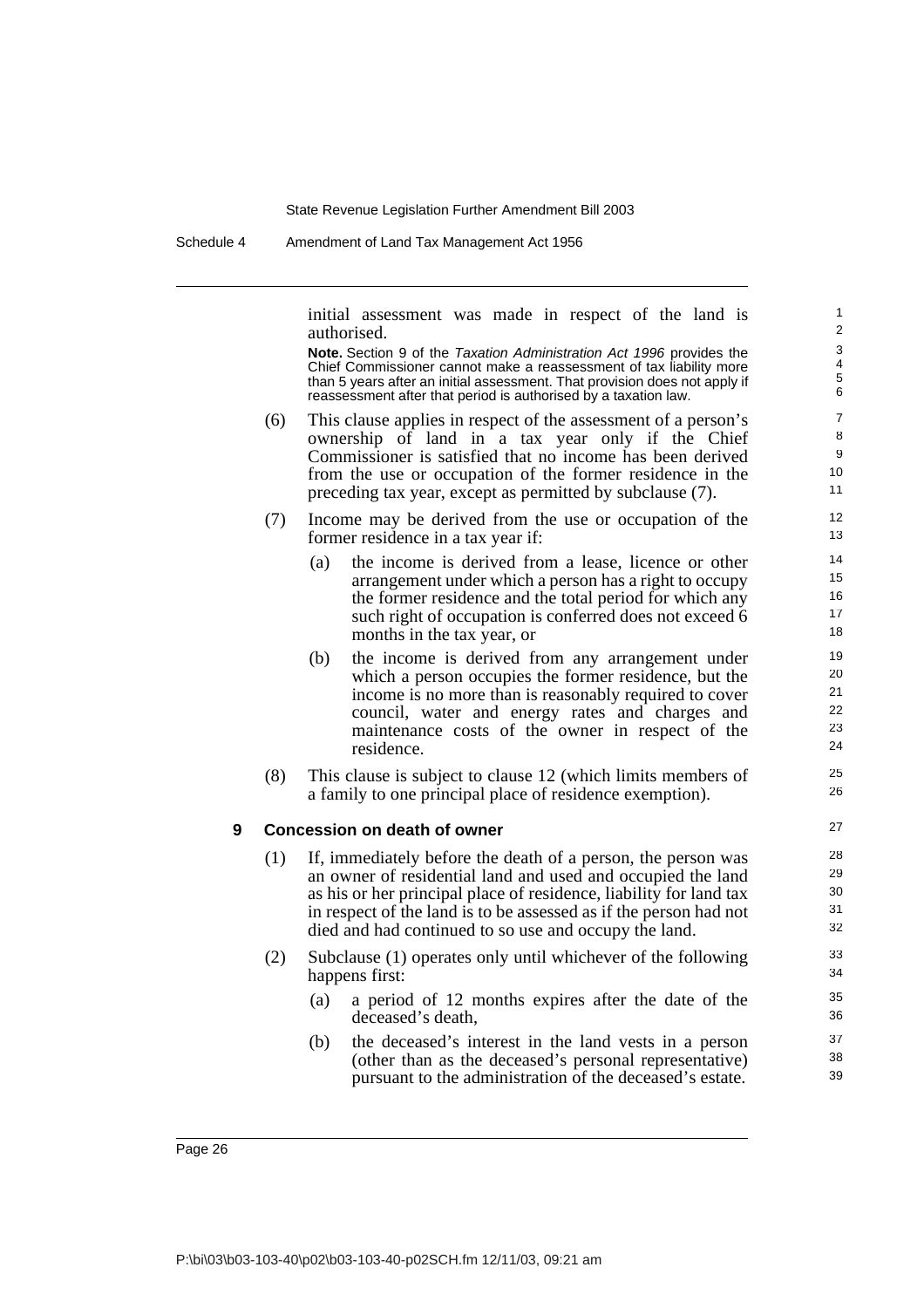Amendment of Land Tax Management Act 1956 Schedule 4

|    | (3) | If the deceased's interest in the land has not vested in a person<br>(except as the deceased's personal representative) within 12<br>months after the deceased's death, the Chief Commissioner<br>may extend (and further extend) the period of 12 months<br>referred to in subclause (2) but only if satisfied that:<br>a person is using and occupying the land as his or her<br>(a)<br>principal place of residence, and<br>(b)<br>that person is likely to be a person in whom the<br>deceased's interest in the land vests pursuant to the<br>administration of the deceased's estate. | $\mathbf 1$<br>$\overline{a}$<br>3<br>4<br>5<br>6<br>$\overline{7}$<br>8<br>9<br>10 |
|----|-----|---------------------------------------------------------------------------------------------------------------------------------------------------------------------------------------------------------------------------------------------------------------------------------------------------------------------------------------------------------------------------------------------------------------------------------------------------------------------------------------------------------------------------------------------------------------------------------------------|-------------------------------------------------------------------------------------|
|    | (4) | Such an extension or further extension by the Chief<br>Commissioner can only be granted in writing and can be<br>withdrawn by the Chief Commissioner at any time by notice<br>in writing given to the deceased's personal representative.                                                                                                                                                                                                                                                                                                                                                   | 11<br>12<br>13<br>14                                                                |
|    | (5) | For the purposes of this section, if the deceased is a registered<br>proprietor under the <i>Real Property Act 1900</i> in respect of his<br>or her interest in the land, the deceased's interest in the land<br>is taken to vest in another person when that other person is<br>registered as the proprietor of that interest under that Act.                                                                                                                                                                                                                                              | 15<br>16<br>17<br>18<br>19                                                          |
| 10 |     | Concession for tenancy following death of owner                                                                                                                                                                                                                                                                                                                                                                                                                                                                                                                                             | 20                                                                                  |
|    |     | For the purposes of the principal place of residence<br>exemption, if the owner of land dies and the land is used and<br>occupied as the principal place of residence of:                                                                                                                                                                                                                                                                                                                                                                                                                   | 21<br>22<br>23                                                                      |
|    |     | a person using and occupying the land under a right of<br>(a)<br>occupancy created by the will of that owner, or                                                                                                                                                                                                                                                                                                                                                                                                                                                                            | 24<br>25                                                                            |
|    |     | (b)<br>a person (other than a tenant) who resided with that<br>owner immediately before his or her death and who<br>continues to use and occupy the land with the<br>permission of the deceased person's personal<br>representative, or of any other person, granted under a<br>power or right conferred by the will of that owner,                                                                                                                                                                                                                                                         | 26<br>27<br>28<br>29<br>30<br>31                                                    |
|    |     | then the person who so uses and occupies the land is taken to<br>be the owner of the land, but only while that use and<br>occupation continues.                                                                                                                                                                                                                                                                                                                                                                                                                                             | 32<br>33<br>34                                                                      |
|    |     |                                                                                                                                                                                                                                                                                                                                                                                                                                                                                                                                                                                             |                                                                                     |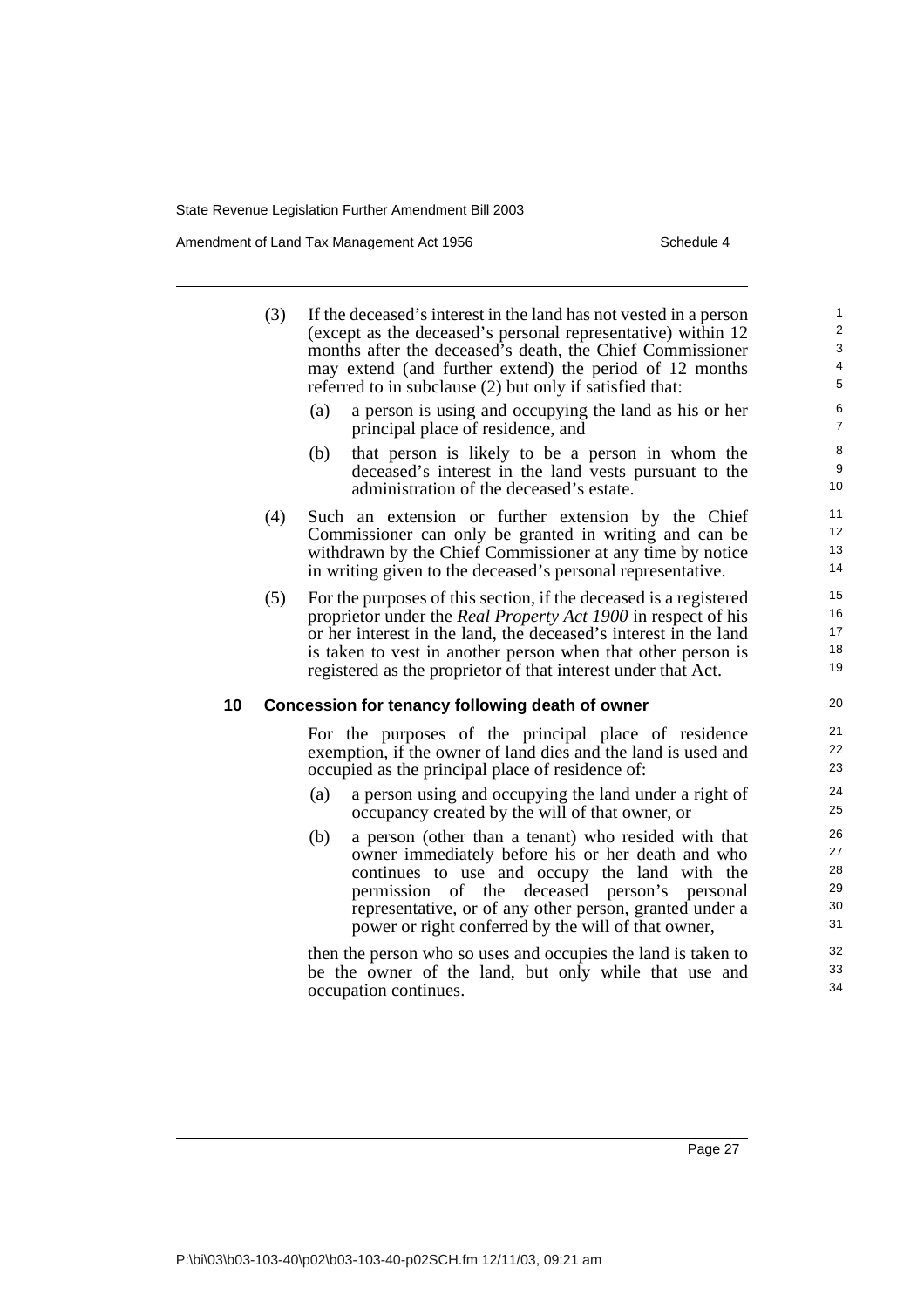| Part 4 |     | <b>Restrictions</b>                                                                                                                                                                                                                                                                                                                                                                                   | 1                                      |
|--------|-----|-------------------------------------------------------------------------------------------------------------------------------------------------------------------------------------------------------------------------------------------------------------------------------------------------------------------------------------------------------------------------------------------------------|----------------------------------------|
| 11     |     | Exemption does not apply to land owned by companies and<br>trustees                                                                                                                                                                                                                                                                                                                                   | 2<br>3                                 |
|        | (1) | Land is not exempt from taxation under the principal place of<br>residence exemption if:                                                                                                                                                                                                                                                                                                              | 4<br>5                                 |
|        |     | the land is owned by a company, unless the land is<br>(a)<br>owned by a trustee company acting in its representative<br>capacity or a company acting in its capacity as trustee<br>of a concessional trust, or                                                                                                                                                                                        | 6<br>$\overline{7}$<br>8<br>9          |
|        |     | the owner of the land, or each of the joint owners, who<br>(b)<br>use and occupy the land as a principal place of<br>residence is an owner only by reason of being a trustee,<br><b>or</b>                                                                                                                                                                                                            | 10<br>11<br>12<br>13                   |
|        |     | the land is owned, or jointly owned, by a person who is<br>(c)<br>a trustee acting in the person's capacity as trustee of a<br>special trust.                                                                                                                                                                                                                                                         | 14<br>15<br>16                         |
|        |     | Note. The expression <i>trustee company</i> (as referred to in subclause (1)<br>(a)) is defined in section 3 (1).                                                                                                                                                                                                                                                                                     | 17<br>18                               |
|        | (2) | For the purposes of the principal place of residence<br>exemption, land that is owned by a company acting in its<br>capacity as trustee of a concessional trust is taken to be used<br>and occupied as the principal place of residence of the owner<br>of the land only if the person, or one of the persons, who so<br>uses and occupies the land is a person who is a beneficiary of<br>the trust. | 19<br>20<br>21<br>22<br>23<br>24<br>25 |
|        | (3) | For the purposes of this clause, land that is a parcel of<br>residential land or a lot under the Strata Schemes (Freehold<br>Development) Act 1973 is owned by a company if:                                                                                                                                                                                                                          | 26<br>27<br>28                         |
|        |     | (a)<br>the land is owned by a company, or                                                                                                                                                                                                                                                                                                                                                             | 29                                     |
|        |     | the land is owned on behalf of a company and is land of<br>(b)<br>which a mortgagee or person (by way of security for<br>money) is in possession, or                                                                                                                                                                                                                                                  | 30<br>31<br>32                         |
|        |     | (c)<br>the land is owned by a trustee for or on behalf of a<br>company, or                                                                                                                                                                                                                                                                                                                            | 33<br>34                               |
|        |     | (d)<br>a company is a joint owner of the land with any other<br>person.                                                                                                                                                                                                                                                                                                                               | 35<br>36                               |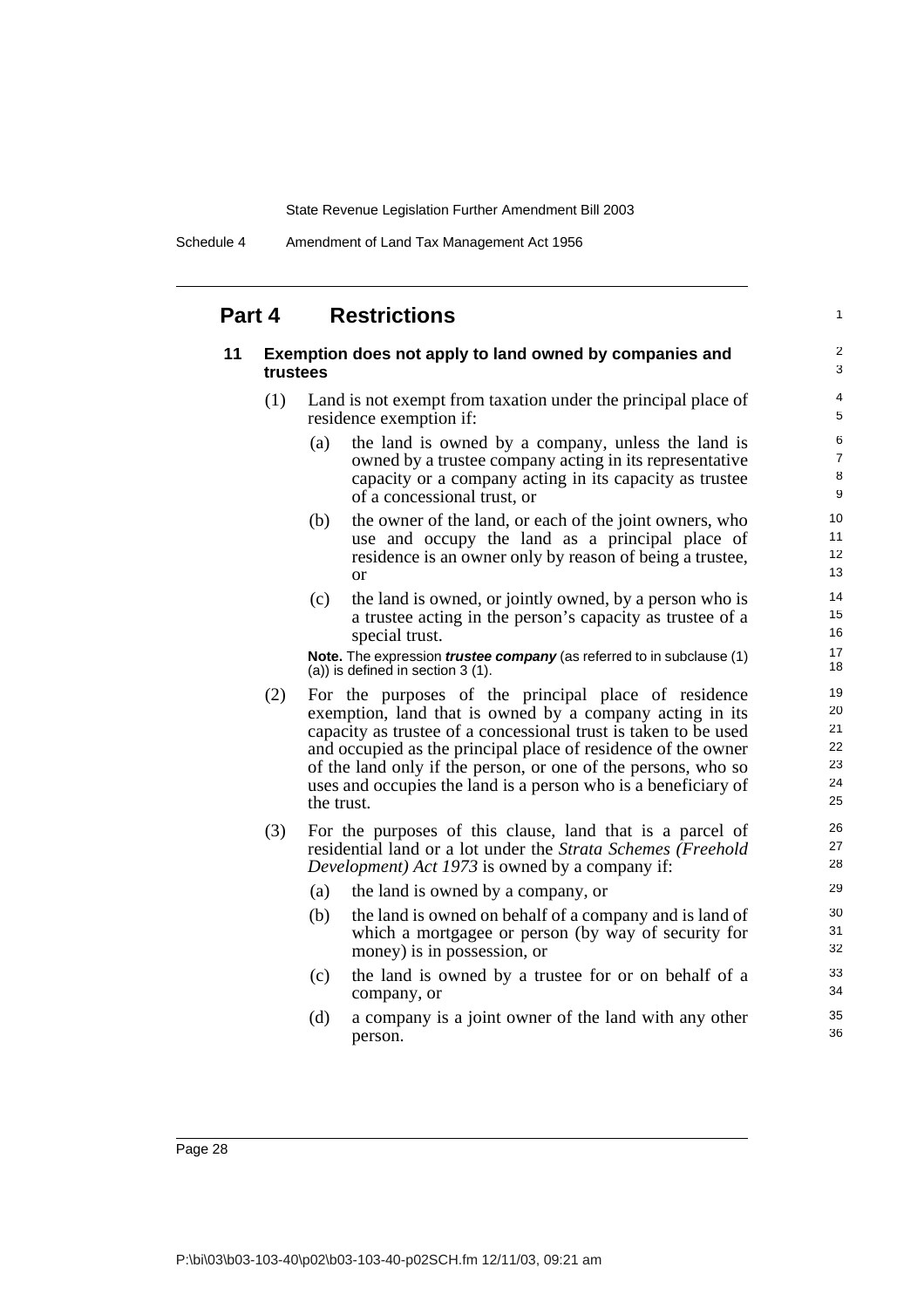Amendment of Land Tax Management Act 1956 Schedule 4

|                 | (4)    |          | For the purposes of this clause, land that is a lot under the<br>Strata Schemes (Leasehold Development) Act 1986 is owned<br>by a company if:                                                                                                                                                                                                                                            | 1<br>2<br>3                      |
|-----------------|--------|----------|------------------------------------------------------------------------------------------------------------------------------------------------------------------------------------------------------------------------------------------------------------------------------------------------------------------------------------------------------------------------------------------|----------------------------------|
|                 |        | (a)      | the lot is leased by a company, or                                                                                                                                                                                                                                                                                                                                                       | 4                                |
|                 |        | (b)      | the lot is leased on behalf of a company and is land of<br>which a mortgagee or person (by way of security for<br>money) is in possession, or                                                                                                                                                                                                                                            | 5<br>6<br>$\overline{7}$         |
|                 |        | (c)      | the lot is leased by a trustee for or on behalf of a<br>company, or                                                                                                                                                                                                                                                                                                                      | 8<br>9                           |
|                 |        | (d)      | a company is jointly assessable in respect of the lot with<br>any other person.                                                                                                                                                                                                                                                                                                          | 10<br>11                         |
|                 | (5)    | persons: | For the purposes of this clause, a person is a <b><i>beneficiary</i></b> of a<br>trust if the person is a person, or a member of a class of                                                                                                                                                                                                                                              | 12<br>13<br>14                   |
|                 |        | (a)      | in whose favour, by the terms of the trust, capital or<br>income the subject of the trust may be applied:                                                                                                                                                                                                                                                                                | 15<br>16                         |
|                 |        |          | (i)<br>in the event of the exercise of a power or<br>discretion in favour of the person, or                                                                                                                                                                                                                                                                                              | 17<br>18                         |
|                 |        |          | in the event that a discretion conferred under the<br>(ii)<br>trust is not exercised, or                                                                                                                                                                                                                                                                                                 | 19<br>20                         |
|                 |        | (b)      | entitled or permitted, under the terms of the trust, to use<br>and occupy land that is the subject of the trust.                                                                                                                                                                                                                                                                         | 21<br>22                         |
| 12 <sub>2</sub> | family |          | Only one principal place of residence for all members of same                                                                                                                                                                                                                                                                                                                            | 23<br>24                         |
|                 | (1)    | family.  | For the purposes of the principal place of residence<br>exemption, only one place of residence may be treated as the<br>principal place of residence of all members of the same                                                                                                                                                                                                          | 25<br>26<br>27<br>28             |
|                 | (2)    |          | If members of a family own (whether jointly or separately)<br>more than one residence used and occupied by any of them as<br>a principal place of residence, the Chief Commissioner is to<br>treat the one place of residence elected as the principal place<br>of residence of the family as the principal place of residence<br>of all members of the family in respect of a tax year. | 29<br>30<br>31<br>32<br>33<br>34 |
|                 | (3)    |          | Such an election is to be made, by or on behalf of the members<br>of the family, in writing and must be lodged with the Chief<br>Commissioner within the period for the lodging of objections<br>under section 89 of the Taxation Administration Act 1996.                                                                                                                               | 35<br>36<br>37<br>38             |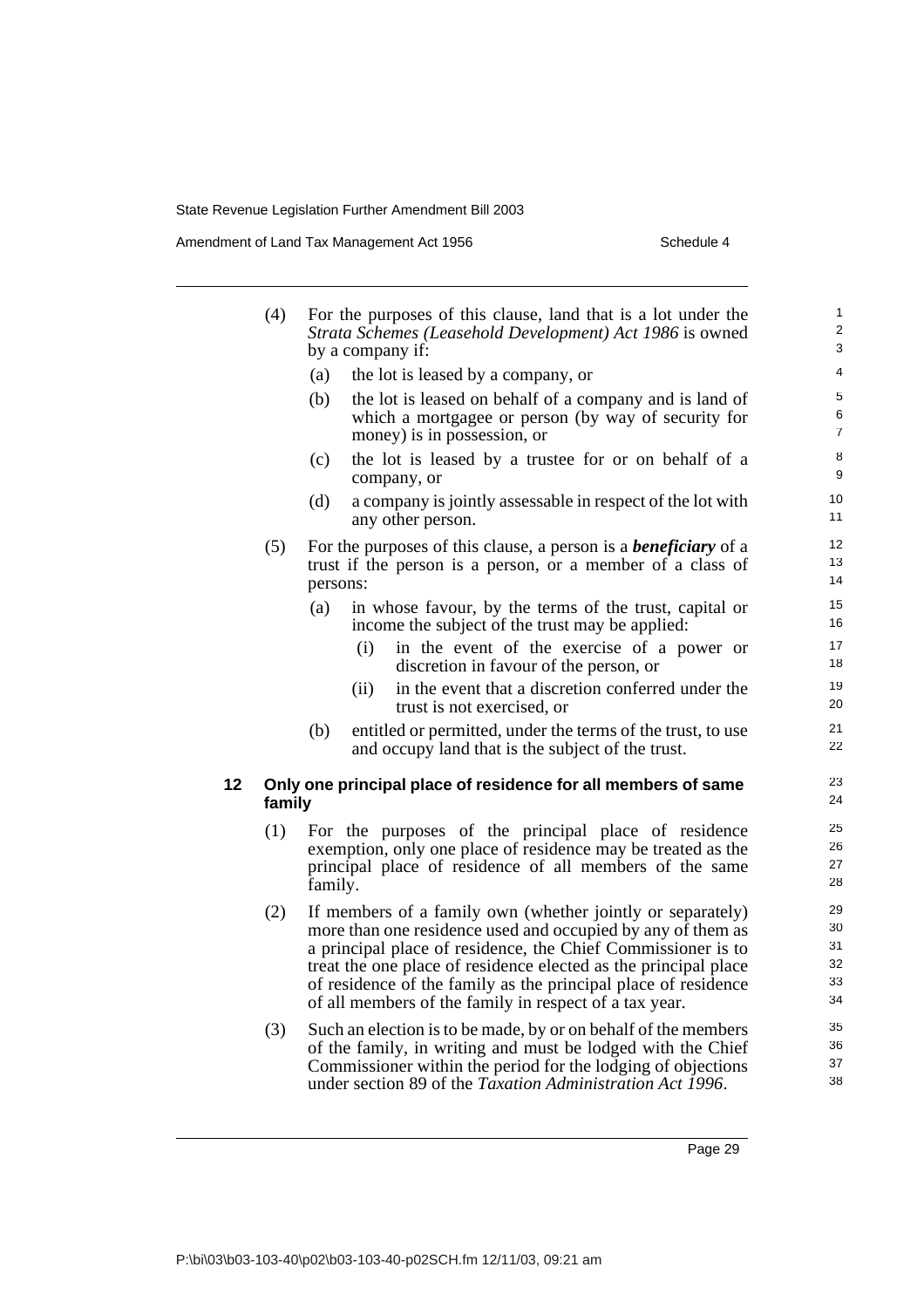Schedule 4 Amendment of Land Tax Management Act 1956

| (4)  | An election may be made, in respect of a tax year, by the end<br>of the period allowed for the lodging of an objection to a<br>notice of assessment of land tax liability (being an initial<br>assessment of land tax liability) for that tax year. | 1<br>$\overline{2}$<br>3<br>$\overline{4}$                                                                                                                                                                                                              |                               |
|------|-----------------------------------------------------------------------------------------------------------------------------------------------------------------------------------------------------------------------------------------------------|---------------------------------------------------------------------------------------------------------------------------------------------------------------------------------------------------------------------------------------------------------|-------------------------------|
| (5)  |                                                                                                                                                                                                                                                     | If an election is not made, the Chief Commissioner is to treat<br>the residence that has the highest land value for land tax<br>purposes as the principal place of residence of all members of<br>the family.                                           | 5<br>6<br>$\overline{7}$<br>8 |
| (6)  |                                                                                                                                                                                                                                                     | For the purposes of this clause, a <i>family</i> consists of the<br>following:                                                                                                                                                                          | 9<br>10                       |
|      | (a)                                                                                                                                                                                                                                                 | a person and his or her spouse (if any),                                                                                                                                                                                                                | 11                            |
|      | (b)                                                                                                                                                                                                                                                 | any dependent child or dependent step-child of the<br>person and his or her spouse (or of either of them) who<br>ordinarily resides with the person or his or her spouse.                                                                               | 12<br>13<br>14                |
| (7)  |                                                                                                                                                                                                                                                     | A person is the <i>spouse</i> of another person if:                                                                                                                                                                                                     | 15                            |
|      | (a)                                                                                                                                                                                                                                                 | they are legally married, or                                                                                                                                                                                                                            | 16                            |
|      | (b)                                                                                                                                                                                                                                                 | they are living together as a couple in a de facto<br>relationship within the meaning of the <i>Property</i><br>(Relationships) Act 1984.                                                                                                               | 17<br>18<br>19                |
| (8)  |                                                                                                                                                                                                                                                     | However, if the Chief Commissioner is satisfied that a person:                                                                                                                                                                                          | 20                            |
|      | (a)                                                                                                                                                                                                                                                 | is legally married to another person but not cohabiting<br>with that other person, and                                                                                                                                                                  | 21<br>22                      |
|      | (b)                                                                                                                                                                                                                                                 | has no intention of resuming cohabitation with that<br>other person,                                                                                                                                                                                    | 23<br>24                      |
|      |                                                                                                                                                                                                                                                     | the person is not to be regarded as the spouse of that other<br>person and if a dependent child or dependent step-child of the<br>person has a joint interest in the principal place of residence<br>of the spouse, that interest is to be disregarded. | 25<br>26<br>27<br>28          |
| (9)  |                                                                                                                                                                                                                                                     | A person who is the child or step-child of another person is a<br><i>dependent child</i> or a <i>dependent step-child</i> if the person is<br>under 18 years of age and is not legally married.                                                         | 29<br>30<br>31                |
| (10) |                                                                                                                                                                                                                                                     | Nothing in this clause prevents more than one residence from<br>being treated as the principal place of residence of members<br>of a family under clause 7 (Concession for sale of former<br>principal place of residence).                             | 32<br>33<br>34<br>35          |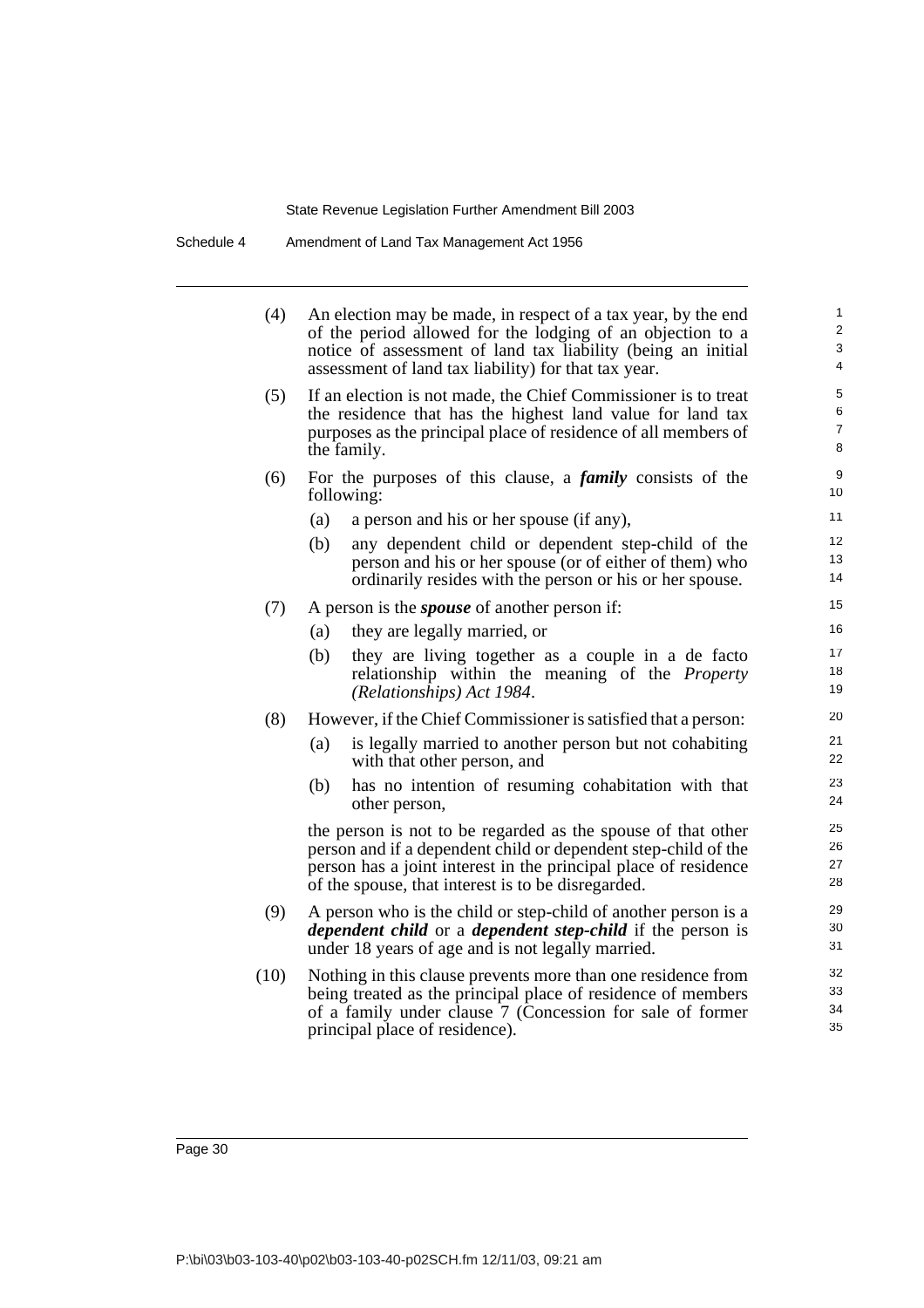| Schedule 4<br>Amendment of Land Tax Management Act 1956 |
|---------------------------------------------------------|
|---------------------------------------------------------|

**[12] Schedule 2 Savings and transitional provisions** Insert at the end of clause 1A (1): *State Revenue Legislation Further Amendment Act 2003* (to the extent that it amends this Act) **[13] Schedule 2, Part 15** Insert after Part 14: **Part 15 Provisions consequent on enactment of State Revenue Legislation Further Amendment Act 2003 33 Definition** In this Part: *2003 amending Act* means the *State Revenue Legislation Further Amendment Act 2003*. **34 Amendment to definition of "special trust"** The amendment made to section 3A by the 2003 amending Act is taken to have had effect from 31 December 2002. **35 Application of principal place of residence exemption amendments** (1) The amendments made to this Act by the 2003 amending Act (other than the amendments referred to in clause 34) apply in respect of a land tax year commencing on or after 1 January 2004 and do not affect any existing liability for land tax. (2) Subject to subclause (1), a reference in Schedule 1A to the principal place of residence exemption, in relation to land owned and occupied as a principal place of residence before 31 December 2003, is a reference to section 10 (1) (r) of this Act (as in force immediately before its substitution by the 1  $\mathfrak{p}$ 3 4 5 6 7 8 9 10 11 12 13 14 15 16 17 18 19 20 21 22 23 24 25  $26$ 27

Page 31

28

2003 amending Act).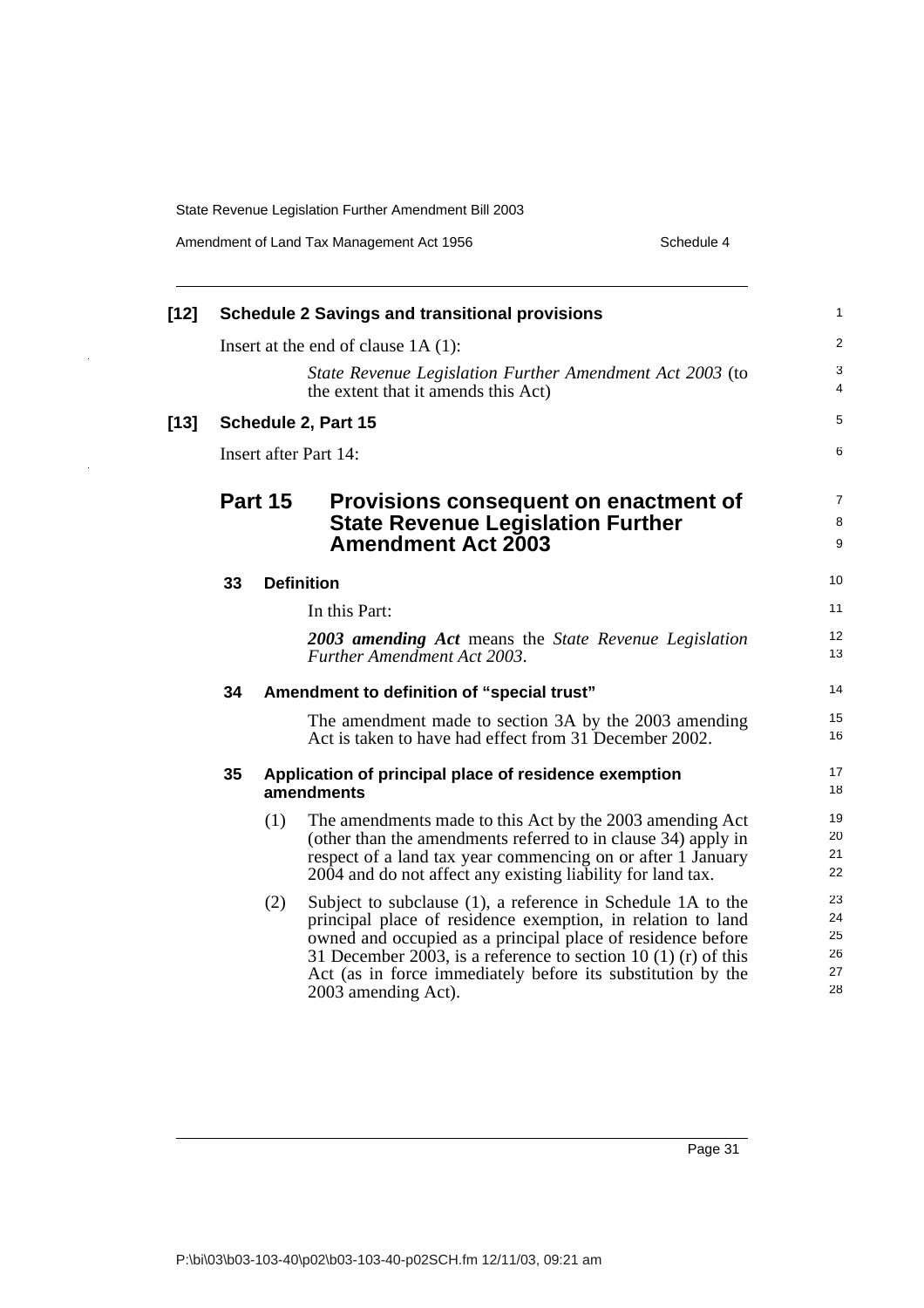Schedule 4 Amendment of Land Tax Management Act 1956

(3) Subject to subclause (1), a reference in clause 8 of Schedule 1A to a period in which land was actually used and occupied as a principal place of residence by the owner extends to any such period that occurred, or started, before 31 December 2003.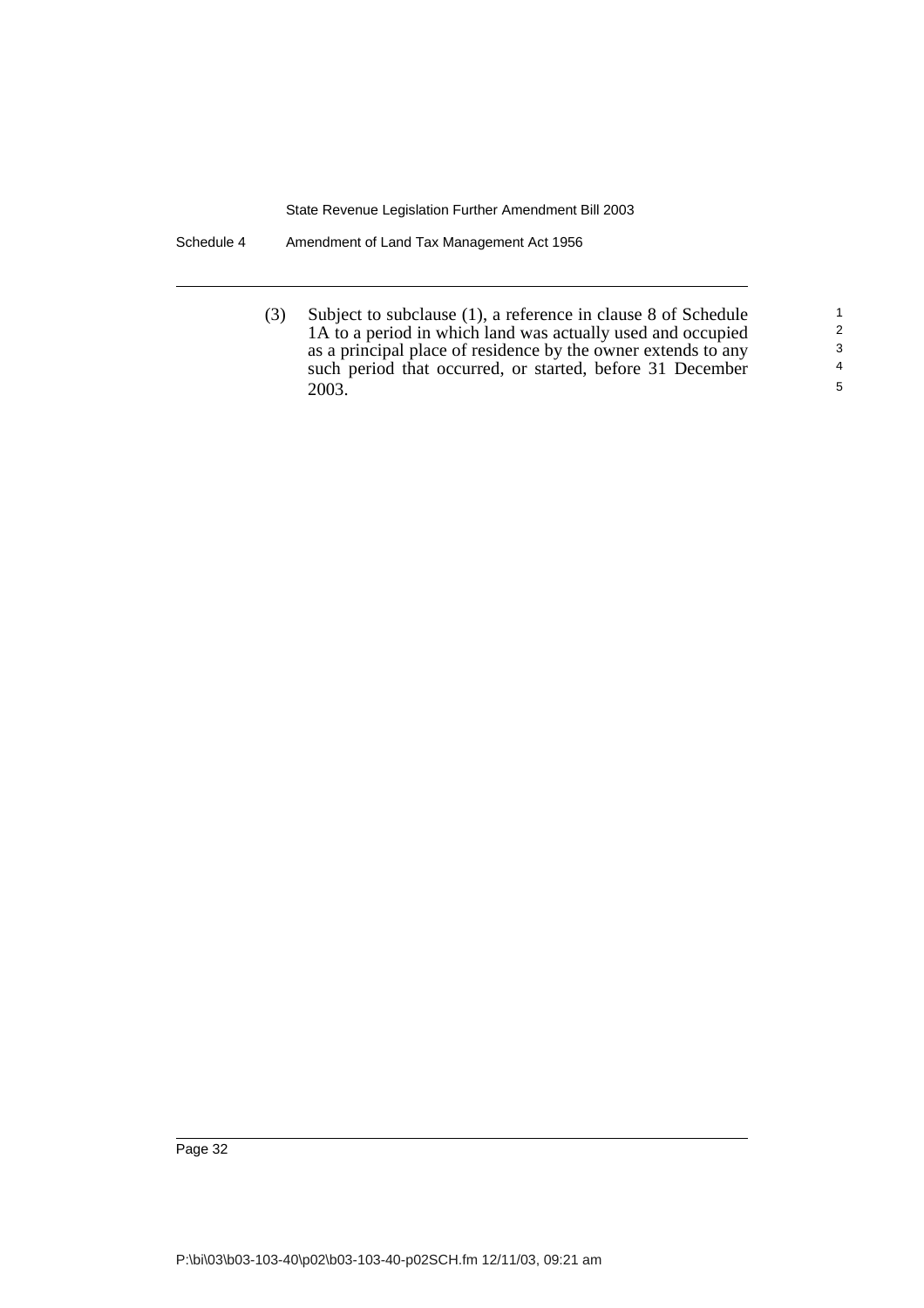Amendment of Pay-roll Tax Act 1971 Schedule 5

 $\ddot{\phantom{0}}$ 

<span id="page-44-0"></span>

|       | <b>Schedule 5 Amendment of Pay-roll Tax Act 1971</b><br>(Section 3)                                                                                                                                                                   | $\mathbf 1$<br>$\overline{c}$ |
|-------|---------------------------------------------------------------------------------------------------------------------------------------------------------------------------------------------------------------------------------------|-------------------------------|
| [1]   | Section 6 Wages liable to pay-roll tax                                                                                                                                                                                                | 3                             |
|       | Insert at the end of section $6(1)(c)$ :                                                                                                                                                                                              | 4                             |
|       | , or                                                                                                                                                                                                                                  | 5                             |
|       | (d)<br>are wages that are paid or payable outside New South<br>Wales for services performed or rendered partly in New<br>South Wales, other than:                                                                                     | 6<br>$\overline{7}$<br>8      |
|       | (i)<br>wages so paid or payable for services performed<br>or rendered mainly in another State that are liable<br>to pay-roll tax under a provision of a<br>corresponding law, or                                                      | 9<br>10<br>11<br>12           |
|       | wages so paid or payable for services performed<br>(ii)<br>or rendered partly but not mainly in New South<br>Wales and partly but not mainly in at least one<br>other State, if pay-roll tax is paid under a<br>corresponding law, or | 13<br>14<br>15<br>16<br>17    |
|       | wages so paid or payable for services ordinarily<br>(iii)<br>performed or rendered in another country if the<br>person does not regularly perform or render<br>services in Australia.                                                 | 18<br>19<br>20<br>21          |
| [2]   | Section 10 Exemptions from pay-roll tax                                                                                                                                                                                               | 22                            |
|       | Insert at the end of section 10 $(1)$ $(q)$ :                                                                                                                                                                                         | 23                            |
|       | , or                                                                                                                                                                                                                                  | 24                            |
|       | by a joint government enterprise that has the function of<br>(r)<br>allocating funds for water savings projects.                                                                                                                      | 25<br>26                      |
| $[3]$ | Part 5A Recovery of tax from directors and former directors of<br>corporations                                                                                                                                                        | 27<br>28                      |
|       | Omit the Part.                                                                                                                                                                                                                        | 29                            |
| [4]   | Schedule 6 Savings, transitional and other provisions                                                                                                                                                                                 | 30                            |
|       | Insert at the end of clause $1(1)$ :                                                                                                                                                                                                  | 31                            |
|       | State Revenue Legislation Further Amendment Act 2003 (to<br>the extent that it amends this Act)                                                                                                                                       | 32<br>33                      |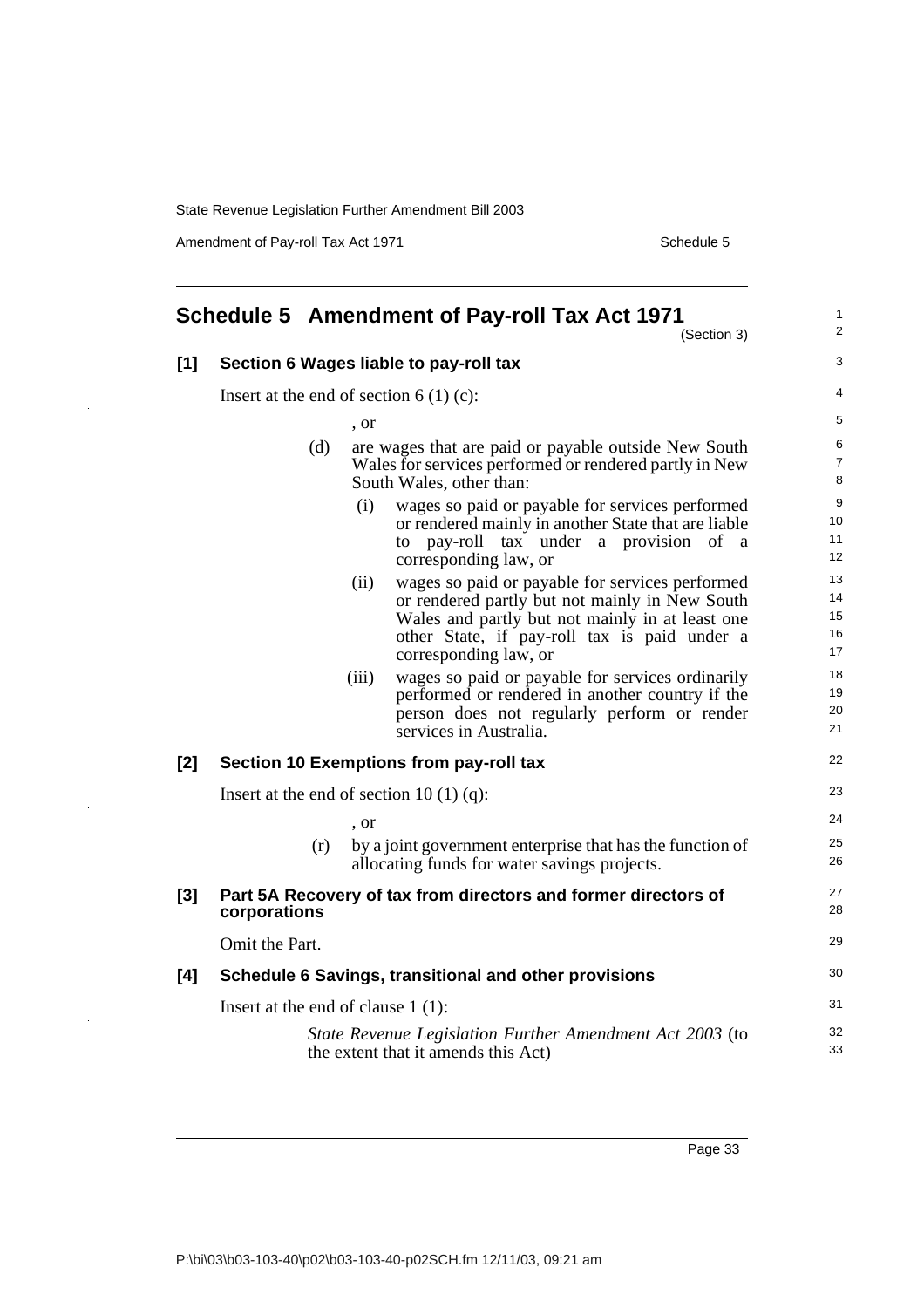Schedule 5 Amendment of Pay-roll Tax Act 1971

| [5] | Schedule 6, Part 10<br><b>Insert after Part 9:</b> |         | $\overline{2}$                                                                                                                                                                                                                                            |                                |
|-----|----------------------------------------------------|---------|-----------------------------------------------------------------------------------------------------------------------------------------------------------------------------------------------------------------------------------------------------------|--------------------------------|
|     |                                                    | Part 10 | Provisions consequent on enactment of<br><b>State Revenue Legislation Further</b><br><b>Amendment Act 2003</b>                                                                                                                                            | 3<br>$\overline{4}$<br>5       |
|     | 17                                                 |         | <b>Effect of repeal of Part 5A</b>                                                                                                                                                                                                                        | 6                              |
|     |                                                    | (1)     | Anything commenced to be done under Part 5A before the<br>date of its repeal by the <i>State Revenue Legislation Further</i><br>Amendment Act 2003 may be continued to be done after its<br>repeal and may be completed as if Part 5A continued in force. | $\overline{7}$<br>8<br>9<br>10 |
|     |                                                    | (2)     | Nothing in this clause limits or otherwise affects section 30 of<br>the <i>Interpretation</i> Act 1987.                                                                                                                                                   | 11<br>12                       |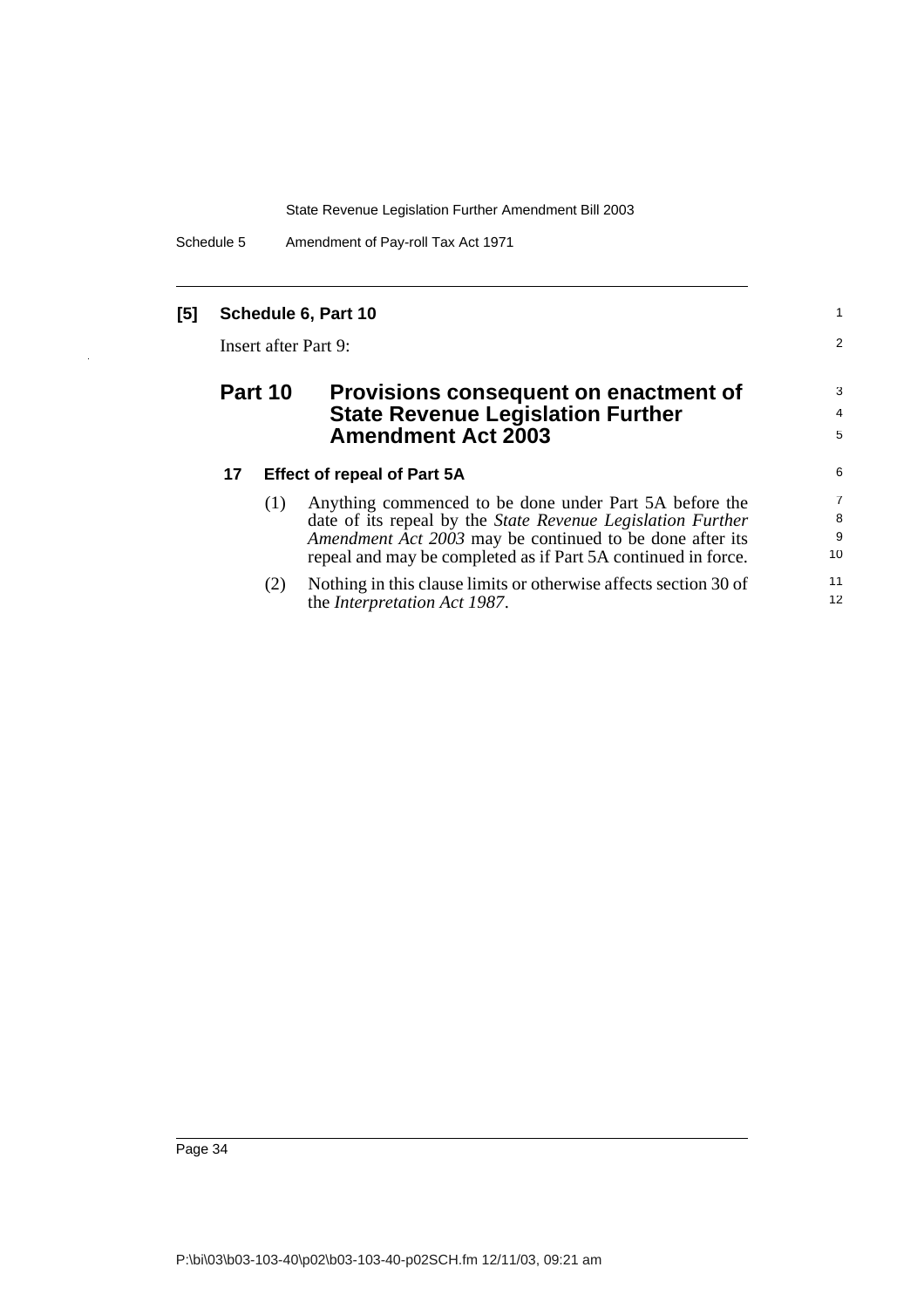Amendment of Taxation Administration Act 1996 Schedule 6

<span id="page-46-0"></span>

| 1<br>$\overline{\mathbf{c}}$<br>3 | <b>Schedule 6 Amendment of Taxation Administration</b><br><b>Act 1996</b>                                                                                                                                                                                                        |
|-----------------------------------|----------------------------------------------------------------------------------------------------------------------------------------------------------------------------------------------------------------------------------------------------------------------------------|
|                                   |                                                                                                                                                                                                                                                                                  |
| 4<br>5                            | [1]<br>Section 17 Acceptance of money or return not necessarily an<br>assessment                                                                                                                                                                                                 |
| 6<br>$\overline{7}$               | Insert ", or the acceptance of a return or other document," after<br>"document".                                                                                                                                                                                                 |
| 8                                 | Part 7, Division 1, heading<br>$[2]$                                                                                                                                                                                                                                             |
| 9                                 | Insert after the heading to Part 7:                                                                                                                                                                                                                                              |
| 10                                | <b>Division 1</b><br>General                                                                                                                                                                                                                                                     |
| 11                                | Part 7, Division 2<br>$[3]$                                                                                                                                                                                                                                                      |
| 12                                | Insert after section 47:                                                                                                                                                                                                                                                         |
| 13<br>14                          | <b>Division 2</b><br>Recovery of tax from directors and former<br>directors of corporations                                                                                                                                                                                      |
| 15                                | <b>Definitions</b><br>47 A                                                                                                                                                                                                                                                       |
| 16                                | In this Division:                                                                                                                                                                                                                                                                |
| 17<br>18<br>19<br>20<br>21        | <b>assessment amount</b> means the amount of tax that a<br>corporation has been assessed as being liable to pay, as set out<br>in a notice of assessment, including any interest or penalty tax<br>specified in the notice of assessment as being payable by the<br>corporation. |
| 22<br>23<br>24                    | special arrangement for the payment of an assessment<br>amount means an arrangement for the payment of tax made by<br>the Chief Commissioner under section 47.                                                                                                                   |
| 25<br>26                          | 47B<br>Liability of directors and former directors of corporation for<br>failure to pay tax                                                                                                                                                                                      |
| 27<br>28<br>29<br>30<br>31        | (1)<br>If a corporation fails to pay an assessment amount in<br>accordance with a notice of assessment issued by the Chief<br>Commissioner, the Chief Commissioner may serve a<br>compliance notice on one or more of the following persons:                                     |
|                                   | a person who is a director of the corporation,<br>(a)                                                                                                                                                                                                                            |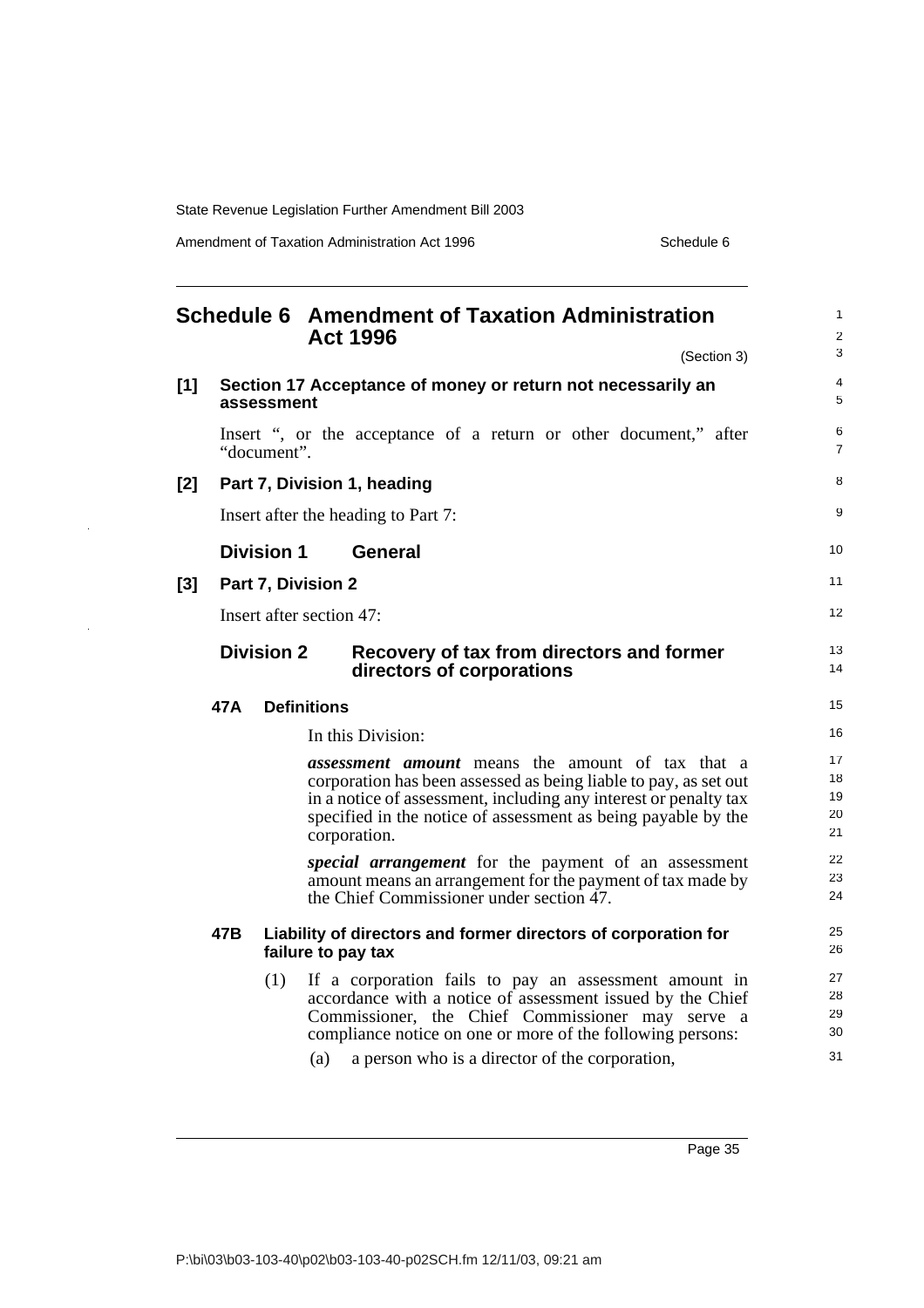Schedule 6 Amendment of Taxation Administration Act 1996

(b) a person who was a director of the corporation at the time the corporation first became liable to pay the tax, or any part of the tax, that is included in the assessment amount or at any time afterwards (referred to in this Division as a *former director*), subject to subsection (5).

- (2) A *compliance notice* is a notice that advises the director or former director on whom it is served that if the failure to pay the assessment amount is not rectified within the period specified in the notice, being a period of not less than 21 days, the director or former director will be liable to pay the assessment amount.
- (3) For the purposes of this Division, a failure to pay an assessment amount is rectified if:
	- (a) the assessment amount is paid, or
	- (b) the Chief Commissioner makes a special arrangement with the corporation for the payment of the assessment amount, or
	- (c) the Board of Review waives or defers payment of some or all of the assessment amount, or
	- (d) an administrator of the corporation is appointed under Part 5.3A of the *Corporations Act 2001* of the Commonwealth, or
	- (e) the corporation begins to be wound up within the meaning of the *Corporations Act 2001* of the Commonwealth.
- (4) If the failure to pay the assessment amount is not rectified within the period specified in the compliance notice, the director or former director on whom the compliance notice was served is jointly and severally liable with the corporation to pay the assessment amount.
- (5) A person does not cease to be liable to pay an assessment amount because the person ceases to be a director of the corporation, but a former director of a corporation is not liable for any tax for which the corporation first became liable after the director ceased to be a director of the corporation.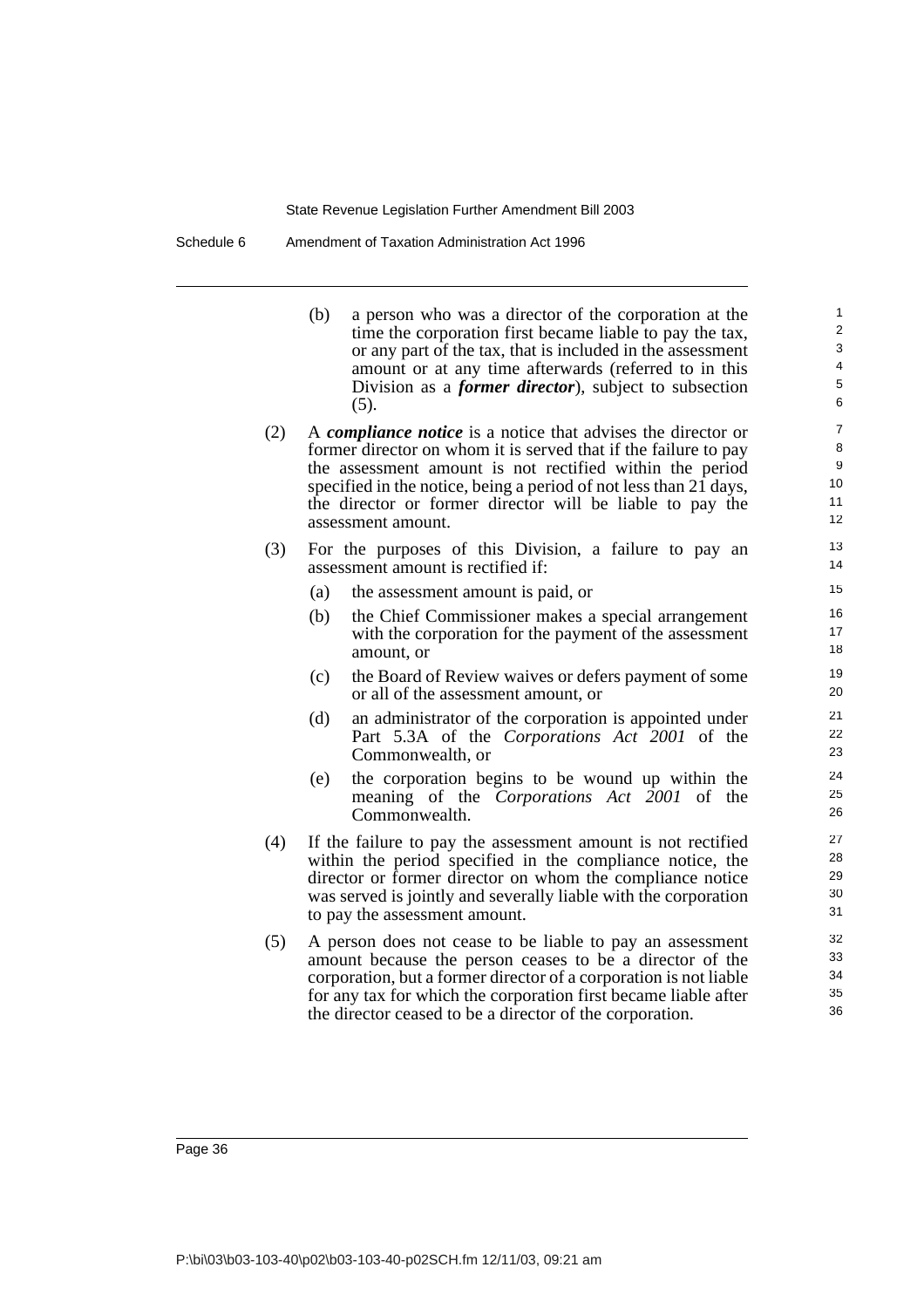Amendment of Taxation Administration Act 1996 Schedule 6

| 47C | Failure to comply with special arrangements                                                                                                                                                                                                                                                                                 |  |
|-----|-----------------------------------------------------------------------------------------------------------------------------------------------------------------------------------------------------------------------------------------------------------------------------------------------------------------------------|--|
|     | If:                                                                                                                                                                                                                                                                                                                         |  |
|     | (a)<br>a failure by a corporation to pay an assessment amount<br>is rectified because of a special arrangement for the<br>payment of the assessment amount, or because payment<br>of part or all of the assessment amount is deferred by<br>the Board of Review, and                                                        |  |
|     | the corporation fails to pay the assessment amount in<br>(b)<br>accordance with the terms of the special arrangement or<br>deferral,                                                                                                                                                                                        |  |
|     | the Chief Commissioner may serve a further compliance<br>notice on the director or former director in respect of the<br>assessment amount, or so much of the assessment amount as<br>remains unpaid, and this Division applies accordingly.                                                                                 |  |
| 47D | <b>Right of indemnity and contribution</b>                                                                                                                                                                                                                                                                                  |  |
|     | If a director or former director of a corporation is liable to pay<br>an assessment amount under this Division and an amount is<br>paid by the director or former director in discharge of that<br>liability, the director or former director is entitled:                                                                  |  |
|     | to be indemnified for payment of that amount by the<br>(a)<br>corporation, and                                                                                                                                                                                                                                              |  |
|     | to recover a contribution from any other director or<br>(b)<br>former director of the corporation who is liable to pay<br>the assessment amount under this Division, as if the<br>directors and former directors who are liable to pay the<br>assessment amount had jointly guaranteed payment of<br>the assessment amount. |  |
| 47E | <b>Defences</b>                                                                                                                                                                                                                                                                                                             |  |
|     | In proceedings for the recovery of an assessment amount from<br>a director or former director of a corporation under this<br>Division, it is a defence to the recovery of that amount if the<br>director or former director establishes that:                                                                               |  |
|     | the director or former director took all reasonable steps<br>(a)<br>that were possible in the circumstances to ensure that<br>the corporation rectified the failure to pay the<br>assessment amount, or                                                                                                                     |  |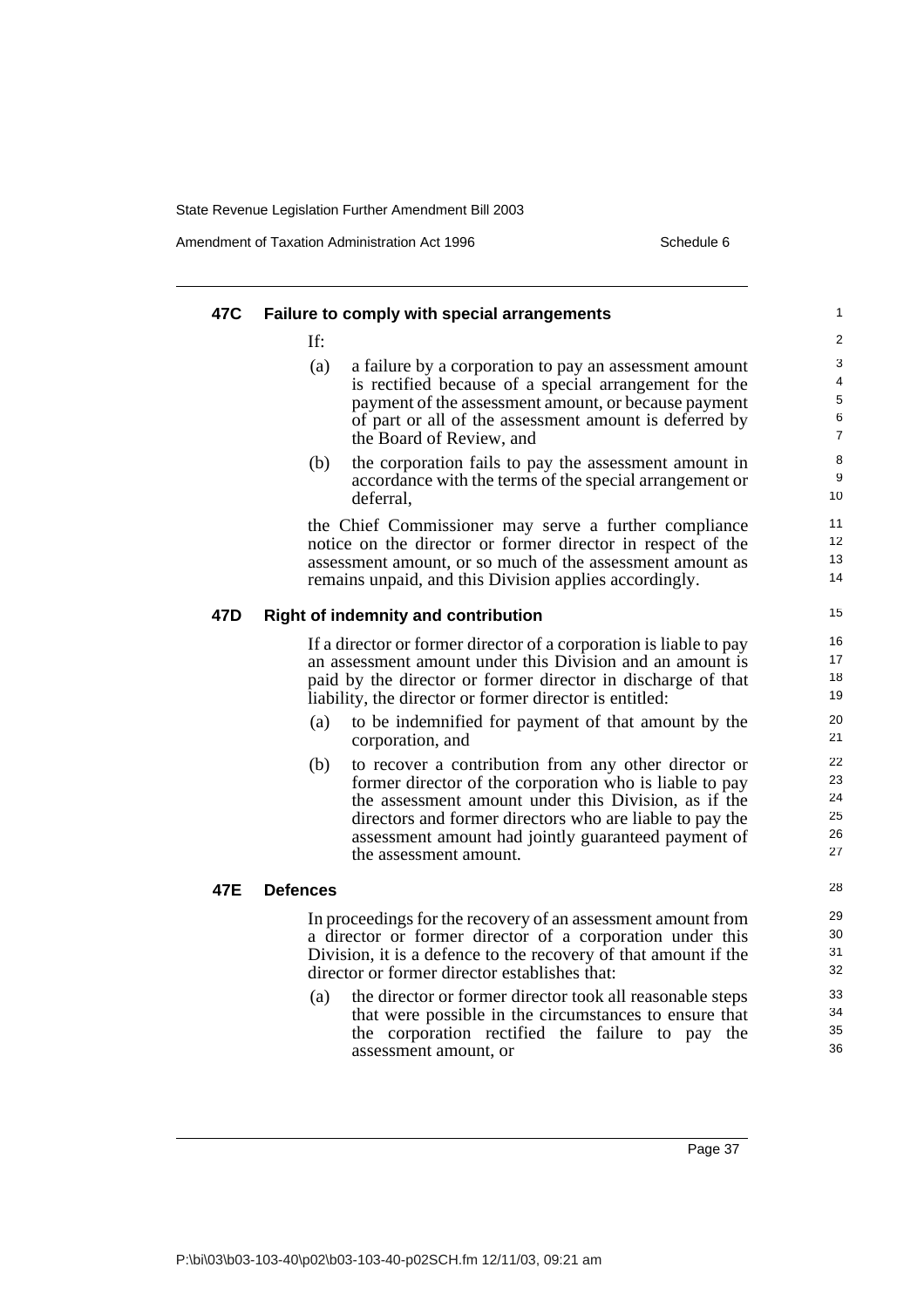| Schedule 6 | Amendment of Taxation Administration Act 1996 |  |
|------------|-----------------------------------------------|--|
|------------|-----------------------------------------------|--|

|        | the director or former director was unable, because of<br>(b)<br>illness or for some other similar good reason, to take<br>steps to ensure that the corporation rectified the failure<br>to pay the assessment amount. | $\mathbf{1}$<br>$\overline{2}$<br>$\mathbf{3}$<br>4 |
|--------|------------------------------------------------------------------------------------------------------------------------------------------------------------------------------------------------------------------------|-----------------------------------------------------|
| [4]    | Section 82 Permitted disclosures-to particular persons                                                                                                                                                                 | 5                                                   |
|        | Omit section 82 (c).                                                                                                                                                                                                   | 6                                                   |
| [5]    | Section 82 (k) (xiii)                                                                                                                                                                                                  | $\overline{7}$                                      |
|        | Omit "or".                                                                                                                                                                                                             | 8                                                   |
| [6]    | Section 82 (k) (xiv) and (xv)                                                                                                                                                                                          | 9                                                   |
|        | Insert after section $82$ (k) (xiii):                                                                                                                                                                                  | 10                                                  |
|        | the Commissioner of Police,<br>(xiv)                                                                                                                                                                                   | 11                                                  |
|        | the Commissioner for Vocational Training, or<br>$\left( xy\right)$                                                                                                                                                     | 12                                                  |
| [7]    | Section 84 Prohibition on secondary disclosures of information                                                                                                                                                         | 13                                                  |
|        | Omit "Division 2". Insert instead "this Part".                                                                                                                                                                         | 14                                                  |
| [8]    | <b>Section 96 Review by Administrative Decisions Tribunal</b>                                                                                                                                                          | 15                                                  |
|        | Insert "(within the meaning of section 6 of the <i>Administrative Decisions</i><br><i>Tribunal Act 1997</i> )" after "decision" in section 96 (1).                                                                     | 16<br>17                                            |
| [9]    | <b>Section 104 Refund of amount</b>                                                                                                                                                                                    | 18                                                  |
|        | Insert ", subject to section 19," after "must".                                                                                                                                                                        | 19                                                  |
| $[10]$ | <b>Section 105 Payment of interest</b>                                                                                                                                                                                 | 20                                                  |
|        | Insert ", subject to section 19," after "required".                                                                                                                                                                    | 21                                                  |
| $[11]$ | Schedule 1 Savings, transitional and other provisions                                                                                                                                                                  | 22                                                  |
|        | Insert at the end of clause $1(1)$ :                                                                                                                                                                                   | 23                                                  |
|        | State Revenue Legislation Further Amendment Act 2003 (to<br>the extent that it amends this Act)                                                                                                                        | 24<br>25                                            |
|        |                                                                                                                                                                                                                        |                                                     |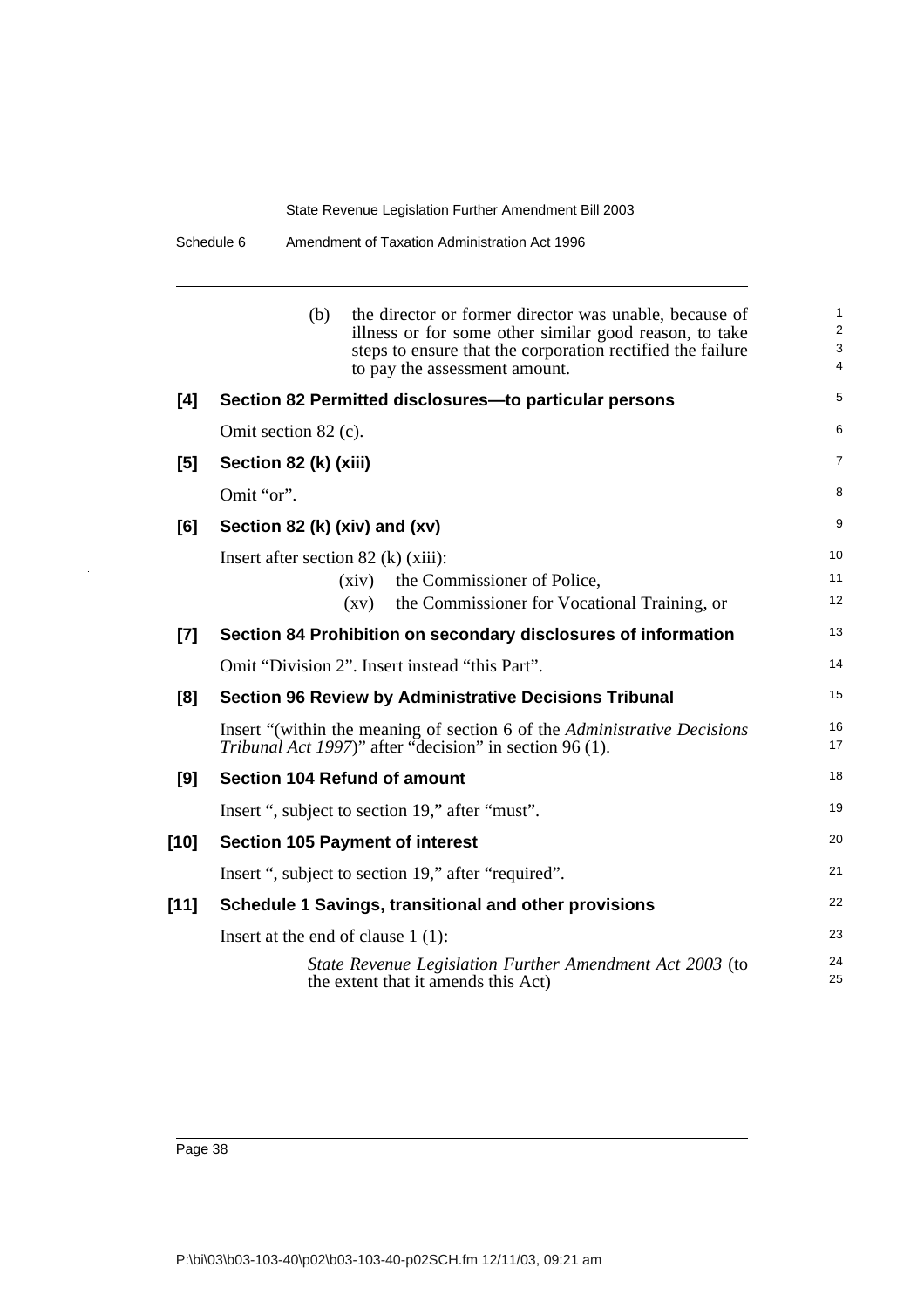Amendment of Taxation Administration Act 1996 Schedule 6

| [12] | Schedule 1, Part 6 |  |                                                                                                                                                                            |                          |
|------|--------------------|--|----------------------------------------------------------------------------------------------------------------------------------------------------------------------------|--------------------------|
|      |                    |  | Insert after Part 5:                                                                                                                                                       | 2                        |
|      | Part 6             |  | Provisions arising from enactment of<br><b>State Revenue Legislation Further</b><br><b>Amendment Act 2003</b>                                                              | 3<br>4<br>5              |
|      | 32                 |  | Permitted disclosures-to particular persons                                                                                                                                | 6                        |
|      |                    |  | Section 82, as amended by the <i>State Revenue Legislation</i><br>Further Amendment Act 2003, extends to information<br>disclosed on or after 1 July 2003.                 | $\overline{7}$<br>8<br>9 |
|      | 33                 |  | Secondary disclosures of information                                                                                                                                       | 10                       |
|      |                    |  | Section 84, as amended by the <i>State Revenue Legislation</i><br>Further Amendment Act 2003, extends to information<br>obtained before the commencement of the amendment. | 11<br>12<br>13           |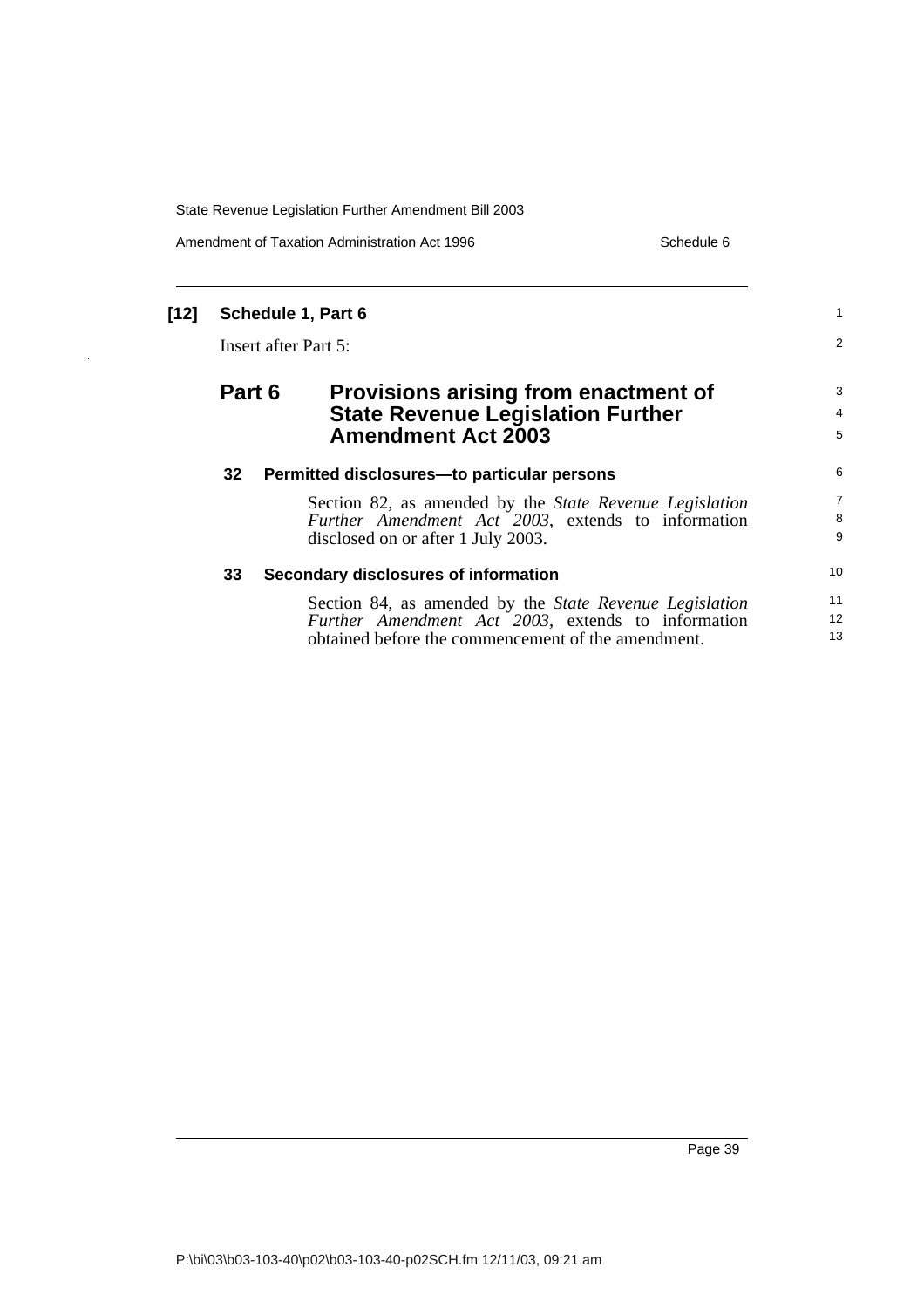<span id="page-51-0"></span>

|       | <b>Schedule 7 Amendment of Unclaimed Money Act 1995</b><br>(Section 3)                                                                                                   | $\mathbf{1}$<br>$\overline{2}$ |
|-------|--------------------------------------------------------------------------------------------------------------------------------------------------------------------------|--------------------------------|
| [1]   | Section 9 Certain money not unclaimed money                                                                                                                              | 3                              |
|       | Omit "\$20" from section $9(3)$ (c). Insert instead "\$100".                                                                                                             | $\overline{4}$                 |
| $[2]$ | Section 12 Publication of information relating to unclaimed money                                                                                                        | 5                              |
|       | Omit "\$20" from section $12(1)(a)$ . Insert instead "\$100".                                                                                                            | 6                              |
| $[3]$ | Section 13D Publication of information relating to unclaimed<br>benefits                                                                                                 | $\overline{7}$<br>8            |
|       | Omit "that exceeds \$20 (or, if another amount is prescribed by the<br>regulations for the purposes of this paragraph, that other amount)" from<br>section $13D(1)(a)$ . | 9<br>10<br>11                  |
| $[4]$ | Schedule 2 Savings, transitional and other provisions                                                                                                                    | 12                             |
|       | Insert at the end of clause $1(1)$ :                                                                                                                                     | 13                             |
|       | State Revenue Legislation Further Amendment Act 2003 (to<br>the extent that it amends this Act)                                                                          | 14<br>15                       |